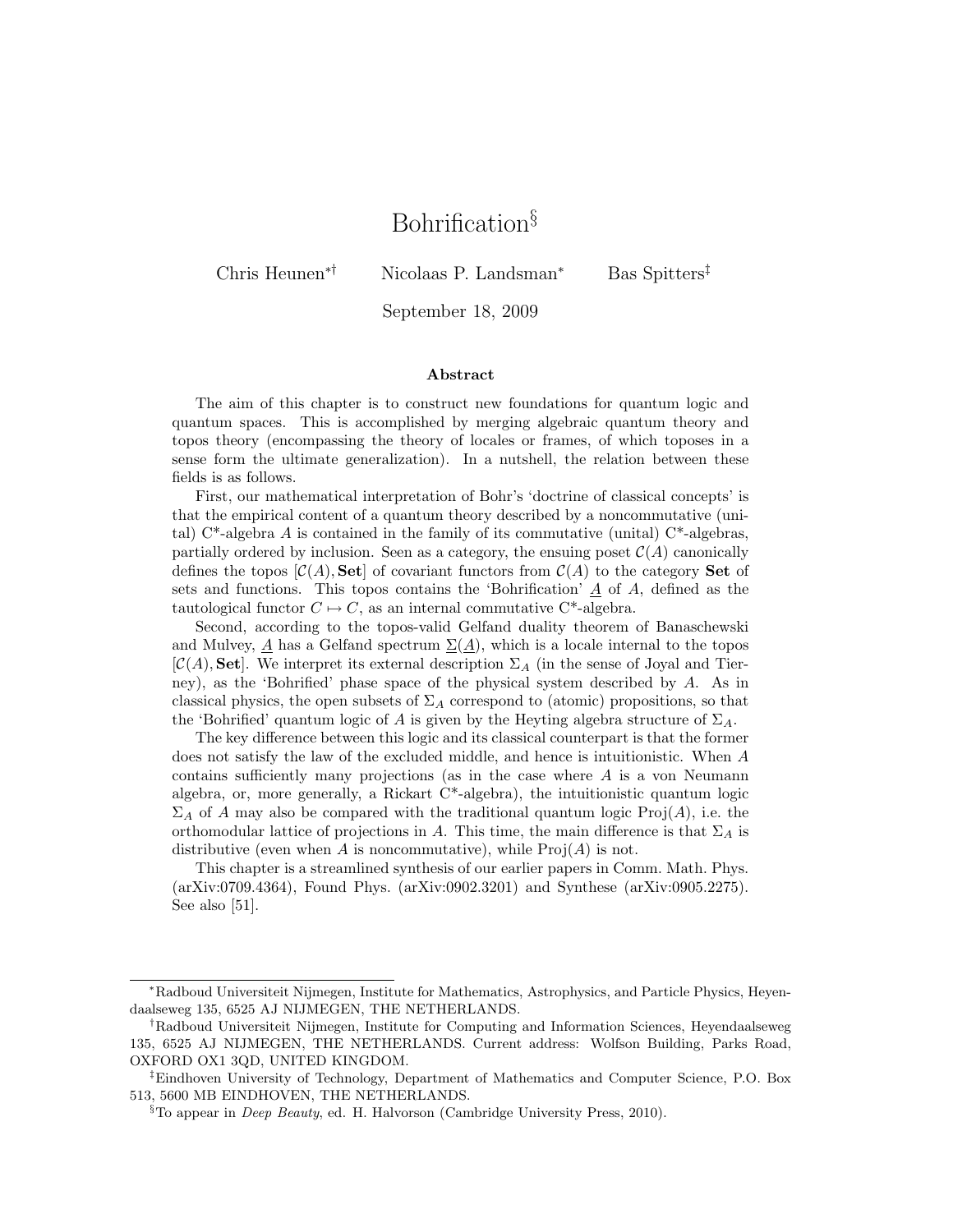## 1 Introduction

More than a decade ago, Chris Isham proposed a topos-theoretic approach to quantum mechanics, initially in the context of the Consistent Histories approach [55], and subsequently (in collaboration with Jeremy Butterfield) in relationship with the Kochen–Specker Theorem [20–22] (see also [19] with John Hamilton). More recently, jointly with Andreas Döring, Isham expanded the topos approach so as to provide a new mathematical foundation for all of physics [37, 38]. One of the most interesting features of their approach is, in our opinion, the so-called *Daseinisation* map, which should play an important role in determining the empirical content of the formalism.

Over roughly the same period, in an independent development, Bernhard Banaschewski and Chris Mulvey published a series of papers on the extension of Gelfand duality (which in its usual form establishes a categorical duality between unital commutative C\*-algebras and compact Hausdorff spaces, see e.g. [56, 67]) to arbitrary toposes (with natural numbers object) [6–8]. One of the main features of this extension is that the Gelfand spectrum of a commutative C\*-algebra is no longer defined as a space, but as a locale (i.e. a lattice satisfying an infinite distributive law [56], see also Section 2 below). Briefly, locales describe spaces through their topologies instead of through their points, and the notion of a locale continues to make sense even in the absence of points (whence the alternative name of "pointfree topology" for the theory of locales). It then becomes apparent that Gelfand duality in the category Set of sets and functions is exceptional (compared to the situation in arbitrary toposes), in that the localic Gelfand spectrum of a commutative  $C^*$ -algebra is spatial (i.e., it is fully described by its points). In the context of constructive mathematics (which differs from topos theory in a number of ways, notably in the latter being impredicative), the work of Banaschewski and Mulvey was taken up by Thierry Coquand [28]. He provided a direct lattice-theoretic description of the localic Gelfand spectrum, which will form the basis of its explicit computation in Section 4 below. This, finally, led to a completely constructive version of Gelfand duality [29, 31].

The third development that fed the research reported here was the program of relating Niels Bohr's ideas on the foundations of quantum mechanics [13] (and, more generally, the problem of explaining the appearance of the classical world [65]) to the formalism of algebraic quantum theory [64, 66]. Note that this formalism was initially developed in response to the mathematical difficulties posed by quantum field theory [47], but it subsequently turned out to be relevant to a large number of issues in quantum theory, including its axiomatization and its relationship with classical physics [25, 48, 63].

The present work merges these three tracks, which (to the best of our knowledge) so far have been pursued independently. It is based on an *ab initio* redevelopment of quantum physics in the setting of topos theory, published in a series of papers [23, 52–54] (see also [51]), of which the present chapter forms a streamlined and self-contained synthesis, written with the benefit of hindsight.

Our approach is based on a specific mathematical interpretation of Bohr's 'doctrine of classical concepts' [78], which in its original form states, roughly speaking, that the empirical content of a quantum theory is entirely contained in its effects on classical physics. In other words, the quantum world can only be seen through classical glasses. In view of the obscure and wholly unmathematical way of Bohr's writings, it is not a priori clear what this means mathematically, but we interpret this doctrine as follows: all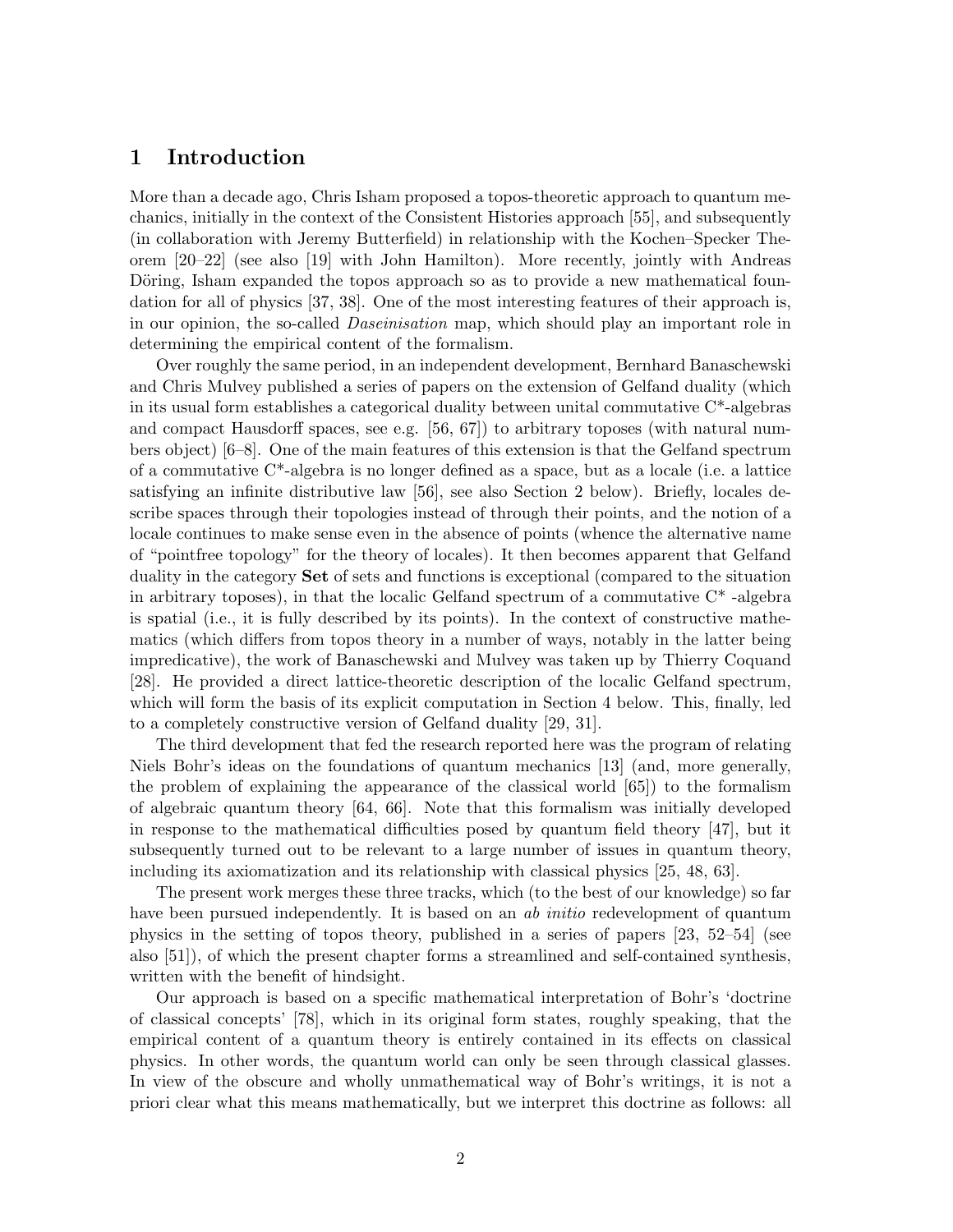physically relevant information contained in a noncommutative (unital)  $C^*$ -algebra A (in its role of the algebra of observables of some quantum system) is contained in the family of its commutative unital C\*-algebras.

The role of topos theory, then, is to describe this family as a single commutative unital  $C^*$ -algebra, as follows. Let  $C(A)$  be the poset of all commutative unital  $C^*$ -algebras of A, partially ordered by inclusion. This poset canonically defines the topos  $[\mathcal{C}(A), \mathbf{Set}]$  of covariant functors from  $\mathcal{C}(A)$  (seen as a category, with a unique arrow from C to D if  $C \subseteq D$  and no arrow otherwise) to the category **Set** of sets and functions. Perhaps the simplest such functor is the tautological one, mapping  $C \in \mathcal{C}(A)$  to  $C \in$  **Set** (with slight abuse of notation), and mapping an arrow  $C \subseteq D$  to the inclusion  $C \hookrightarrow D$ . We denote this functor by  $\underline{A}$  and call it the 'Bohrification' of A. The point is that  $\underline{A}$  is a (unital) commutative C<sup>\*</sup>-algebra internal to the topos  $[\mathcal{C}(A), \mathbf{Set}]$  under natural operations, and as such it has a localic Gelfand spectrum  $\Sigma(A)$  by the Gelfand duality theorem of Banaschewski and Mulvey mentioned above.

The easiest way to study this locale is by means of its external description [58], which is a locale map  $f : \Sigma_A \to C(A)$  (where the poset  $C(A)$  is seen as a topological space in its Alexandrov topology). Denoting the frame or Heyting algebra associated to  $\Sigma_A$ by  $\mathcal{O}(\Sigma_A)$ , we now identify the (formal) open subsets of  $\Sigma_A$ , defined as the elements of  $\mathcal{O}(\Sigma_A)$ , with the atomic propositions about the quantum system A. The logical structure of these propositions is then controlled by the Heyting algebra structure of  $\mathcal{O}(\Sigma_A)$ , so that we have found a quantum analogue of the logical structure of classical physics, the locale  $\Sigma_A$  playing the role of a quantum phase space. As in the classical case, this object carries both spatial and logical aspects, corresponding to the locale  $\Sigma_A$  and the Heyting algebra (or frame)  $\mathcal{O}(\Sigma_A)$ , respectively.

The key difference between the classical and the quantum case lies in the fact that  $\mathcal{O}(\Sigma_A)$  is non-Boolean whenever A is noncommutative. It has to be emphasised, though, that the lattice  $\mathcal{O}(\Sigma_A)$  is always distributive; this makes our intuitionistic approach to quantum logic fundamentally different from the traditional one initiated by Birkhoff and von Neumann [11]. Indeed, if A contains sufficiently many projections (as in the case where A is a von Neumann algebra, or, more generally, a Rickart  $C^*$ -algebra), then the orthomodular lattice  $\text{Proj}(A)$  of projections in A (which is the starting point for quantum logic in the context of algebraic quantum theory  $[72]$ ) is nondistributive whenever A is noncommutative. This feature of quantum logic leads to a number of problems with its interpretation as well as with its structure as a deductive theory, which are circumvented in our approach (see [53] for a detailed discussion of the conceptual points involved).

The plan of this chapter is as follows. Section 2 is a brief introduction to locales and toposes. In Section 3 we give a constructive definition of  $C^*$ -algebras that can be interpreted in any topos, and review the topos-valid Gelfand duality theory mentioned above. In Section 4 we construct the internal C\*-algebra A and its localic Gelfand spectrum  $\Sigma(\underline{A})$ , computing the external description  $\Sigma_A$  of the latter explicitly. Section 5 gives a detailed mathematical comparison of the intuitionistic quantum logic  $\mathcal{O}(\Sigma_A)$  with its traditional counterpart  $\text{Proj}(A)$ . Finally, in Section 6 we discuss how a state on A gives rise to a probability integral on  $\underline{A}_{sa}$  within the topos  $[\mathcal{C}(A), \mathbf{Set}]$ , give our analogue of the *Daseinisation* map of Döring and Isham, and formulate and compute the associated state-proposition pairing.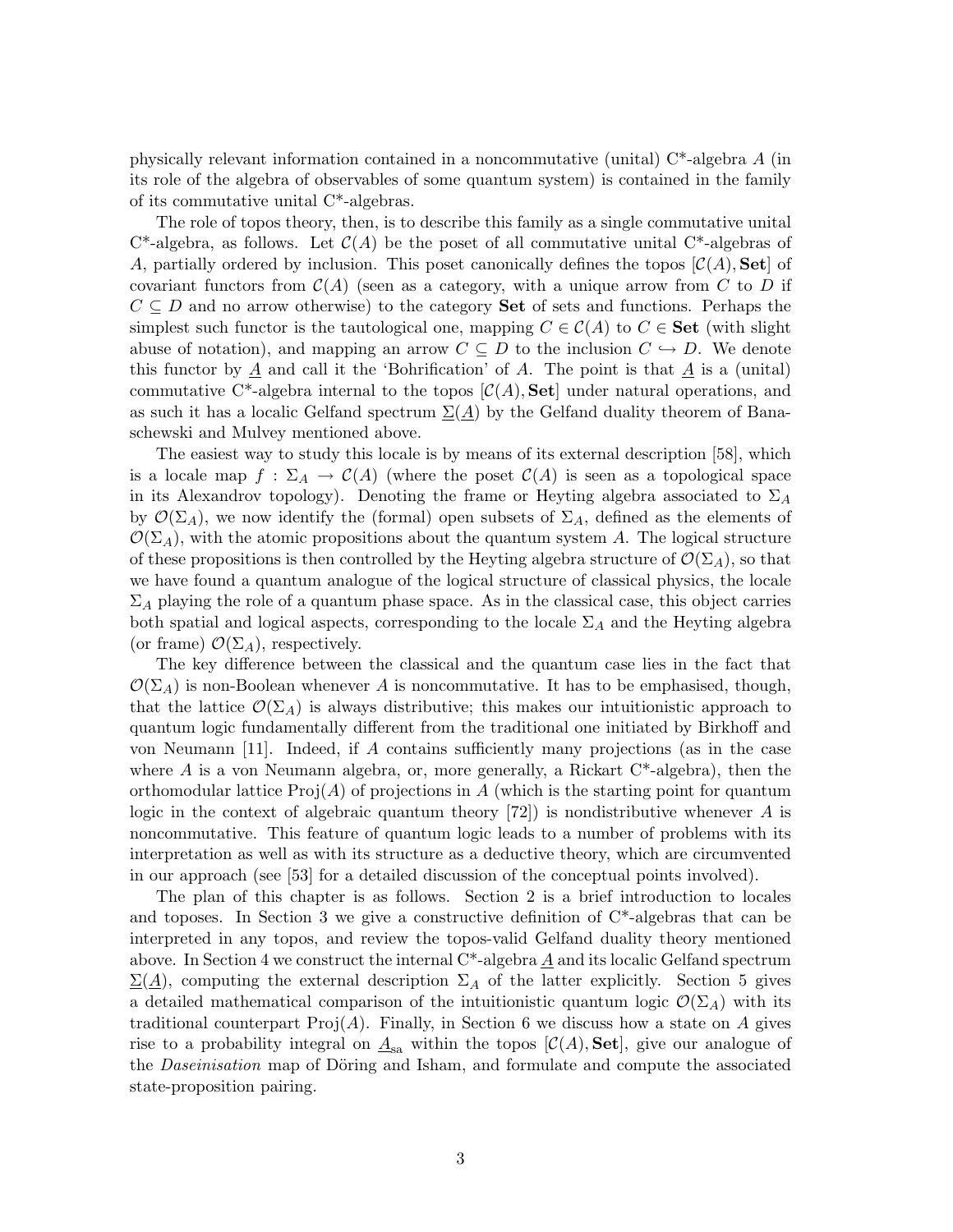# 2 Locales and toposes

This section introduces locales and toposes by summarising well-known results. Both are generalisations of the concept of topological space, and both also carry logical structures. We start with complete Heyting algebras. These can be made into categories in several ways. We consider a logical, an order theoretical, and a spatial perspective.

**2.1 Definition** A partially ordered set X is called a *lattice* when it has binary joins (least upper bounds, suprema) and meets (greatest lower bounds, infima). It is called a *bounded* lattice when it moreover has a least element 0 and a greatest element 1. It is called a complete lattice when it has joins and meets of arbitrary subsets of  $X$ . A bounded lattice X is called a *Heyting algebra* when, regarding X as a category,  $(\_) \wedge x$  has a right adjoint  $x \Rightarrow$  ( ) for every  $x \in X$ . Explicitly, a Heyting algebra X comes with a monotone function  $\Rightarrow$ :  $X^{op} \times X \to X$  satisfying  $x \leq (y \Rightarrow z)$  if and only if  $x \wedge y \leq z$ .

**2.2** A Boolean algebra is a Heyting algebra in which  $\neg\neg x = x$  for all x, where  $\neg x$  is defined to be  $(x \Rightarrow 0)$ .

**2.3 Definition** A morphism of complete Heyting algebras is a function that preserves the operations  $\wedge$ ,  $\vee$  and  $\Rightarrow$ , as well as the constants 0 and 1. We denote the category of complete Heyting algebras and their morphisms by CHey. This gives a logical perspective on complete Heyting algebras.

**2.4 Definition** Heyting algebras are necessarily distributive, *i.e.*  $x \wedge (y \vee z) = (x \wedge y) \vee (y \vee z)$  $(x \wedge z)$ , since ()  $\wedge x$  has a right adjoint and hence preserves colimits. When a Heyting algebra is complete, arbitrary joins exist, whence the following infinitary distributive law holds:

$$
\left(\bigvee_{i\in I} y_i\right) \wedge x = \bigvee_{i\in I} (y_i \wedge x). \tag{1}
$$

Conversely, a complete lattice that satisfies this infinitary distributive law is a Heyting algebra by defining  $y \Rightarrow z = \sqrt{x | x \wedge y \leq z}$ . This gives an order-theoretical perspective on complete Heyting algebras. The category Frm of frames has complete Heyting algebras as objects; morphisms are functions that preserve finite meets and arbitrary joins. The categories Frm and CHey are not identical, because a morphism of frames does not necessarily have to preserve the Heyting implication.

**2.5 Definition** The category Loc of *locales* is the opposite of the category of frames. This gives a spatial perspective on complete Heyting algebras.

**2.6 Example** To see why locales provide a spatial perspective, let  $X$  be a topological space. Denote its topology, *i.e.* the collection of open sets in X, by  $\mathcal{O}(X)$ . Ordered by inclusion,  $\mathcal{O}(X)$  satisfies (1), and is therefore a frame. If  $f: X \to Y$  is a continuous function between topological spaces, then its inverse image  $f^{-1}$ :  $\mathcal{O}(Y) \to \mathcal{O}(X)$  is a morphism of frames. We can also consider  $\mathcal{O}(f) = f^{-1}$  as a morphism  $\mathcal{O}(X) \to \mathcal{O}(Y)$  of locales, in the same direction as the original function f. Thus,  $\mathcal{O}(\_)$  is a covariant functor from the category Top of topological spaces and continuous maps to the category Loc of locales.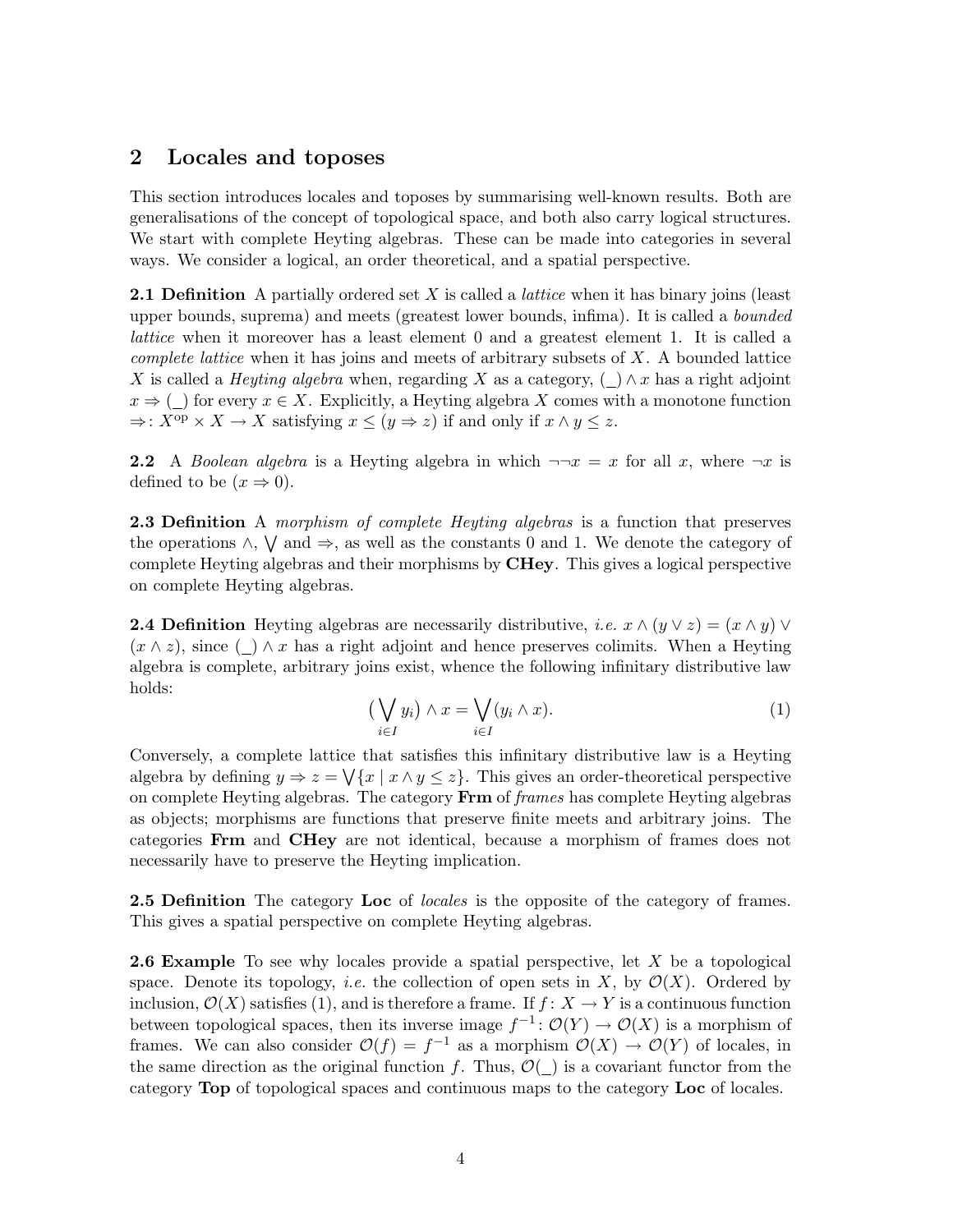2.7 Convention To emphasise the spatial aspect of locales, we will follow the convention that a locale is denoted by X, and the corresponding frame by  $\mathcal{O}(X)$  (whether or not the the frame comes from a topological space) [69, 85]. Also, we will denote a morphism of locales by  $f: X \to Y$ , and the corresponding frame morphism by  $f^{-1}: \mathcal{O}(Y) \to \mathcal{O}(X)$ (whether or not  $f^{-1}$  is indeed the pullback of a function between topological spaces). A fortiori, we will write  $C(X, Y)$  for  $Loc(X, Y) = \text{Frm}(\mathcal{O}(Y), \mathcal{O}(X)).$ 

**2.8** A point x of a topological space X may be identified with a continuous function  $1 \rightarrow X$ , where 1 is a singleton set with its unique topology. Extending this to locales, a point of a locale X is a locale map  $1 \to X$ , or equivalently, a frame map  $\mathcal{O}(X) \to \mathcal{O}(1)$ . Here,  $\mathcal{O}(1) = \{0, 1\} = \Omega$  is the subobject classifier of **Set**, as we will see in Example 2.18 below.

Likewise, an open of a locale X is defined as a locale morphism  $X \to S$ , where S is the locale defined by the *Sierpinski space*, *i.e.*  $\{0, 1\}$  with  $\{1\}$  as the only nontrivial open. The corresponding frame morphism  $\mathcal{O}(S) \to \mathcal{O}(X)$  is determined by its value at 1, so that we may consider opens in X as morphisms  $1 \to \mathcal{O}(X)$  in Set. If X is a genuine topological space and  $\mathcal{O}(X)$  its collection of opens, then each such morphism  $1 \to \mathcal{O}(X)$  corresponds to an open subset of  $X$  in the usual sense.

The set  $Pt(X)$  of points of a locale X may be topologised in a natural way, by declaring its opens to be the sets of the form  $Pt(U) = \{p \in Pt(X) \mid p^{-1}(U) = 1\}$  for some open  $U \in \mathcal{O}(X)$ . This defines a functor Pt: **Loc**  $\rightarrow$  **Top** [56, Theorem II.1.4]. In fact, there is an adjunction

$$
\mathbf{Top} \xrightarrow[\text{Pt}]{\mathcal{O}(a)} \mathbf{Loc}.
$$

Pt It restricts to an equivalence between so-called spatial locales and sober topological spaces. Any Hausdorff topological space is sober [56, Lemma I.1.6].

**2.9 Example** Let  $(P, \leq)$  be a partially ordered set. This can be turned into a topological space by endowing it with the *Alexandrov topology*, in which open subsets are upper sets in P; principal upper sets form a basis for the topology. The associated locale  $\text{Alx}(P) = \mathcal{O}(P)$ thus consists of the upper sets  $UP$  in  $P$ .

If we give a set  $P$  the discrete order, then the Alexandrov topology on it is the discrete topology (in which every subset is open), and so  $\mathcal{O}(P)$  is just the power set  $\mathcal{P}(P)$ .

As another example, we now study a way to construct frames (locales) by generators and relations. The generators form a meet-semilattice, and the relations are combined into one suitable so-called covering relation. This technique has been developed in the context of formal topology [76, 77].

**2.10 Definition** Let L be a meet-semilattice. A *covering relation* on L is a relation  $\mathcal{L} \subseteq L \times \mathcal{P}(L)$ , written as  $x \triangleleft U$  when  $(x, U) \in \mathcal{L}$ , satisfying:

- (a) if  $x \in U$  then  $x \triangleleft U$ ;
- (b) if  $x \triangleleft U$  and  $U \triangleleft V$  (*i.e.*  $y \triangleleft V$  for all  $y \in U$ ) then  $x \triangleleft V$ ;
- (c) if  $x \triangleleft U$  then  $x \wedge y \triangleleft U$ ;
- (d) if  $x \in U$  and  $x \in V$ , then  $x \triangleleft U \wedge V$  (where  $U \wedge V = \{x \wedge y \mid x \in U, y \in V\}$ ).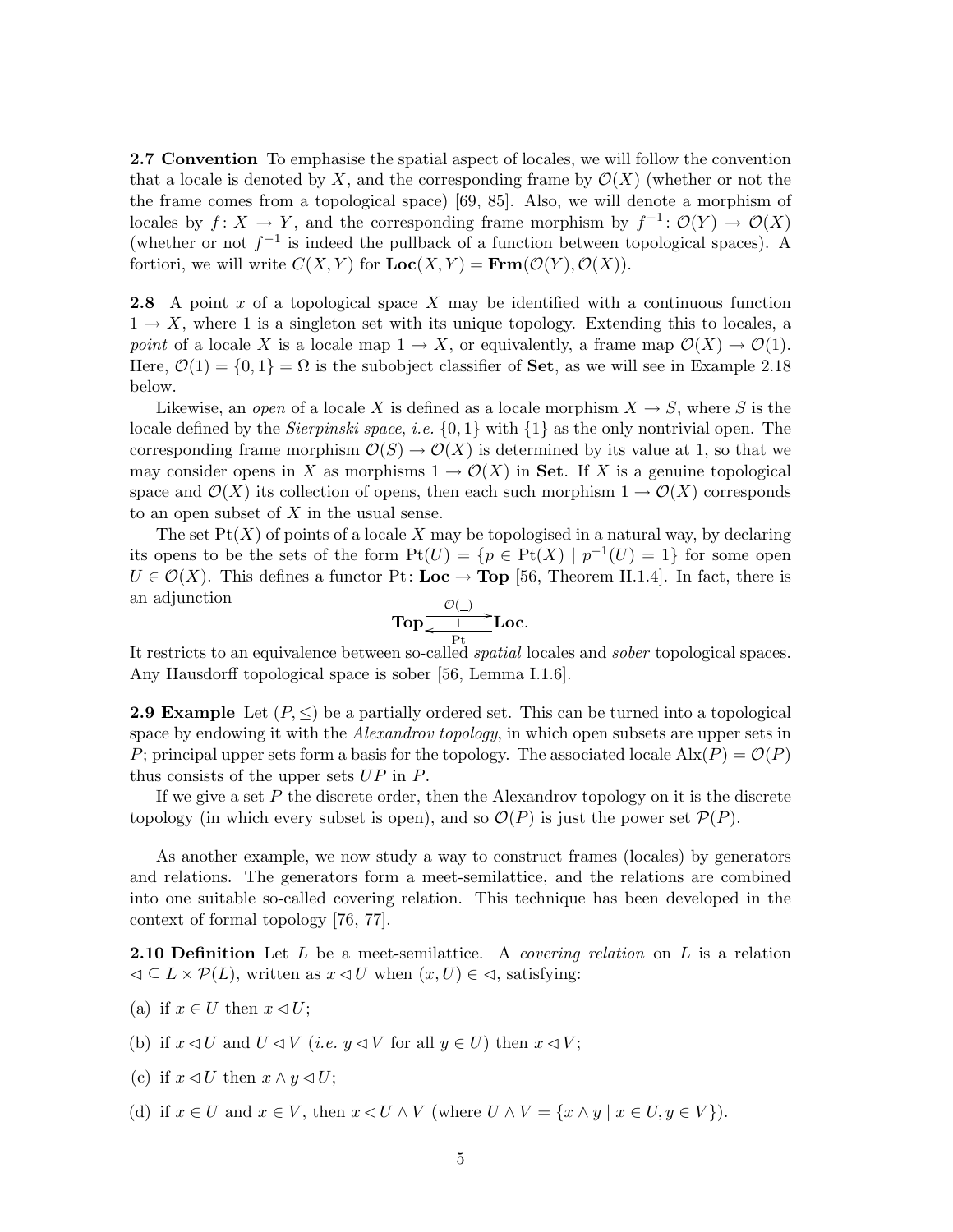**2.11 Example** If  $X \in Top$ , then  $\mathcal{O}(X)$  has a covering relation defined by  $U \triangleleft U$  iff  $U \subseteq \bigcup \mathcal{U}, i.e.$  iff  $\mathcal{U}$  covers  $U$ .

**2.12 Definition** Let DL be the partially ordered set of all lower sets in a meet-semilattice L, ordered by inclusion. A covering relation  $\triangleleft$  on L induces a closure operation  $\overline{(\ )}$ :  $DL \rightarrow$ DL, namely  $\overline{U} = \{x \in L \mid x \triangleleft U\}$ . We define

$$
\mathcal{F}(L, \lhd) = \{ U \in DL \mid \overline{U} = U \} = \{ U \in \mathcal{P}(L) \mid x \lhd U \Rightarrow x \in U \}. \tag{2}
$$

As  $\overline{(.)}$  is a closure operation, and DL is a frame [56, Section 1.2], so is  $\mathcal{F}(L, \triangleleft)$ .

**2.13 Proposition** The frame  $\mathcal{F}(L, \leq)$  is the free frame on a meet-semilattice L satisfying  $x \leq \bigvee U$  whenever  $x \triangleleft U$  for the covering relation  $\triangleleft$ . The canonical inclusion  $i: L \rightarrow$  $\mathcal{F}(L,\lhd)$ , defined by  $i(x) = \overline{(\lvert x \rvert)}$ , is the universal map satisfying  $i(x) \leq \bigvee U$  whenever  $x \triangleleft U$ . That is, if  $f: L \to F$  is a morphism of meet-semilattices into a frame F satisfying  $f(x) \leq \bigvee f(U)$  if  $x \triangleleft U$ , then f factors uniquely through i.



If f generates F, in the sense that  $V = \bigvee \{f(x) | x \in L, f(x) \leq V\}$  for each  $V \in F$ , there is an isomorphism of frames  $F \cong \mathcal{F}(L, \triangleleft)$  where  $x \triangleleft U$  iff  $f(x) \leq \bigvee f(U)$ .

PROOF Given f, define  $g: \mathcal{F}(L, \leq) \to F$  by  $g(U) = f(\bigvee U)$ . For  $x, y \in L$  satisfying  $x \triangleleft \downarrow y$ , one then has  $f(x) \leq g(\bigvee \downarrow y) = f(y)$ , whence  $g \circ i(y) = \bigvee \{f(x) \mid x \triangleleft \downarrow y\} \leq f(y)$ . Conversely,  $y \triangleleft \downarrow y$  because  $y \in \downarrow y$ , so that  $f(y) \leq \bigvee \{f(x) \mid x \triangleleft \downarrow y\} = g \circ i(y)$ . Therefore  $g \circ i = f$ . Moreover, g is the unique such frame morphism. The second claim is proven in  $[4,$  Theorem 12.

**2.14 Definition** Let  $(L, \triangleleft)$  and  $(M, \triangleleft)$  be meet-semilattices with covering relations. A continuous map  $f : (M, \triangleleft) \to (L, \triangleleft)$  is a function  $f^* : L \to \mathcal{P}(M)$  with:

- (a)  $f^*(L) = M;$
- (b)  $f^*(x) \wedge f^*(y) \triangleleft f^*(x \wedge y);$
- (c) if  $x \triangleleft U$  then  $f^*(x) \triangleleft f^*(U)$  (where  $f^*(U) = \bigcup_{u \in U} f^*(U)$ ).

We identify two such functions if  $f_1^*(x) \triangleleft f_2^*(x)$  and  $f_2^*(x) \triangleleft f_1^*(x)$  for all  $x \in L$ .

**2.15 Proposition** Each continuous map  $f : (M, \blacktriangleleft) \rightarrow (L, \triangleleft)$  is equivalent to a frame morphism  $\mathcal{F}(f) \colon \mathcal{F}(L, \triangleleft) \to \mathcal{F}(M, \triangleleft)$  given by  $\mathcal{F}(f)(U) = \overline{f^*(U)}$ .

**2.16** In fact, the previous proposition extends to an equivalence  $\mathcal F$  between the category of frames and that of formal topologies, which a generalisation of the above triples  $(L, \leq)$ ,  $\leq$ ), where ≤ is merely required to be a preorder. In this more general case, the axioms on the covering relation  $\leq$  take a slightly different form. For this, including the proof of the previous proposition, we refer to [4, 9, 71].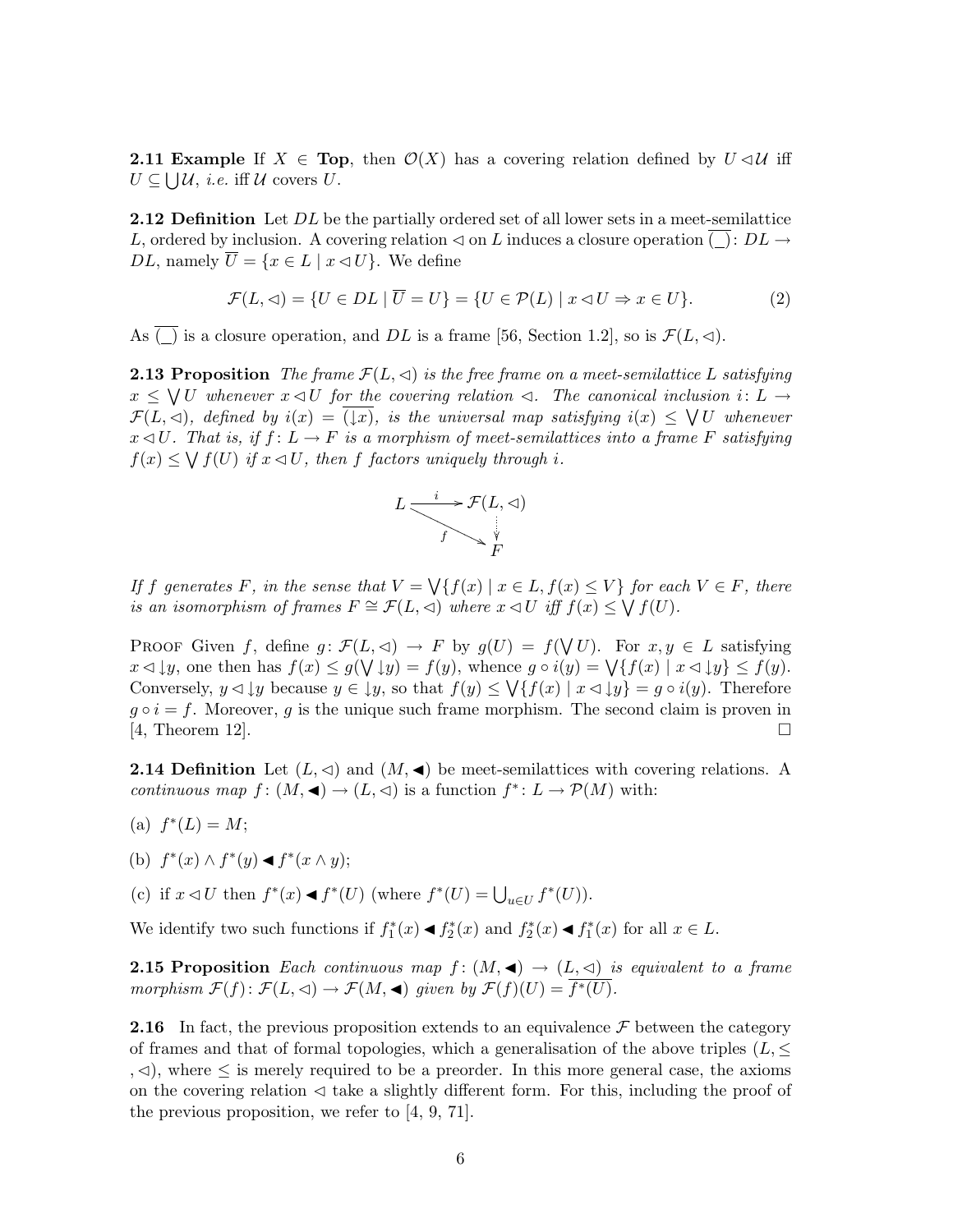We now generalise the concept of locales by introducing toposes.

**2.17** A subobject classifier in a category  $C$  with a terminal object 1 is a monomorphism  $\top: 1 \to \Omega$  such that for any mono  $m: M \to X$  there is a unique  $\chi_m: X \to \Omega$  such that the following diagram is a pullback:



Sometimes the object  $\Omega$  alone is referred to as the subobject classifier [57, A1.6]. Hence a subobject classifier  $\Omega$  induces a natural isomorphism Sub(X)  $\cong \mathbf{C}(X,\Omega)$ , where the former functor acts on morphisms by pullback, the latter acts by precomposition, and the correspondence is the specific pullback  $[m] \mapsto \chi_m$  above.

**2.18 Example** The category Set has a subobject classifier  $\Omega = \{0, 1\}$ , with the morphism  $\top: 1 \to \Omega$  determined by  $\top(*) = 1$ .

For any small category  $\bf{C}$ , the functor category  $\bf{C}, \bf{Set}$  has a subobject classifier, which we now describe. A cosieve S on an object  $X \in \mathbf{C}$  is a collection of morphisms with domain X such that  $f \in S$  implies  $g \circ f \in S$  for any morphism g that is composable with f. For  $X \in \mathbb{C}$ , elements of  $\Omega(X)$  are the cosieves on X [57, A1.6.6]. On a morphism  $f: X \to Y$ , the action  $\Omega(f): \Omega(X) \to \Omega(Y)$  is given by

$$
\Omega(f)(S) = \{ g \colon Y \to Z \mid Z \in \mathbf{C}, g \circ f \in S \}.
$$

Moreover, one has  $F \in Sub(G)$  for functors  $F, G \colon \mathbf{C} \rightrightarrows \mathbf{Set}$  if and only F is a subfunctor of G, in that  $F(X) \subseteq G(X)$  for all  $X \in \mathbb{C}$ .

In the especially easy case that  $C$  is a partially ordered set, seen as a category, a cosieve S on X is just an *upper set* above X, in the sense that  $Y \in S$  and  $Y \leq Z$  imply  $Z \in S$ and  $X \leq Y$ .

**2.19 Definition** A topos is a category that has finite limits, exponentials (*i.e.* right adjoints  $(\_)^X$  to  $(\_) \times X)$ , and a subobject classifier (see 2.17).

**2.20 Example** The category **Set** of sets and functions is a topos: the exponential  $Y^X$ is the set of functions  $X \to Y$ , and the set  $\Omega = \{0,1\}$  is a subobject classifier (see Example 2.18).

For any small category C, the functor category  $[C, Set]$  is a topos. Limits are computed pointwise [14, Theorem 2.15.2], exponentials are defined via the Yoneda embedding [69, Proposition I.6.1, and the cosieve functor  $\Omega$  of Example 2.18 is a subobject classifier.

**2.21 Example** Without further explanation, let us mention that a *sheaf* over a locale X is a functor from  $X^{op}$  (where the locale X is regarded as a category via its order structure) to Set that satisfies a certain continuity condition. The category  $\text{Sh}(X)$  of sheaves over a locale X is a topos. Its subobject classifier is  $\Omega(x) = \lfloor x \rfloor$  [15, Example 5.2.3].

The categories  $\text{Sh}(X)$  and  $\text{Sh}(Y)$  are equivalent if and only if the locales X and Y are isomorphic. Thus, toposes are generalisations of locales and hence of topological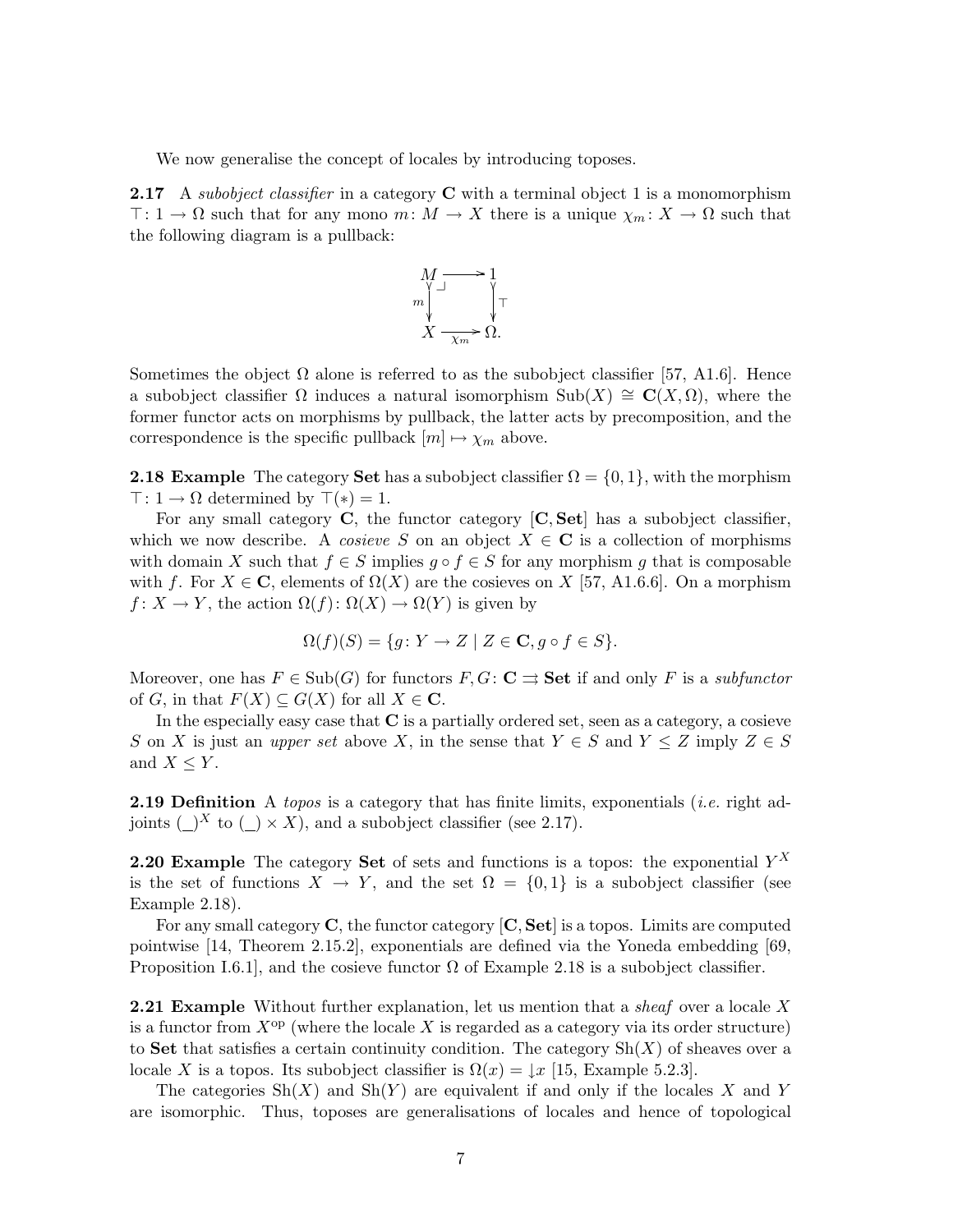spaces. Moreover, a morphism  $X \to Y$  of locales induces morphisms  $\text{Sh}(X) \to \text{Sh}(Y)$  of a specific form: a so-called *geometric morphism*  $S \to T$  between toposes is a pair of functors  $f^* : \mathbf{T} \to \mathbf{S}$  and  $f_* : \mathbf{S} \to \mathbf{T}$ , of which  $f^*$  preserves finite limits, with  $f^* \dashv f_*$ . We denote the category of toposes and geometric morphisms by Topos.

**2.22** If X is the locale resulting from putting the Alexandrov topology on a poset  $P$ , then  $[P^{op}, \textbf{Set}] \cong \text{Sh}(X)$ . In this sense Example 2.20 is a special case of Example 2.21. We call the category  $[P, \textbf{Set}]$  for a poset P a Kripke topos.

One could say that sheaves are the prime example of a topos in that they exhibit its spatial character as a generalisation of topology. However, this chapter is primarily concerned with functor toposes, and will therefore not mention sheaves again. We now switch to the logical aspect inherent in toposes, by sketching their internal language and its semantics. For a precise description, we refer to [57, Part D], [69, Chapter VI], or [15, Chapter 6].

**2.23** In a (cocomplete) topos **T**, each subobject lattice  $\text{Sub}(X)$  is a (complete) Heyting algebra. Moreover, pullback  $f^{-1}$ : Sub $(Y) \to Sub(X)$  along  $f: X \to Y$  is a morphism of (complete) Heyting algebras. Finally, there are always both left and right adjoints  $\exists_f$  and  $\forall f$  to  $f^{-1}$ . This means that we can write down properties about objects and morphisms in **T** using familiar first order logic. For example, the formula  $\forall_{x \in M} \forall_{y \in M} . x \cdot y = y \cdot x$  makes sense for any object M and morphism  $\cdot: M \times M \to M$  in **T**, and is interpreted as follows. First, the subformula  $x \cdot y = y \cdot x$  is interpreted as the subobject  $a: A \rightarrow M \times M$ given by the equaliser of  $M \times M \longrightarrow M$  and  $M \times M \longrightarrow M \times M \longrightarrow M$ . Next, the subformula  $\forall_{y\in M} . x \cdot y = y \cdot x$  is interpreted as the subobject  $b = \forall_{\pi_1}(a) \in Sub(M)$ , where  $\pi_1: M \times M \to M$ . Finally, the whole formula  $\forall_{x \in M} \forall_{y \in M} x \cdot y = y \cdot x$  is interpreted as the subobject  $c = \forall_{\pi}(b) \in Sub(1)$ , where  $\pi \colon M \to 1$ . The subobject  $c \in Sub(1)$  is classified by a unique  $\chi_c: 1 \to \Omega$ . This, then, is the *truth value* of the formula. In general, a formula  $\varphi$ is said to *hold* in the topos **T**, denoted by  $\Vdash \varphi$ , when its truth value factors through the subobject classifier  $\top: 1 \to \Omega$ .

If **T** = Set, the subobject a is simply the set  $\{(x, y) \in M \times M \mid x \cdot y = y \cdot x\}$ , and therefore the truth value of the formula is  $1 \in \Omega$  if for all  $x, y \in M$  we have  $x \cdot y = y \cdot x$ , and  $0 \in \Omega$  otherwise. But the above interpretation can be given in any topos **T**, even if there are few or no 'elements'  $1 \rightarrow M$ . Thus we can often reason about objects in a topos T as if they were sets. Indeed, the fact that a topos has exponentials and a subobject classifier means that we can use higher order logic to describe properties of its objects, by interpreting a power set  $\mathcal{P}(X)$  as the exponential  $\Omega^X$ , and the inhabitation relation  $\in$  as the subobject of  $X \times \Omega^X$  that is classified by the transpose  $X \times \Omega^X \to \Omega$  of id:  $\Omega^X \to \Omega^X$ . All this can be made precise by defining the *internal* or *Mitchell-Bénabou language* of a topos, which prescribes in detail which logical formulae about the objects and morphisms of a topos are "grammatically correct" and which ones hold.

2.24 The interpretation of the internal language takes an especially easy form in Kripke toposes. We now give this special case of the so-called Kripke-Joyal semantics. First, let us write  $\|t\|$  for the interpretation of a term t as in 2.23. For example, in the notation of 2.23,  $\llbracket x \rrbracket$  is the morphism id:  $M \to M$ , and  $\llbracket x \cdot y \rrbracket$  is the morphism  $\cdot: M \times M \to M$ . We now inductively define  $p \Vdash \varphi(\vec{a})$  for  $p \in P$ , a formula  $\varphi$  in the language of  $[P, \textbf{Set}]$ with free variables  $x_i$  of type  $X_i$ , and  $\vec{a} = (a_1, \ldots, a_n)$  with  $a_i \in X_i(p)$ :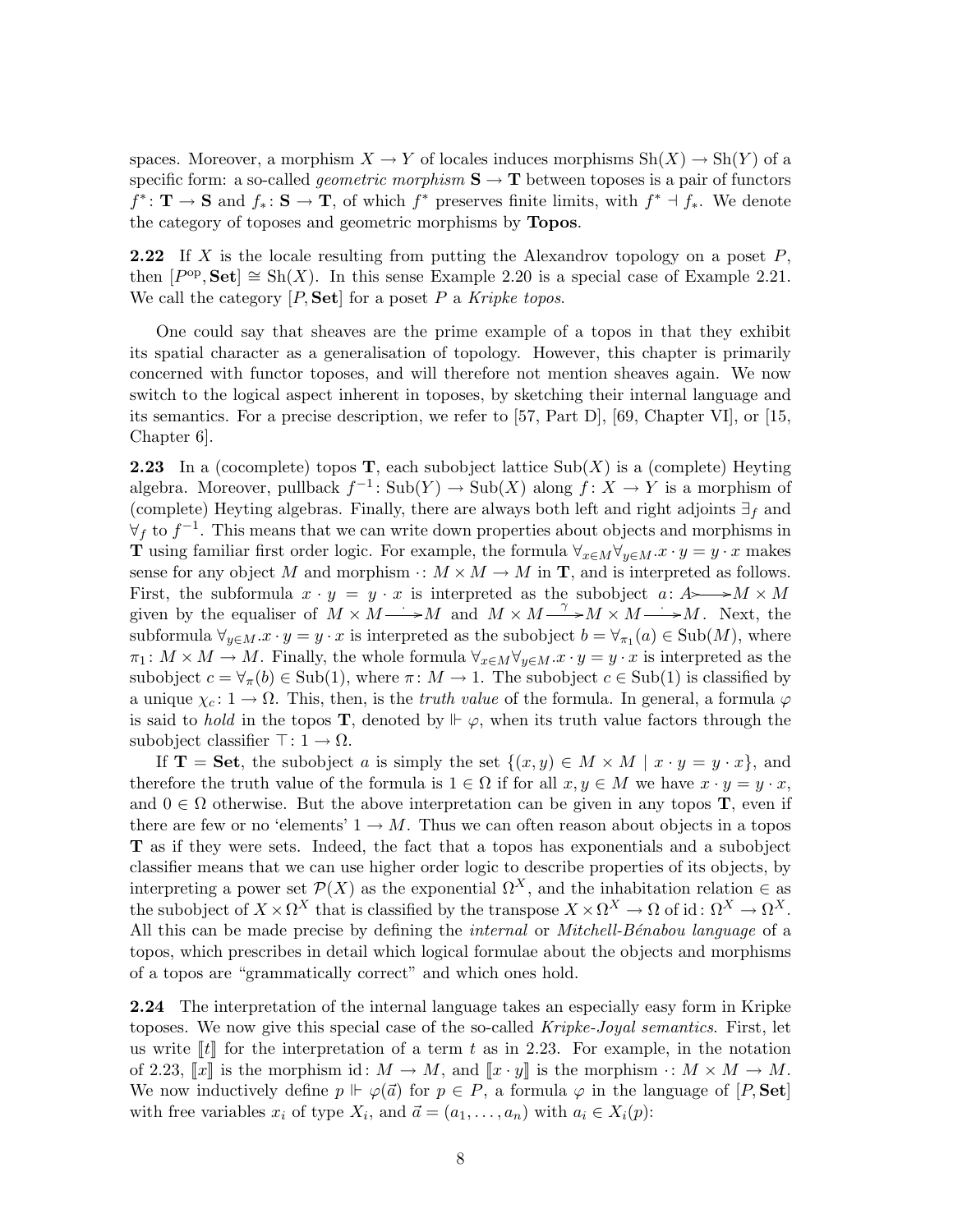- $p \Vdash (t = t')(\vec{a})$  if and only if  $[\![t]\!]_p(\vec{a}) = [\![t']\!]_p(\vec{a})$ ;
- $p \Vdash R(t_1,\ldots,t_k)(\vec{a})$  if and only if  $(\llbracket t_1 \rrbracket_p(\vec{a}),\ldots,\llbracket t_k \rrbracket(\vec{a})) \in R(p)$ , where R is a relation on  $X_1 \times \cdots \times X_n$  interpreted as a subobject of  $X_1 \times \cdots \times X_n$ ;
- $p \Vdash (\varphi \land \psi)(\vec{a})$  if and only if  $p \Vdash \varphi(\vec{a})$  and  $p \Vdash \varphi(\vec{a})$ ;
- $p \Vdash (\varphi \lor \psi)(\vec{a})$  if and only if  $p \Vdash \varphi(\vec{a})$  or  $p \Vdash \varphi(\vec{a})$ ;
- $p \Vdash (\varphi \Rightarrow \psi)(\vec{a})$  if and only if  $q \Vdash \varphi(\vec{a})$  implies  $q \Vdash \psi(\vec{a})$  for all  $q \geq p$ ;
- $p \Vdash \neg \varphi(\vec{a})$  if and only if  $q \Vdash \varphi(\vec{a})$  for no  $q \geq p$ ;
- $p \Vdash \exists_{x \in X} . \varphi(\vec{a})$  if and only if  $p \Vdash \varphi(a, \vec{a})$  for some  $a \in X(p)$ ;
- $p \Vdash \forall_{x \in X} . \varphi(\vec{a})$  if and only if  $q \Vdash \varphi(a, \vec{a})$  for all  $q \geq p$  and  $a \in X(q)$ .

It turns out that  $\varphi$  holds in [P, Set], *i.e.*  $\Vdash \varphi$ , precisely when  $p \Vdash \varphi(\vec{a})$  for all  $p \in P$  and all  $\vec{a} \in X_1(p) \times \cdots \times X_n(p)$ .

2.25 The axioms of intuitionistic logic hold when interpreted in any topos, and there are toposes in whose internal language formulae that are not derivable from the axioms of intuitionistic logic do not hold. For example, the principle of excluded middle  $\varphi \vee \neg \varphi$ does not hold in the topos  $\text{Sh}(\mathbb{R})$  [15, 6.7.2]. Thus, we can derive properties of objects of a topos as if they were sets, using the usual higher-order logic, as long as our reasoning is constructive, in the sense that we use neither the axiom of choice, nor the principle of excluded middle.

The acute reader will have noticed that the account of this chapter up to now has been constructive in this sense (including the material around Proposition 2.13). In particular, we can speak of objects in a topos  $\bf{T}$  that satisfy the defining properties of locales as *locales* within that topos. Explicitly, these are objects L that come with morphisms  $0, 1: 1 \rightrightarrows L$ and  $\bigwedge$ ,  $\bigvee$ :  $\Omega^L \rightrightarrows L$  for which the defining formulae of locales, such as (1), hold in **T** [15, Section 6.11]. The category of such objects is denoted by  $Loc(T)$ , so that  $Loc(Set) \cong Loc$ . For the rest of this chapter we will also take care to use constructive reasoning whenever we reason in the internal language of a topos.

2.26 We have two ways of proving properties of objects and morphisms in toposes. First, we can take an external point of view. This occurs, for example, when we use the structure of objects in  $[P, Set]$  as **Set**-valued functors. Secondly, we can adopt the *internal* logic of the topos, as above. In this viewpoint, we regard the topos as a 'universe of discourse'. At least intuitionistic reasoning is valid, but more logical laws might hold, depending on the topos one is studying. To end this section, we consider the internal and external points of view in several examples.

**2.27 Example** Let  $T$  be a topos, and  $X$  an object in it. Externally, one simply looks at  $\text{Sub}(X)$  as a set, equipped with the structure of a Heyting algebra in the category Set. Internally, Sub(X) is described as the exponential  $\Omega^X$ , or  $\mathcal{P}(\overline{X})$ , which is a Heyting algebra object in the topos  $\mathbf T$  [69, p. 201].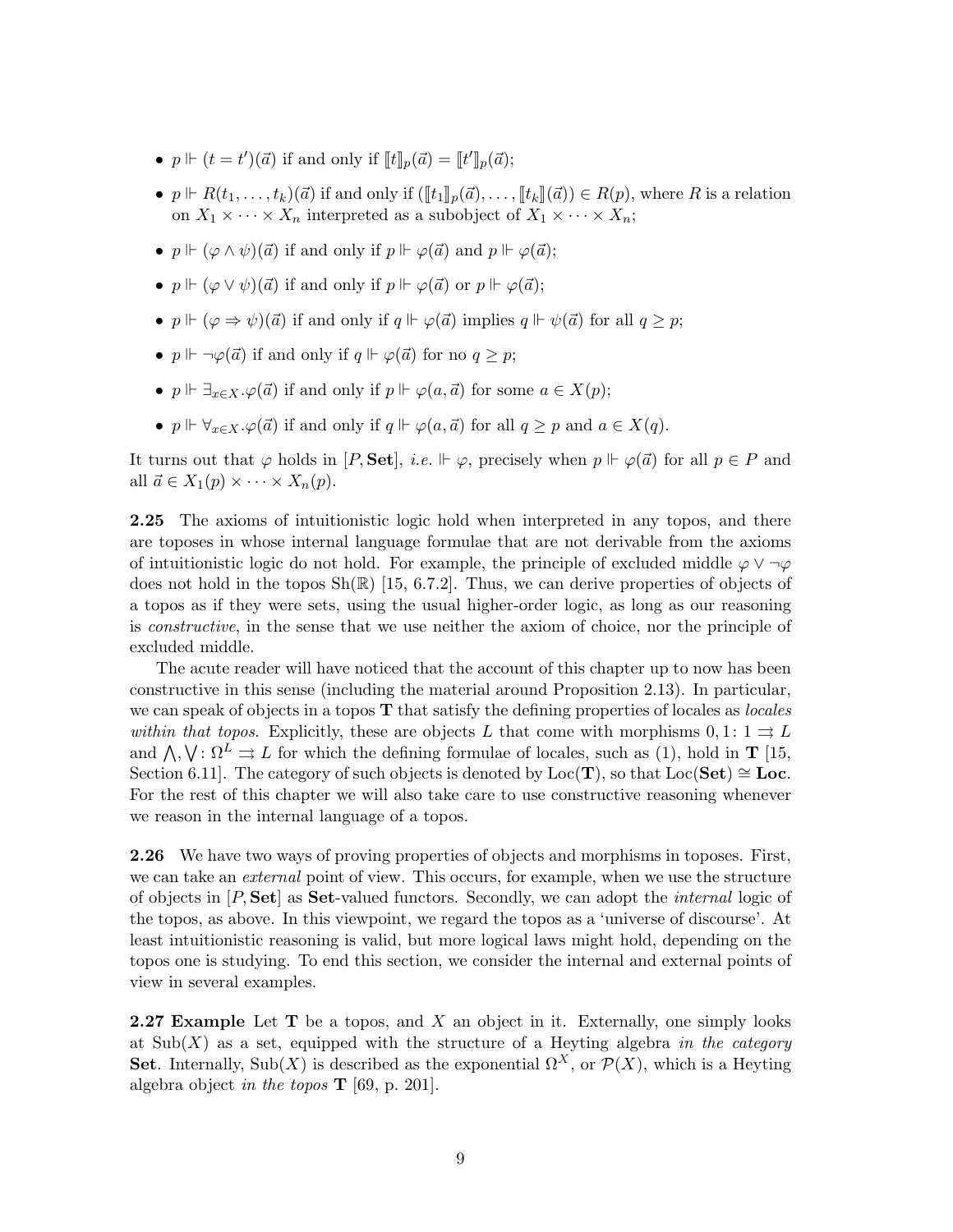**2.28 Example** For any poset P, the category  $Loc([P, Set])$  is equivalent to the slice category  $Loc/Alx(P)$  of locale morphisms  $L \to Alx(P)$  from some locale L to the Alexandrov topology on P (by 2.22 and [58]). Therefore, an internal locale object  $L$  in  $[P, Set]$  is described externally as a locale morphism  $f: L \to \text{Alx}(P)$ , determined as follows. First,  $\mathcal{O}(L)(P)$  is a frame in Set, and for U in Alx(P), the action  $\mathcal{O}(L)(P) \to \mathcal{O}(L)(U)$ on morphisms is a frame morphism. Since  $\mathcal{O}(\underline{L})$  is complete, there is a left adjoint  $l_{II}^{-1}$  $U^{-1}: \mathcal{O}(\underline{L})(U) \to \mathcal{O}(\underline{L})(P)$ , which in turn defines a frame morphism  $f^{-1}: \mathcal{O}(\text{Alx}(P)) \to$  $\mathcal{O}(\underline{L})(P)$  by  $f^{-1}(U) = l_{U}^{-1}$  $U^{-1}(1)$ . Taking  $L = \mathcal{O}(\underline{L})(P)$  then yields the desired locale morphism.

**2.29 Example** Let  $L$  be a locale object in the Kripke topos over a poset  $P$ . Internally, a point of L is a locale morphism  $1 \rightarrow L$ , which is the same thing as an internal frame morphism  $\mathcal{O}(L) \to \Omega$ . Externally, one looks at  $\Omega$  as the frame Sub(1) in Set. Since  $\text{Sub}(1) \cong \mathcal{O}(\text{Alx}(P))$  in [P, Set], one finds Loc([P, Set])  $\cong$  Loc/Alx(P). By Example 2.28, L has an external description as a locale morphism  $f: K \to L$ , so that points in L are described externally by sections of f, i.e. locale morphisms  $g: L \to K$  satisfying  $f \circ g = id$ .

2.30 Locales already possess a logical aspect as well as a spatial one, as the logical perspective on complete Heyting algebras translates to the spatial perspective on locales. Elements  $1 \to \mathcal{O}(L)$  of the Heyting algebra  $\mathcal{O}(L)$  are the opens of the associated locale L, to be thought of as propositions, whereas points of the locale correspond to models of the logical theory defined by these propositions [85].

More precisely, recall that a formula is positive when it is built from atomic propositions by the connectives  $\land$  and  $\lor$  only, where  $\lor$  but not  $\land$  is allowed to be indexed by an infinite set. This can be motivated observationally: to verify a proposition  $\bigvee_{i\in I} p_i$ , one only needs to find a single  $p_i$ , whereas to verify  $\bigwedge_{i\in I} p_i$  the validity of each  $p_i$  needs to be established [3], an impossible task in practice when  $I$  is infinite. A *geometric formula* then is one of the form  $\varphi \Rightarrow \psi$ , where  $\varphi$  and  $\psi$  are positive formulae.

Thus a frame  $\mathcal{O}(L)$  defines a geometric propositional theory whose propositions correspond to opens in L, combined by logical connectives given by the lattice structure of  $\mathcal{O}(L)$ . Conversely, a propositional geometric theory  $\mathfrak T$  has an associated Lindenbaum algebra  $\mathcal{O}(\mathfrak{D})$ , defined as the poset of formulae of  $\mathfrak T$  modulo provable equivalence, ordered by entailment. This poset turns out to be a frame, and the set-theoretical models of  $\mathfrak T$ bijectively correspond to frame morphisms  $\mathcal{O}(\mathfrak{T}) \to \{0,1\}$ . Identifying  $\{0,1\}$  in Set with  $\Omega = \mathcal{O}(1)$ , one finds that a model of the theory  $\mathfrak T$  is a point  $1 \to [\mathfrak T]$  of the locale  $[\mathfrak T]$ . More generally, by Example 2.28 one may consider a model of  $\mathfrak T$  in a frame  $\mathcal O(L)$  to be a locale morphism  $L \to [\mathfrak{T}].$ 

**2.31 Example** Consider models of a geometric theory  $\mathfrak{T}$  in a topos **T**. Externally, these are given by locale morphisms  $Loc(T) \rightarrow [\mathfrak{T}]$  [69, Theorem X.6.1 and Section IX.5]. One may also interpret  $\mathfrak T$  in  $\mathbf T$  and thus define a locale  $[\mathfrak T]_{\mathbf T}$  internal to  $\mathbf T$ . The points of this locale, *i.e.* the locale morphisms  $1 \to [\mathfrak{T}]_{\mathbf{T}}$  or frame morphisms  $\mathcal{O}([\mathfrak{T}]_{\mathbf{T}}) \to \Omega$ , describe the models of  $\mathfrak T$  in  $\mathbf T$  internally.

2.32 Example Several important internal number systems in Kripke toposes are defined by geometric propositional theories  $\mathfrak{T}$ , and can be computed via Example 2.21 and 2.22. Externally, the frame  $\mathcal{O}(|\mathfrak{T}|)$  corresponding to the interpretation of  $\mathfrak{T}$  in  $[P, \mathbf{Set}]$  is given by the functor  $\mathcal{O}([\mathfrak{T}]) : p \mapsto \mathcal{O}(\uparrow p \times [\mathfrak{T}])$  [23, Appendix A].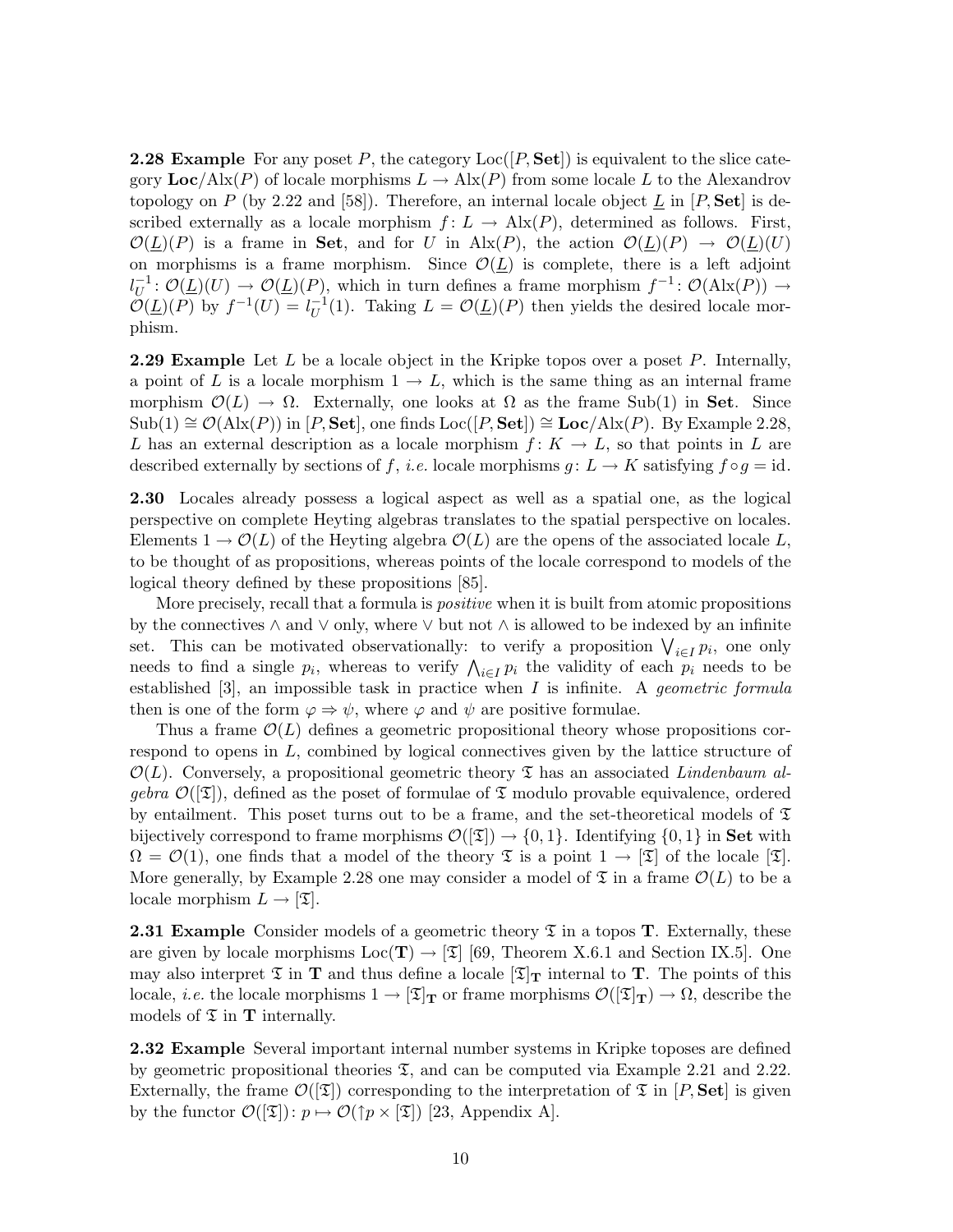2.33 Example As an application of the previous example, we recall an explicit construction of the Dedekind real numbers (see [40] or [57, D4.7.4]. Define the propositional geometric theory  $\mathfrak{T}_{\mathbb{R}}$  generated by formal symbols  $(q, r) \in \mathbb{Q} \times \mathbb{Q}$  with  $q < r$ , ordered as  $(q, r) \leq (q', r')$  iff  $q' \leq q$  and  $r \leq r'$ , subject to the following relations:

$$
(q_1, r_1) \land (q_2, r_2) = \begin{cases} (\max(q_1, q_2), \min(r_1, r_2)) & \text{if } \max(q_1, q_2) < \min(r_1, r_2) \\ 0 & \text{otherwise} \end{cases}
$$

$$
(q, r) = \bigvee \{ (q', r') \mid q < q' < r' < r \}
$$

$$
1 = \bigvee \{ (q, r) \mid q < r \}
$$

$$
(q, r) = (q, r_1) \lor (q_1, r) \quad \text{if } q \le q_1 \le r_1 \le r.
$$

This theory may be interpreted in any topos  $T$  with a natural numbers object, defining an internal locale  $\mathbb{R}_{\textbf{T}}$ . Points p of  $\mathbb{R}_{\textbf{T}}$ , *i.e.* frame morphisms  $p^{-1} \colon \mathcal{O}(\mathbb{R}_{\textbf{T}}) \to \Omega$ , correspond to Dedekind cuts  $(L, U)$  by [69, p. 321]:

$$
L = \{ q \in \mathbb{Q} \mid p \models (q, \infty) \};
$$
  

$$
U = \{ r \in \mathbb{Q} \mid p \models (-\infty, r) \},
$$

where  $(q, \infty)$  and  $(-\infty, r)$  are defined in terms of the formal generators of the frame  $\mathcal{O}(\mathbb{Q})$  by  $(q,\infty) = \bigvee \{(q,r) \mid q < r\}$  and  $(-\infty,r) = \bigvee \{(q,r) \mid q < r\}$ . The notation  $p \models (q, r)$  means that  $m^{-1}(q, r)$  is the subobject classifier  $\top: 1 \rightarrow \Omega$ , where  $(q, r)$  is seen as a morphism  $1 \to \mathbb{Q} \times \mathbb{Q} \to \mathcal{O}(\mathbb{R}_{\mathbf{T}})$ . Conversely, a Dedekind cut  $(L, U)$  uniquely determines a point p by  $(q, r) \mapsto \top$  iff  $(q, r) \cap U \neq \emptyset$  and  $(q, r) \cap L \neq \emptyset$ . The Dedekind real numbers are therefore defined in any topos **T** as the subobject of  $\mathcal{P}(\mathbb{Q}_{\mathbf{T}}) \times \mathcal{P}(\mathbb{Q}_{\mathbf{T}})$ consisting of those  $(L, U)$  that are points of  $\mathbb{R}_{\mathbf{T}}$ .

One may identify  $Pt(\mathbb{R}_{\text{Set}})$  with the field  $\mathbb R$  in the usual sense, and  $\mathcal{O}(\mathbb{R}_{\text{Set}})$  with the usual Euclidean topology on R.

In case  $\mathbf{T} = [P, \mathbf{Set}]$  for a poset P, one finds that  $\mathcal{O}(\mathbb{R}_{\mathbf{T}})$  is the functor  $p \mapsto \mathcal{O}(\uparrow p \times \mathbb{R})$  $\mathbb{R}_{\text{Set}}$ ; cf. Example 2.32. The latter set may be identified with the set of monotone functions  $\uparrow p \to \mathcal{O}(\mathbb{R}_{\text{Set}})$ . When P has a least element, the functor  $Pt(\mathbb{R}_{\text{T}})$  may be identified with the constant functor  $p \mapsto \mathbb{R}_{\mathbf{Set}}$ .

# 3 C\*-algebras

This section considers a generalisation of the concept of topological space different from locales and toposes, namely so-called C\*-algebras [35, 59, 84]. These operator algebras also play a large role in quantum theory [47, 63, 80]. We first give a constructive definition of C\*-algebras that can be interpreted in any topos (with a natural numbers object), after [6–8].

**3.1** In any topos (with a natural numbers object) the rationals  $\mathbb Q$  can be interpreted [69, Section VI.8], as can the *Gaussian rationals*  $\mathbb{C}_{\mathbb{Q}} = \{q + ri \mid q, r \in \mathbb{Q}\}.$  For example, the interpretation of  $\mathbb{C}_{\mathbb{Q}}$  in the Kripke topos over a poset P is the constant functor that assigns the set  $\mathbb{C}_{\mathbb{Q}}$  to each  $p \in P$ .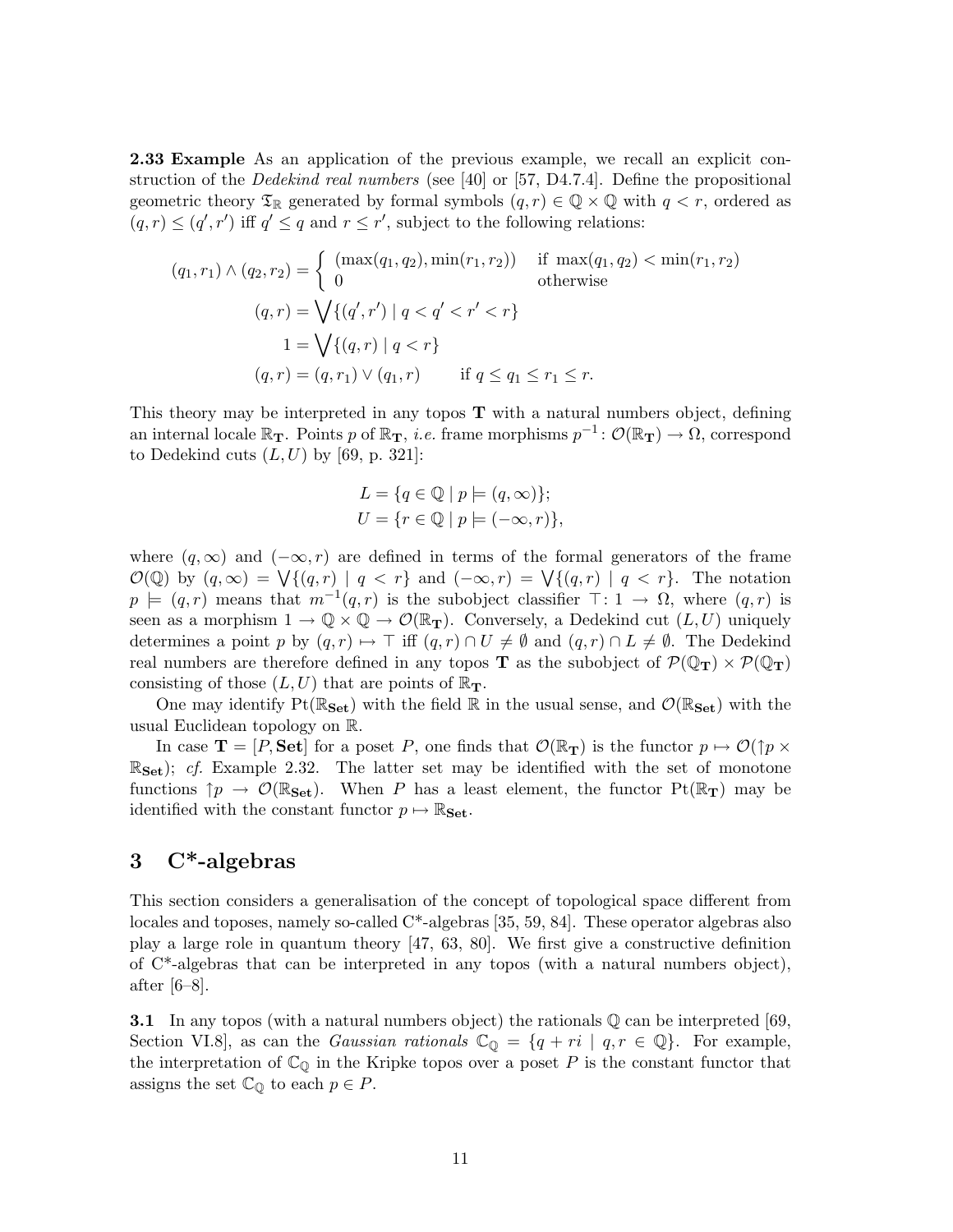**3.2** A monoid in  $\textbf{Vect}_K$  for some  $K \in \textbf{Fld}$  is called a (unital)  $K\text{-}algebra$ —not to be confused with Eilenberg-Moore algebras of a monad. It is called commutative when the multiplication of its monoid structure is. A  $*$ -algebra is an algebra A over an involutive field, together with an antilinear involution  $(\_)^* : A \to A$ .

**3.3 Definition** A seminorm on a \*-algebra A over  $\mathbb{C}_{\mathbb{Q}}$  is a relation  $N \subseteq A \times \mathbb{Q}^+$  satisfying

$$
(0, p) \in N,
$$
  
\n
$$
\exists_{q \in \mathbb{Q}^+} \ldots (a, q) \in N,
$$
  
\n
$$
(a, q) \in N \implies (a^*, q) \in N,
$$
  
\n
$$
(a, r) \in N \iff \exists_{q < r} \ldots (a, q) \in N,
$$
  
\n
$$
(a, q) \in N \land (b, r) \in N \implies (a + q, p + r) \in N,
$$
  
\n
$$
(a, q) \in N \land (b, r) \in N \implies (ab, qr) \in N,
$$
  
\n
$$
(a, q) \in N \implies (za, qr) \in N
$$
  
\n
$$
(1, q) \in N
$$
  
\n
$$
(q > 1),
$$

for all  $a, b \in A$ ,  $q, r \in \mathbb{Q}^+$ , and  $z \in \mathbb{C}_{\mathbb{Q}}$ . If this relation furthermore satisfies

$$
(a^*a, q^2) \in N \iff (a, q) \in N
$$

for all  $a \in A$  and  $q \in \mathbb{Q}^+$ , then A is said to be a pre-semi-C<sup>\*</sup>-algebra.

A seminorm N is called a *norm* if  $a = 0$  whenever  $(a, q) \in N$  for all  $q \in \mathbb{Q}^+$ . One can then formulate a suitable notion of completeness in this norm that does not rely on the axiom of choice, namely by considering Cauchy nets instead of Cauchy sequences [8]. A  $C^*$ -algebra is a pre-semi-C<sup>\*</sup>-algebra A whose seminorm is a norm in which A is complete. Notice that a  $C^*$ -algebra by definition has a unit; what we defined as a  $C^*$ -algebra is sometimes called a unital C\*-algebra in the literature.

A morphism between C\*-algebras A and B is a linear function  $f: A \rightarrow B$  satisfying  $f(ab) = f(a)f(b)$ ,  $f(a^*) = f(a)^*$  and  $f(1) = 1$ . C<sup>\*</sup>-algebras and their morphisms form a category CStar. We denote its full subcategory of commutative  $C^*$ -algebras by  $cCStar$ .

**3.4** Classically, a seminorm induces a norm, and vice versa, by  $(a, q) \in N$  if and only if  $||a|| < q.$ 

**3.5** The geometric theory  $\mathfrak{T}_{\mathbb{R}}$  of Example 2.33 can be extended to a geometric theory  $\mathfrak{T}_{\mathbb{C}}$  describing the complexified locale  $\mathbb{C} = \mathbb{R} + i\mathbb{R}$ . There are also direct descriptions that avoid a defining role of  $\mathbb{R} \times [8]$ . In Set, the frame  $\mathcal{O}(\mathbb{C})$  defined by  $\mathfrak{T}_{\mathbb{C}}$  is the usual topology on the usual complex field  $\mathbb C$ . As a consequence of its completeness, a  $\mathbb C^*$ -algebra is automatically an algebra over  $\mathbb C$  (and not just over  $\mathbb C_{\mathbb Q}$ , as is inherent in the definition).

**3.6 Example** The continuous linear operators  $\text{Hilb}(H, H)$  on a Hilbert space H form a C\*-algebra. In fact, by the classical Gelfand-Naimark theorem, any C\*-algebra can be embedded into one of this form [44].

**3.7 Example** A locale X is *compact* if every subset  $S \subseteq X$  with  $\forall S = 1$  has a finite subset  $F \subseteq S$  with  $\bigvee F = 1$ . It is regular if  $y = \bigvee(\downarrow y)$  for all  $y \in X$ , where  $\downarrow y = \{x \in Y | g(x) \}$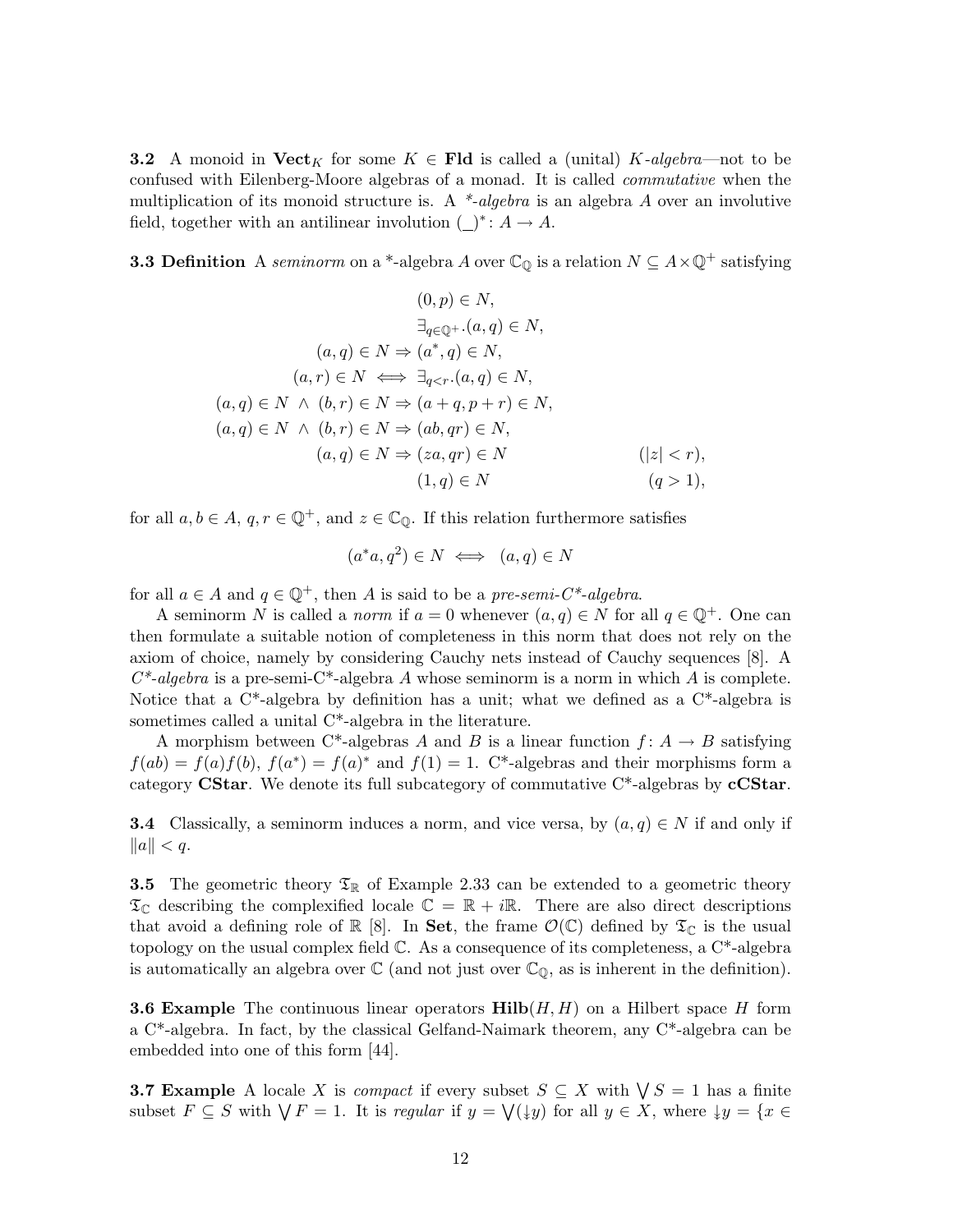$X \mid x \ll y$  and  $x \ll y$  iff there is a  $z \in X$  with  $z \wedge x = 0$  and  $z \vee y = 1$ . If the axiom of dependent choice is available—as in Kripke toposes [41]—then regular locales are automatically completely regular. Assuming the full axiom of choice, the category KRegLoc of compact regular locales in Set is equivalent to the category KHausTop of compact Hausdorff topological spaces. In general, if  $X$  is a completely regular compact locale, then  $C(X, \mathbb{C})$  is a commutative C<sup>\*</sup>-algebra. In fact, the following theorem shows that all commutative  $C^*$ -algebras are of this form. This so-called *Gelfand duality* justifies regarding C\*-algebras as "noncommutative" generalisations of topological spaces [27].

**3.8 Theorem**  $[6-8]$  There is an equivalence

$$
\mathbf{cCStar} \xrightarrow[ C(\_ , {\mathbb C}) \ ]
$$

The locale  $\Sigma(A)$  is called the Gelfand spectrum of A.

The previous theorem is proved in such a way that it applies in any topos. This means that we can give an explicit description of the Gelfand spectrum. The rest of this section is devoted to just that, following the reformulation which is fully constructive [28, 29].

3.9 To motivate the following description, we mention that the classical proof [43, 44] defines  $\Sigma(A)$  to be the set of *characters* of A, *i.e.* nonzero multiplicative functionals  $\rho: A \rightarrow$ C. This set becomes a compact Hausdorff topological space by the sub-base consisting of  $\{\rho \in \Sigma(A) \mid |\rho(a) - \rho_0(a)| < \varepsilon\}$  for  $a \in A$ ,  $\rho_0 \in \Sigma$  and  $\varepsilon > 0$ . A much simpler choice of sub-base would be  $\mathcal{D}_a = \{ \rho \in \Sigma \mid \rho(a) > 0 \}$  for  $a \in A_{sa} = \{ a \in A \mid a^* = a \}$ . Both the property that the  $\rho$  are multiplicative and the fact that the  $\mathcal{D}_a$  form a sub-base may then be expressed lattice-theoretically by letting  $\mathcal{O}(\Sigma(A))$  be the frame freely generated by the formal symbols  $\mathcal{D}_a$  for  $a \in A_{sa}$ , subject to the relations

$$
\mathcal{D}_1 = 1,\tag{3}
$$

$$
\mathcal{D}_a \wedge \mathcal{D}_{-a} = 0,\tag{4}
$$

$$
\mathcal{D}_{-b^2} = 0,\tag{5}
$$

$$
\mathcal{D}_{a+b} \le \mathcal{D}_a \vee \mathcal{D}_b,\tag{6}
$$

$$
\mathcal{D}_{ab} = (\mathcal{D}_a \wedge \mathcal{D}_b) \vee (\mathcal{D}_{-a} \wedge \mathcal{D}_{-b}),\tag{7}
$$

supplemented with the 'regularity rule'

$$
\mathcal{D}_a \le \bigvee_{r \in \mathbb{Q}^+} \mathcal{D}_{a-r}.\tag{8}
$$

**3.10** Classically, the Gelfand transform  $A \stackrel{\cong}{\to} C(\Sigma(A), \mathbb{C})$  is given by  $a \mapsto \hat{a}$  with  $\hat{a}(\rho) =$  $\rho(a)$ , and restricting to  $A_{sa}$  yields an isomorphism  $A_{sa} \cong C(\Sigma(A), \mathbb{R})$ . Hence classically  $\mathcal{D}_a = \{ \rho \in \Sigma(A) \mid \hat{a}(\rho) \neq 0 \}.$  In a constructive setting, we must associate a locale morphism  $\hat{a} \colon \Sigma(A) \to \mathbb{R}$  to each  $a \in A_{sa}$ , which is, by definition, a frame morphism  $\hat{a}^{-1} \colon \mathcal{O}(\mathbb{R}) \to \mathcal{O}(\Sigma(A))$ . Aided by the intuition of 3.9, one finds that  $\hat{a}^{-1}(-\infty, s) = \mathcal{D}_{s-a}$ and  $\hat{a}^{-1}(r,\infty) = \mathcal{D}_{a-r}$  for basic opens. Hence  $\hat{a}^{-1}(r,s) = \mathcal{D}_{s-a} \wedge \mathcal{D}_{a-r}$  for rationals  $r < s$ .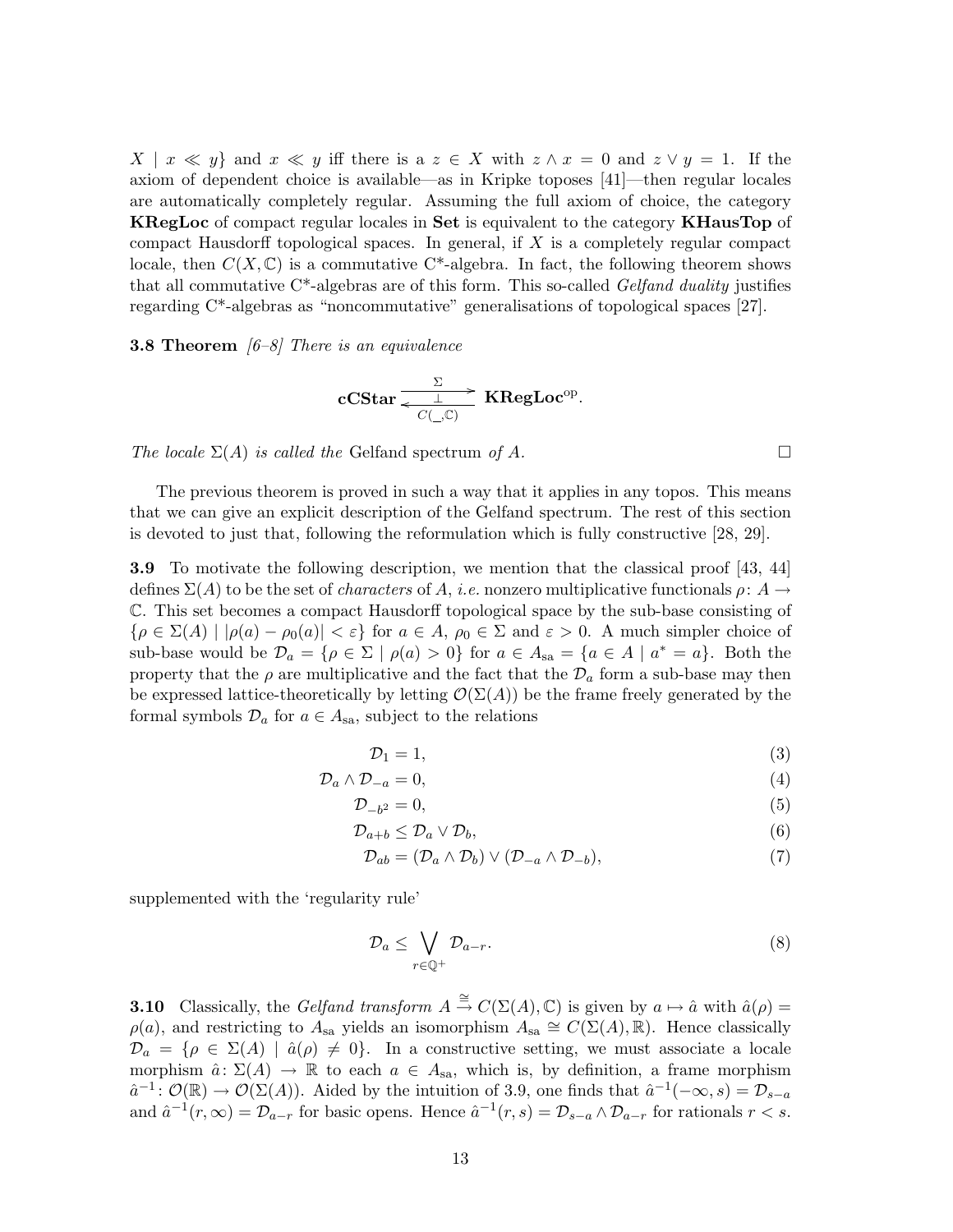By Example 2.33, we have  $A_{sa} \cong C(\Sigma(A)), \mathbb{R}) = \Gamma(\mathrm{Pt}(\mathbb{R})_{\mathrm{Sh}(\Sigma(A))})$ , where  $\Gamma$  is the global sections functor. Hence,  $A_{sa}$  is isomorphic (through the Gelfand transform) to the global sections of the real numbers in the topos of sheaves on its spectrum (and A itself "is" the complex numbers in the same sense).

3.11 To describe the Gelfand spectrum more explicitly, we start with the distributive lattice  $L_A$  freely generated by the formal symbols  $D_a$  for  $a \in A_{sa}$ , subject to the relations (3)–(7). Being an involutive ring,  $A_{sa}$  has a positive cone  $A^+ = \{a \in A_{sa} \mid a \ge 0\} = \{a^2 \mid a \ge 0\}$  $a \in A_{sa}$ . (For  $A = Hilb(H, H)$ , one has  $a \in A^+$  iff  $\langle x | a(x) \rangle \geq 0$  for all  $x \in H$ .) The given definition of  $A^+$  induces a partial order  $\leq$  on  $A^+$  by  $a \leq b$  iff  $0 \leq a - b$ , with respect to which  $A^+$  is a distributive lattice. Now we define a partial order  $\preccurlyeq$  on  $A^+$  by  $a \preccurlyeq b$  iff  $a \le nb$  for some  $n \in \mathbb{N}$ . Define an equivalence relation on  $A^+$  by  $a \approx b$  iff  $a \preccurlyeq b$  and  $b \preccurlyeq a$ . The lattice operations on  $A^+$  respect  $\approx$  and hence  $A^+/\approx$  is a lattice. We have

$$
L_A \cong A^+/\approx.
$$

The image of the generator  $D_a$  in  $L_A$  corresponds to the equivalence class  $[a^+]$  in  $A^+/\approx$ , where  $a = a^+ - a^-$  with  $a^{\pm} \in A^+$  in the usual way. Theorem 4.12 will show that the lattice  $L_A$  can be computed locally in certain Kripke toposes. In preparation, we now work towards Lemma 3.16 below.

**3.12** Extending the geometric *propositional* logic of 2.30, the positive formulae of a geometric predicate logic may furthermore involve finitely many free variables and the existential quantifier  $\exists$ , and its axioms take the form  $\forall_{x\in X}.\varphi(x) \Rightarrow \psi(x)$  for positive formulae  $\varphi, \psi$ . Geometric formulae form an important class of logical formulae, because they are precisely the ones whose truth value is preserved by inverse images of geometric morphisms between toposes. From their syntactic form alone, it follows that their external interpretation is determined locally in Kripke toposes, as the following lemma shows.

**3.13 Lemma** [57, Corollary D1.2.14] Let  $\mathfrak{\Sigma}$  be a geometric theory, and denote the category of its models in a topos  $T$  by  $\text{Model}(\mathfrak{T}, T)$ . For any category C, there is a canonical *isomorphism of categories*  $\text{Model}(\mathfrak{T}, [\mathbf{C}, \mathbf{Set}]) \cong [\mathbf{C}, \text{Model}(\mathfrak{T}, \mathbf{Set})].$ 

**3.14 Definition** A *Riesz space* is a vector space R over  $\mathbb{R}$  that is simultaneously a distributive lattice, such that  $f \leq g$  implies  $f + h \leq g + h$  for all h, and  $f \geq 0$  implies  $rf \geq 0$ for all  $r \in \mathbb{R}^+$  [68, Definition 11.1].

An  $f$ -algebra is a commutative R-algebra R whose underlying vector space is a Riesz space in which  $f, g \ge 0$  implies  $fg \ge 0$ , and  $f \wedge g = 0$  implies  $hf \wedge g = 0$  for all  $h \ge 0$ . Moreover, the multiplicative unit 1 has to be *strong* in the sense that for each  $f \in R$  one has  $-n1 \le f \le n1$  for some  $n \in \mathbb{N}$  [86, Definition 140.8].

**3.15 Example** If A is a commutative C\*-algebra, then  $A_{sa}$  becomes an f-algebra over R under the order defined in 3.11. Conversely, by the Stone-Yosida representation theorem every f-algebra over R can be densely embedded in  $C(X, \mathbb{R})$  for some compact locale X [31]. Like commutative  $C^*$ -algebras, f-algebras have a spectrum, for the definition of which we refer to [29].

**3.16 Lemma** Let A be a commutative  $C^*$ -algebra.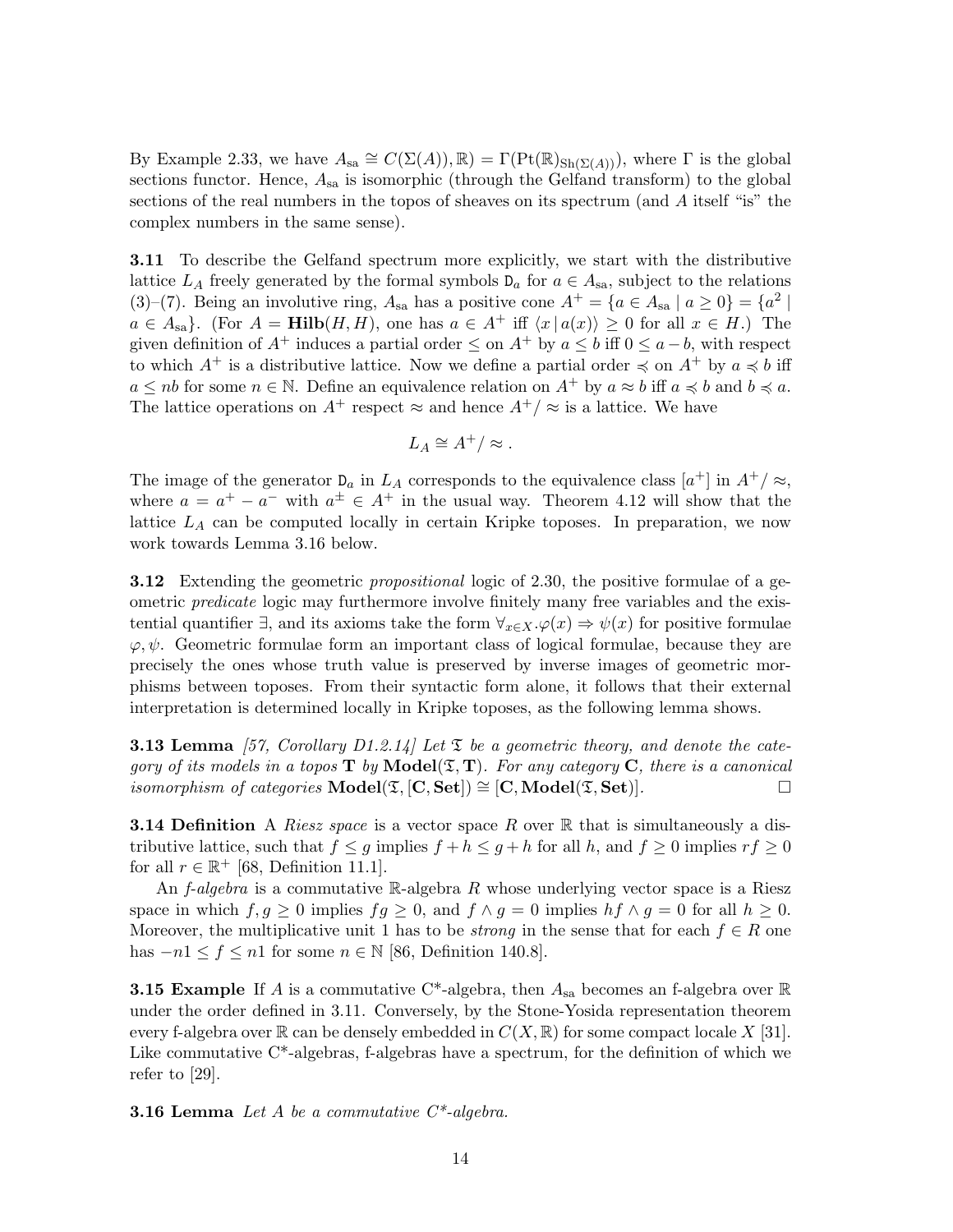- (a) The Gelfand spectrum of A coincides with the spectrum of the f-algebra  $A_{sa}$ .
- (b) The theory of f-algebras is geometric.

PROOF Part (a) is proven in [29]. For (b), notice that an f-algebra over  $\mathbb Q$  is precisely a uniquely divisible lattice-ordered ring [28, p. 151], since unique divisibility turns a ring into a Q-algebra. The definition of a lattice-ordered ring can be written using equations only. The theory of torsion-free rings, *i.e.* if  $n > 0$  and  $nx = 0$  then  $x = 0$ , is also algebraic. The theory of divisible rings is obtained by adding infinitely many geometric axioms  $\exists_y \ldotp ny = x$ , one for each  $n > 0$ , to the algebraic theory of rings. Finally, a torsion-free divisible ring is the same as a uniquely divisible ring: if  $ny = x$  and  $nz = x$ , then  $n(y - z) = 0$ , so that  $y - z = 0$ . We conclude that the theory of uniquely divisible lattice-ordered rings, *i.e.* f-algebras, is geometric, establishing (b).  $\square$ 

**3.17 Proposition** The lattice  $L_A$  generating the spectrum of a commutative  $C^*$ -algebra A is preserved under inverse images of geometric morphisms.

PROOF By the previous lemma,  $A_{sa}$  and hence  $A^+$  are definable by a geometric theory. Since the relation  $\approx$  of 3.11 is defined by an existential quantification,  $L_A \cong A^+/\approx$  is preserved under inverse images of geometric morphisms.

We now turn to the regularity condition  $(8)$ , which is to be imposed on  $L_A$ . This condition turns out to be a special case of the relation  $\ll$  (see Example 3.7).

**3.18 Lemma** For all  $D_a, D_b \in L_A$  the following are equivalent:

(a) There exists  $D_c$  with  $D_c \vee D_a = 1$  and  $D_c \wedge D_b = 0$ ;

(b) There exists a rational  $q > 0$  with  $D_b \leq D_{a-q}$ .

PROOF Assuming (a), there exists a rational  $q > 0$  with  $D_{c-q} \vee D_{a-q} = 1$  by [28, Corollary 1.7]. Hence  $D_c \vee D_{a-q} = 1$ , so  $D_b = D_b \wedge (D_c \vee D_{a-q}) = D_b \wedge D_{a-q} \le D_{a-q}$ , establishing (b). For the converse, choose  $D_c = D_{q-a}$ .

**3.19** In view of the above lemma, we henceforth write  $D_b \ll D_a$  if there exists a rational  $q > 0$  such that  $D_b \leq D_{a-q}$ , and note that the regularity condition (8) just states that the frame  $\mathcal{O}(\Sigma(A))$  is regular [28].

We recall that an *ideal* of a lattice L is a lower set  $U \subseteq L$  that is closed under finite joins; the collection of all ideals in L is denoted by  $\text{Id}(L)$ . An ideal U of a distributive lattice L is regular when  $\downarrow x \subseteq U$  implies  $x \in U$ . Any ideal U can be turned into a regular ideal  $\overline{U}$  by means of the closure operator  $\overline{(.)}$ :  $DL \to DL$  defined by  $\overline{U} = \{x \in L \mid$  $\forall_{y\in L} y \ll x \Rightarrow y \in U$  [24], with a canonical inclusion as in Proposition 2.13.

**3.20 Theorem** The Gelfand spectrum  $\mathcal{O}(\Sigma(A))$  of a commutative C<sup>\*</sup>-algebra A is isomorphic to the frame  $\text{RIdl}(L_A)$  of all regular ideals of  $L_A$ , i.e.

$$
\mathcal{O}(\Sigma(A)) \cong \{U \in \text{Idl}(L_A) \mid (\forall_{\mathbf{D}_b \in L_A} . \mathbf{D}_b \ll \mathbf{D}_a \Rightarrow \mathbf{D}_b \in U) \Rightarrow \mathbf{D}_a \in U\}.
$$

In this realisation, the canonical map  $f: L_A \to \mathcal{O}(\Sigma(A))$  is given by

$$
f(\mathsf{D}_a) = \{ \mathsf{D}_c \in L_A \mid \forall_{\mathsf{D}_b \in L_A} . \mathsf{D}_b \ll \mathsf{D}_c \Rightarrow \mathsf{D}_b \leq \mathsf{D}_a \}.
$$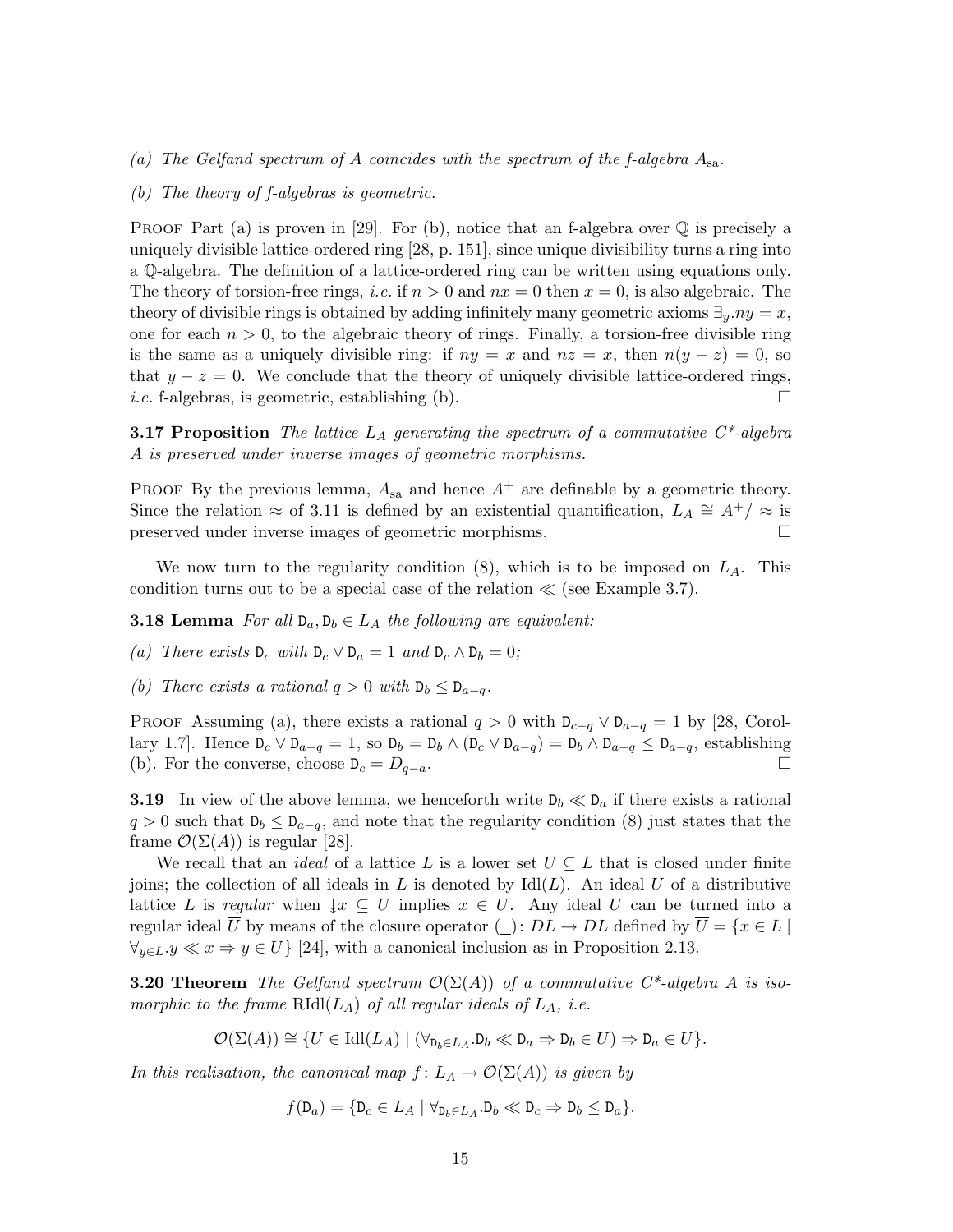**PROOF** For a commutative C<sup>\*</sup>-algebra A, the lattice  $L_A$  is *strongly normal* [28, Theorem 1.11, and hence *normal.* (A distributive lattice is *normal* if for all  $b_1, b_2$  with  $b_1 \vee b_2 = 1$  there are  $c_1, c_2$  such that  $c_1 \wedge c_2 = 0$  and  $c_1 \vee b_1 = 1$  and  $c_2 \vee b_2 = 1$ .) By [24, Theorem 27], regular ideals in a normal distributive lattice form a compact regular frame. The result now follows from [28, Theorem 1.11].  $\square$ 

**3.21 Corollary** The Gelfand spectrum of a commutative  $C^*$ -algebra A is given by

 $\mathcal{O}(\Sigma(A)) \cong \{U \in \text{Idl}(L_A) \mid \forall_{a \in A_{sa}} \forall_{a>0} . \mathsf{D}_{a-a} \in U \Rightarrow \mathsf{D}_{a} \in U\}.$ 

PROOF By combining Lemma 3.18 with Theorem 3.20.

The following theorem is the key to explicitly determining the external description of the Gelfand spectrum  $\mathcal{O}(\Sigma(A))$  of a C<sup>\*</sup>-algebra A in a topos.

**3.22 Theorem** For a commutative C\*-algebra A, define a covering relation  $\triangleleft$  on  $L_A$  by  $x \triangleleft U$  iff  $f(x) \leq \bigvee f(U)$ , in the notation of Theorem 3.20.

- (a) One has  $\mathcal{O}(\Sigma(A)) \cong \mathcal{F}(L_A, \triangleleft)$ , under which  $\mathcal{D}_a \mapsto \mathcal{D}_a$ .
- (b) Then  $D_a \triangleleft U$  iff for all rational  $q > 0$  there is a (Kuratowski) finite  $U_0 \subseteq U$  such that  $D_{a-q} \leq \bigvee U_0$ .

PROOF Part (a) follows from Proposition 2.13. For (b), first assume  $D_a \triangleleft U$ , and let  $q \in \mathbb{Q}$  satisfy  $q > 0$ . From (the proof of) Lemma 3.16 we have  $D_a \vee D_{q-a} = 1$ , whence  $\bigvee f(U) \vee f(\mathsf{D}_{q-a}) = 1$ . Because  $\mathcal{O}(\Sigma(A))$  is compact, there is a finite  $U_0 \subseteq U$  for which  $\bigvee f(U_0) \vee f(\mathsf{D}_{q-a}) = 1$ . Since  $f(\mathsf{D}_a) = 1$  if and only if  $\mathsf{D}_a = 1$  by Theorem 3.20, we have  $D_b \vee D_{q-a} = 1$ , where  $D_b = \bigvee U_0$ . By (4), we have  $D_{a-q} \wedge D_{q-a} = 0$ , and hence

$$
\mathsf{D}_{a-q} = \mathsf{D}_{a-q} \wedge 1 = \mathsf{D}_{a-q} \wedge (\mathsf{D}_b \vee \mathsf{D}_{q-a}) = \mathsf{D}_{a-q} \wedge \mathsf{D}_b \le \mathsf{D}_b = \bigvee U_0.
$$

For the converse, notice that  $f(\mathsf{D}_a) \leq \bigvee \{f(\mathsf{D}_{a-q}) \mid q \in \mathbb{Q}, q > 0\}$  by construction. So from the assumption we have  $f(D_a) \leq \bigvee f(U)$  and hence  $D_a \lhd U$ .

### 4 Bohrification

This section explains the technique of *Bohrification*. For a (generally) noncommutative  $C^*$ -algebra A, Bohrification constructs a topos in which A becomes commutative. More precisely, to any  $C^*$ -algebra A, we associate a particular commutative  $C^*$ -algebra A in the Kripke topos  $[\mathcal{C}(A), \mathbf{Set}]$ , where  $\mathcal{C}(A)$  is the set of commutative C<sup>\*</sup>-subalgebras of A. By Gelfand duality, the commutative C<sup>\*</sup>-algebra A has a spectrum  $\Sigma(A)$ , which is a locale in  $[\mathcal{C}(A), \mathbf{Set}].$ 

4.1 To introduce the idea, we outline the general method of Bohrification. We will subsequently give concrete examples.

Let  $\mathfrak{T}_1$  and  $\mathfrak{T}_2$  be geometric theories whose variables range over only one type, apart from constructible types such as N and Q. Suppose that  $\mathfrak{T}_1$  is a subtheory of  $\mathfrak{T}_2$ . There is a functor C: **Model**( $\mathfrak{T}_1$ , **Set)**  $\rightarrow$  **Poset**, defined on objects as  $\mathcal{C}(A) = \{C \subseteq A \mid C \in$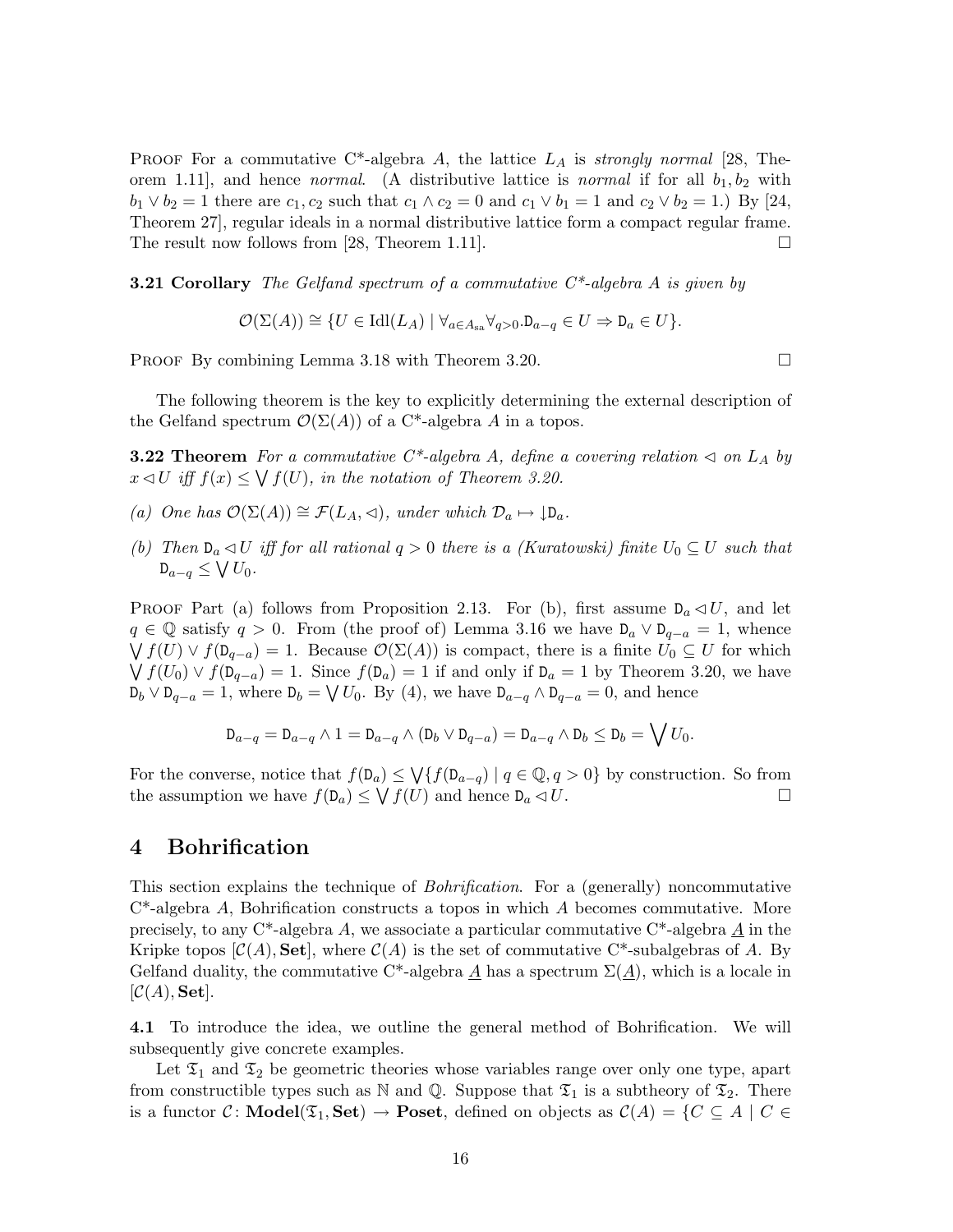**Model**( $\mathfrak{T}_2$ , **Set**), ordered by inclusion. On a morphism  $f: A \rightarrow B$  of **Model**( $\mathfrak{T}_1$ , **Set**), the functor C acts as  $\mathcal{C}(f): \mathcal{C}(A) \to \mathcal{C}(B)$  by the direct image  $C \mapsto f(C)$ . Hence, there is a functor  $\mathcal{T}$ : **Model**( $\mathfrak{T}_1$ , **Set)**  $\rightarrow$  **Topos**, defined on objects by  $\mathcal{T}(A) = [\mathcal{C}(A), \mathbf{Set}]$  and determined on morphisms by  $\mathcal{T}(f)^* = (\_) \circ \mathcal{C}(f)$ . Define the canonical object  $\underline{A} \in \mathcal{T}(A)$ by  $\underline{A}(C) = C$ , acting on a morphism  $D \subseteq C$  of  $C(A)$  as the inclusion  $\underline{A}(D) \hookrightarrow \underline{A}(C)$ . Then  $\underline{A}$  is a model of  $\mathfrak{T}_2$  in the Kripke topos  $\mathcal{T}(A)$  by Lemma 3.13.

4.2 Example Let  $\mathfrak{T}_1$  be the theory of groups, and  $\mathfrak{T}_2$  the theory of Abelian groups. Both are geometric theories, and  $\mathfrak{T}_1$  is a subtheory of  $\mathfrak{T}_2$ . Then  $\mathcal{C}(G)$  is the collection of Abelian subgroups C of G, ordered by inclusion, and the functor  $G: C \mapsto C$  is an Abelian group in  $\mathcal{T}(G) = [\mathcal{C}(G), \mathbf{Set}].$ 

This resembles the so-called "microcosm principle", according to which structure of an internal entity depends on similar structure of the ambient category [5, 50].

We now turn to the setting of our interest: (commutative)  $C^*$ -algebras. As the theory of  $C^*$ -algebras is not geometric, it does not follow from the arguments of 4.1 that A will be a commutative C<sup>\*</sup>-algebra in  $\mathcal{T}(A)$ . Theorem 4.8 below will show that the latter is nevertheless true.

4.3 Proposition There is a functor C: CStar  $\rightarrow$  Poset, defined on objects as

$$
\mathcal{C}(A) = \{ C \in \mathbf{cCStar} \mid C \text{ is a } C^* \text{-subalgebra of } A \},
$$

ordered by inclusion. Its action  $\mathcal{C}(f): \mathcal{C}(A) \to \mathcal{C}(B)$  on a morphism  $f: A \to B$  of **CStar** is the direct image  $C \mapsto f(C)$ . Hence, there is a functor  $T \colon \mathbf{CStar} \to \mathbf{Topos}$ , defined by  $\mathcal{T}(A) = [\mathcal{C}(A), \mathbf{Set}]$  on objects and  $\mathcal{T}(f)^* = (\_) \circ \mathcal{C}(f)$  on morphisms.

PROOF It suffices to show that  $\mathcal{T}(f)^*$  is part of a geometric morphism, which follows from [69, Theorem VII.2.2].

**4.4 Example** The following example determines  $\mathcal{C}(A)$  for  $A = \text{Hilb}(\mathbb{C}^2, \mathbb{C}^2)$ , the C<sup>\*</sup>algebra of complex 2 by 2 matrices. Any  $C^*$ -algebra has a single one-dimensional commutative  $C^*$ -subalgebra, namely  $\mathbb C$ , the scalar multiples of the unit. Furthermore, any two-dimensional C\*-subalgebra is generated by a pair of orthogonal one-dimensional projections. The one-dimensional projections in A are of the form

$$
p(x,y,z) = \frac{1}{2} \begin{pmatrix} 1+x & y+iz \\ y-iz & 1-x \end{pmatrix},
$$
\n(9)

where  $(x, y, z) \in \mathbb{R}^3$  satisfies  $x^2 + y^2 + z^2 = 1$ . Thus the one-dimensional projections in A are precisely parametrised by  $S^2$ . Since  $1 - p(x, y, z) = p(-x, -y, -z)$ , and pairs  $(p, 1-p)$  and  $(1-p, p)$  define the same C<sup>\*</sup>-subalgebra, the two-dimensional elements of  $\mathcal{C}(A)$  are parametrised by  $S^2/\sim$ , where  $(x, y, z) \sim (-x, -y, -z)$ . This space, in turn, is homeomorphic with the real projective plane  $\mathbb{RP}^2$ , *i.e.* the set of lines in  $\mathbb{R}^3$  passing through the origin.<sup>1</sup> Parametrising  $\mathcal{C}(A) \cong \{ \mathbb{C} \} + \mathbb{RP}^2$ , a point  $[x, y, z] \in S^2/\sim$  then corresponds to the C<sup>\*</sup>-algebra  $C_{[x,y,z]}$  generated by the projections  $\{p(x,y,z), p(-x,-y,-z)\}$ . The order of  $C(A)$  is flat:  $C < D$  iff  $C = \mathbb{C}$ .

<sup>&</sup>lt;sup>1</sup>This space has an interesting topology that is quite different from the Alexandrov topology on  $\mathcal{C}(A)$ , but that we nevertheless ignore.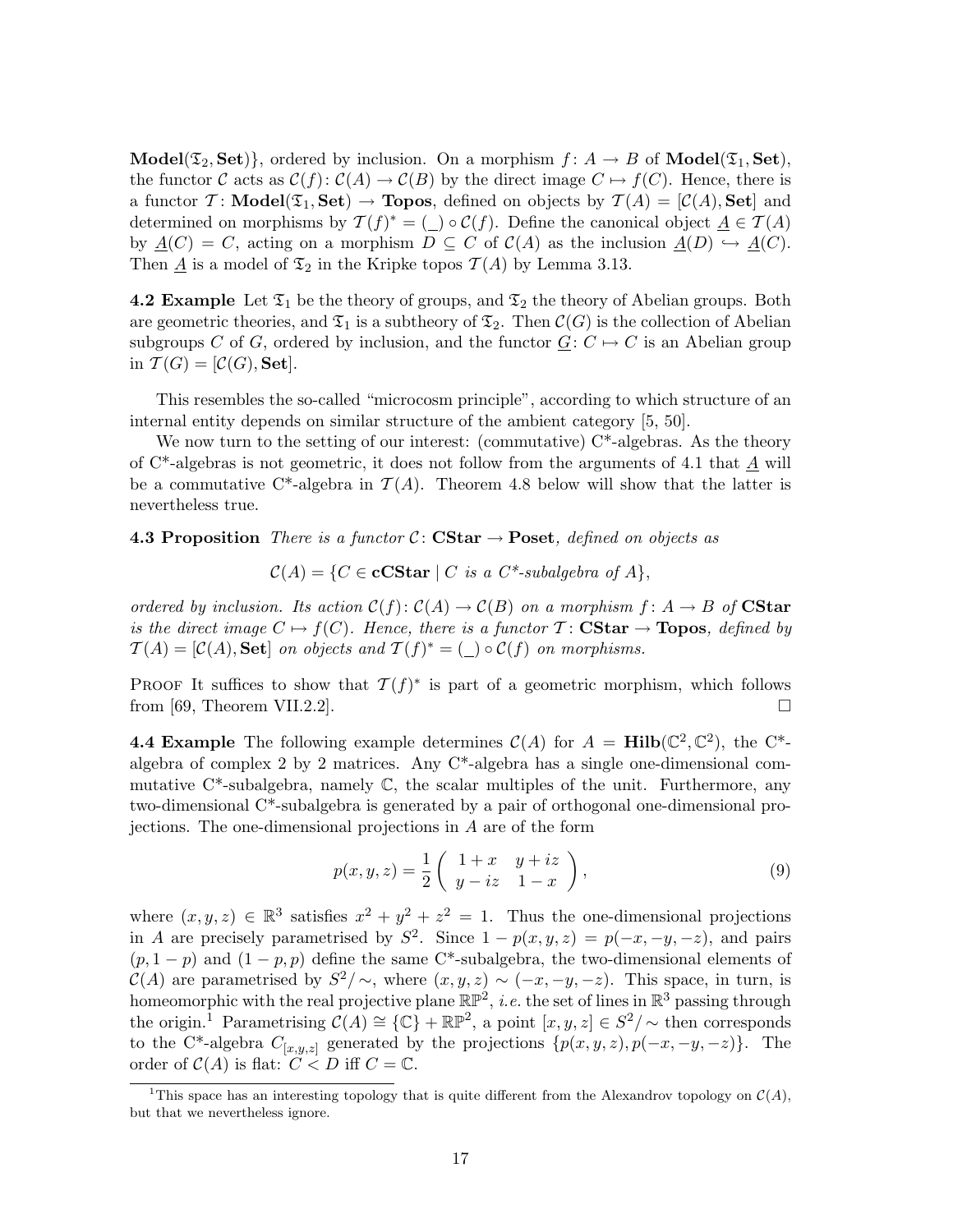**4.5 Example** We now generalise the previous example to  $A = Hilb(\mathbb{C}^n, \mathbb{C}^n)$  for any  $n \in \mathbb{N}$ . In general, one has  $\mathcal{C}(A) = \coprod_{k=1}^{n} \mathcal{C}(k, n)$ , where  $\mathcal{C}(k, n)$  denotes the collection of all k-dimensional commutative unital C<sup>\*</sup>-subalgebras of A. To parametrise  $\mathcal{C}(k,n)$ , we first show that each of its elements C is a unitary rotation  $C = UDU^*$ , where  $U \in SU(n)$ and  $D$  is some subalgebra contained in the algebra of all diagonal matrices. This follows from the case  $k = n$ , since each element of  $\mathcal{C}(k, n)$  with  $k < n$  is contained in some maximal commutative subalgebra. For  $k = n$ , note that  $C \in \mathcal{C}(n, n)$  is generated by n mutually orthogonal projections  $p_1, \ldots, p_n$  of rank 1. Each  $p_i$  has a single unit eigenvector  $u_i$  with eigenvalue 1; its other eigenvalues are 0. Put these  $u_i$  as columns in a matrix, called U. Then  $U^*p_iU$  is diagonal for all i, for if  $(e_i)$  is the standard basis of  $\mathbb{C}^n$ , then  $Ue_i = u_i$  for all *i* and hence  $U^*p_iUe_i = U^*p_iu_i = U^*u_i = e_i$ , while for  $i \neq j$  one finds  $U^*p_iUe_j = 0$ . Hence the matrix  $U^*p_iU$  has a one at location ii and zero's everywhere else. All other elements  $a \in C$  are functions of the  $p_i$ , so that  $U^*aU$  is equally well diagonal. Hence  $C = UD_nU^*$ , with  $D_n$  the algebra of all diagonal matrices. Thus

$$
\mathcal{C}(n,n) = \{UD_nU^* \mid U \in SU(n)\},\
$$

with  $D_n = \{ \text{diag}(a_1, \ldots, a_n) \mid a_i \in \mathbb{C} \}$ , and  $\mathcal{C}(k, n)$  for  $k < n$  is obtained by partitioning  $\{1, \ldots, n\}$  into k nonempty parts and demanding  $a_i = a_j$  for i, j in the same part. However, because of the conjugation with arbitrary  $U \in SU(n)$ , two such partitions induce the same subalgebra precisely when they permute parts of equal size. Such permutations may be handled using Young tableaux [42]. As the size of a part is of more interest than the part itself, we define

$$
Y(k, n) = \{(i_1, \ldots, i_k) \mid 0 < i_1 < i_2 < \cdots < i_k = n, \ i_{j+1} - i_j \leq i_j - i_{j-1}\}
$$

(where  $i_0 = 0$ ) as the set of partitions inducing different subalgebras. Hence

$$
\mathcal{C}(k,n) \cong \left\{ (p_1,\ldots,p_k) : p_j \in \text{Proj}(A), \ (i_1,\ldots,i_k) \in Y(k,n) \right\}
$$

$$
|\dim(\text{Im}(p_j)) = i_j - i_{j-1}, \ p_j \wedge p_{j'} = 0 \text{ for } j \neq j' \right\}.
$$

Now, since d-dimensional orthogonal projections in  $\mathbb{C}^n$  bijectively correspond to the ddimensional (closed) subspaces of  $\mathbb{C}^n$  they project onto, we can write

$$
\mathcal{C}(k, n) \cong \{ (V_1, \dots, V_k) : (i_1, \dots, i_k) \in Y(k, n), V_j \in \text{Gr}(i_j - i_{j-1}, n) \mid V_j \cap V_{j'} = 0 \text{ for } j \neq j' \},\
$$

where  $\text{Gr}(d, n) = U(n)/(U(d) \times U(n-d))$  is the well-known Grassmannian, *i.e.* the set of all d-dimensional subspaces of  $\mathbb{C}^n$  [46]. In terms of the partial flag manifold

$$
G(i_1,\ldots,i_k;n) = \prod_{j=1}^k Gr(i_j - i_{j-1},n - i_{j-1}),
$$

for  $(i_1, \ldots, i_k) \in Y(k, n)$  (see [42]), we finally obtain

$$
\mathcal{C}(k,n) \cong \{ V \in \mathcal{G}(i;n) : i \in Y(k,n) \} / \sim,
$$

where  $i \sim i'$  if one arises from the other by permutations of equal-sized parts.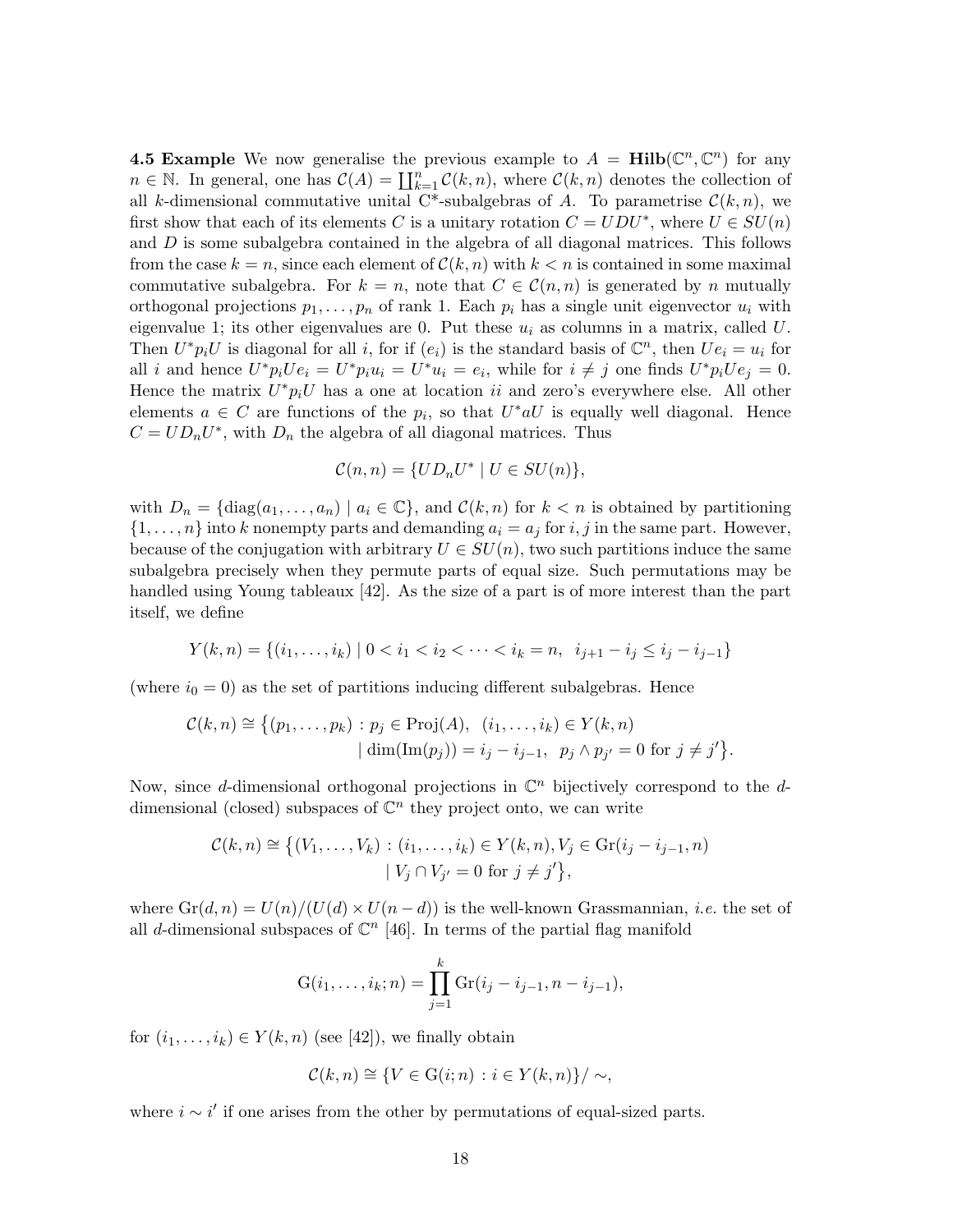This is indeed generalises the previous example  $n = 2$ . First, for any n the set  $\mathcal{C}(1,n)$ has a single element, as there is only one Young tableau for  $k = 1$ . Second, we have  $Y(2, 2) = \{(1, 2)\}\text{, so that }$ 

$$
\mathcal{C}(2,2) \cong (\text{Gr}(1,2) \times \text{Gr}(1,1))/S(2) \cong \text{Gr}(1,2)/S(2) \cong \mathbb{CP}^1/S(2) \cong \mathbb{RP}^2.
$$

**4.6 Definition** Let A be a C<sup>\*</sup>-algebra. Define the functor  $\underline{A}: C(A) \rightarrow$  Set by acting on objects as  $\underline{A}(C) = C$ , and acting on morphisms  $C \subseteq D$  of  $C(A)$  as the inclusion  $\underline{A}(C) \hookrightarrow \underline{A}(D)$ . We call  $\underline{A}$ , or the process of obtaining it, the *Bohrification* of A.

4.7 Convention We will underline entities internal to  $\mathcal{T}(A)$  to distinguish between the internal and external points of view.

The particular object  $\underline{A}$  turns out to be a commutative C<sup>\*</sup>-algebra in the topos  $\mathcal{T}(A)$ , even though the theory of C\*-algebras is not geometric.

**4.8 Theorem** Operations inherited from A make  $\underline{A}$  a commutative  $C^*$ -algebra in  $T(A)$ . More precisely,  $\underline{A}$  is a vector space over the complex field  $Pt(\underline{\mathbb{C}}): C \mapsto \mathbb{C}$  by

0: 
$$
\underline{1} \rightarrow \underline{A}
$$
,  $+\colon \underline{A} \times \underline{A} \rightarrow \underline{A}$ ,  $\colon \text{Pt}(\underline{\mathbb{C}}) \times \underline{A} \rightarrow \underline{A}$ ,  
\n $0_C(*) = 0$ ,  $a +_C b = a + b$ ,  $z \cdot_C a = z \cdot a$ ,

and an involutive algebra through

$$
\therefore \underline{A} \times \underline{A} \to \underline{A},
$$
  
\n
$$
a \cdot_C b = a \cdot b,
$$
  
\n
$$
(a^*)_C = a^*.
$$

The norm relation is the subobject  $N \in Sub(\underline{A} \times \mathbb{Q}^+)$  given by

$$
N_C = \{ (a, q) \in C \times \mathbb{Q}^+ \mid ||a|| < q \}.
$$

**PROOF Recall (Definition 3.3) that a pre-semi-C\*-algebra is a C\*-algebra that is not** necessarily Cauchy complete, and whose seminorm is not necessarily a norm. Since the theory of pre-semi-C<sup>\*</sup>-algebras is geometric, Lemma 3.13 shows that  $\underline{A}$  is a commutative pre-semi-C<sup>\*</sup>-algebra in  $\mathcal{T}(A)$ , as in 4.1. Let us prove that  $\underline{A}$  is in fact a pre-C<sup>\*</sup>-algebra, *i.e.* that the seminorm is a norm. It suffices to show that  $C \Vdash \forall_{a \in \underline{A}_{sa}} \forall_{q \in Q^+}. (a, q) \in N \Rightarrow$  $a = 0$  for all  $C \in \mathcal{C}(A)$ . By 2.24, this means

for all 
$$
C' \supseteq C
$$
 and  $a \in C'$ , if  $C' \Vdash \forall_{q \in \underline{\mathbb{Q}}^+}(a, q) \in N$ , then  $C' \Vdash a = 0$ ,  
*i.e.* for all  $C' \supseteq C$  and  $a \in C'$ , if  $C'' \Vdash (a, q) \in N$  for all  $C'' \supseteq C'$  and  $q \in \mathbb{Q}^+$ ,  
then  $C' \Vdash a = 0$ ,  
*i.e.* for all  $C' \supseteq C$  and  $a \in C'$ , if  $||a|| = 0$ , then  $a = 0$ .

But this holds, since every  $C'$  is a  $C^*$ -algebra.

Finally, we prove that  $\underline{A}$  is in fact a C<sup>\*</sup>-algebra. Since the axiom of dependent choice holds in  $\mathcal{T}(A)$  [41], it suffices to prove that every *regular* Cauchy sequence converges,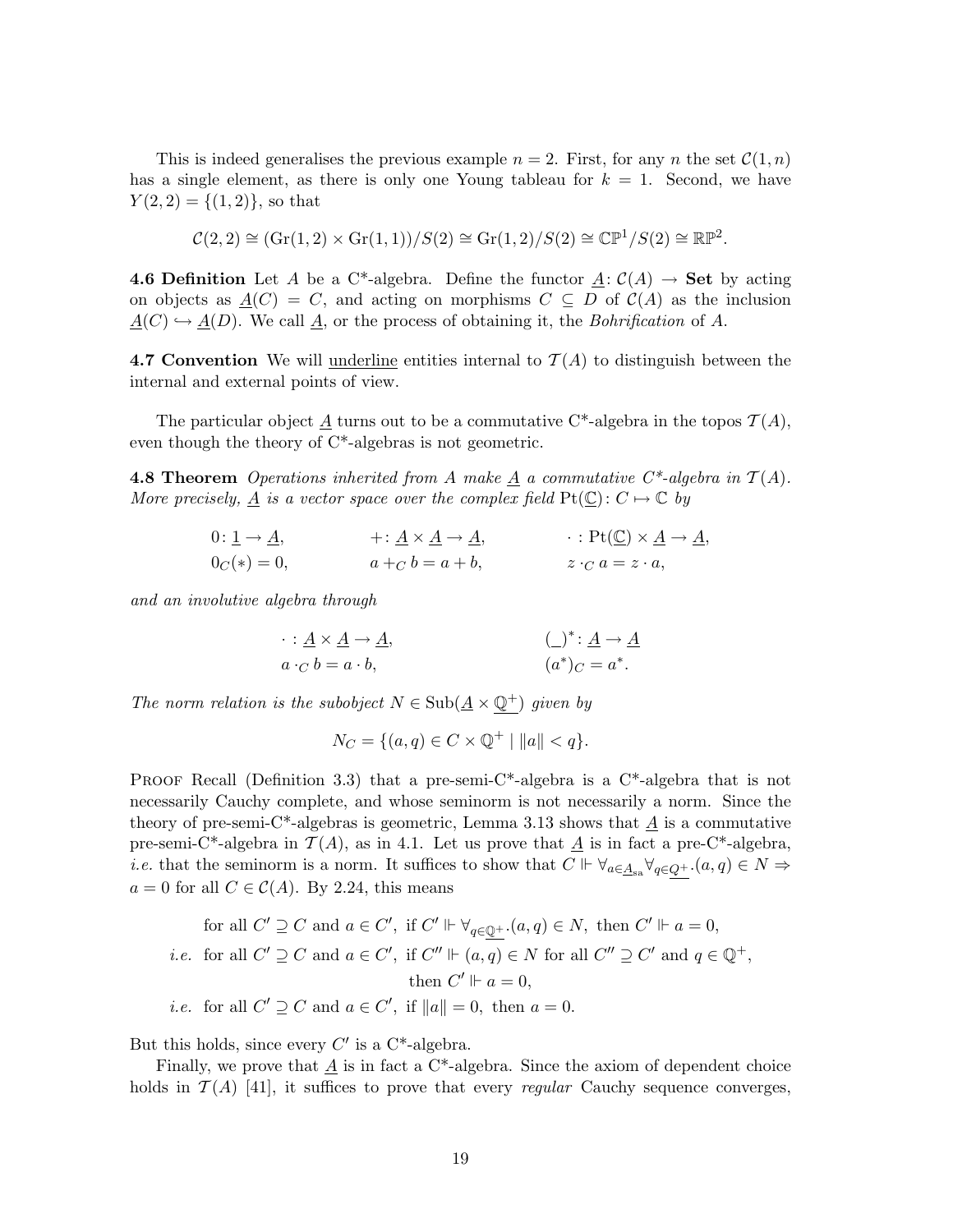where a sequence  $(x_n)$  is regular Cauchy when  $||x_n - x_m|| \leq 2^{-n} + 2^{-m}$  for all  $n, m \in \mathbb{N}$ . Thus we need to prove

$$
C \Vdash \forall_{n,m \in \underline{\mathbb{N}}} . \|x_n - x_m\| \le 2^{-n} + 2^{-m} \Rightarrow \exists_{x \in \underline{A}} . \forall_{n \in \underline{\mathbb{N}}} . \|x - x_n\| \le 2^{-n},
$$
  
*i.e.* for all  $C' \supseteq C$ , if  $C' \Vdash (\forall_{n,m \in \underline{\mathbb{N}}} . \|x_n - x_m\| \le 2^{-n} + 2^{-m}),$   
then  $C' \Vdash \exists_{x \in \underline{A}} . \forall_{n \in \underline{\mathbb{N}}} . \|x - x_n\| \le 2^{-n},$ 

*i.e.* for all  $C' \supseteq C$ , if  $C' \Vdash "(x)_n$  is regular", then  $C' \Vdash "(x)_n$  converges".

Once again, this holds because every  $C'$  is a C<sup>\*</sup>-algebra.

4.9 Applying 3.8 to the commutative C<sup>\*</sup>-algebra A in the topos  $\mathcal{T}(A)$ , we obtain a locale  $\Sigma(A)$  in that topos. As argued in the Introduction,  $\Sigma(A)$  is the 'state space' carrying the logic of the physical system whose observable algebra is A.

An important property of  $\Sigma(\underline{A})$  is that it is typically highly non-spatial, as the following theorem proves. This theorem is a localic extension of a topos-theoretic reformulation of the Kochen-Specker theorem [62] due to Jeremy Butterfield and Chris Isham [19–22].

**4.10 Theorem** Let H be a Hilbert space with  $\dim(H) > 2$ , and  $A = Hilb(H, H)$ . The locale  $\Sigma(\underline{A})$  has no points.

PROOF A point  $\rho: \underline{1} \to \underline{\Sigma}(\underline{A})$  of the locale  $\underline{\Sigma}(\underline{A})$  (see 2.8) may be combined with  $a \in \underline{A}_{sa}$ , with Gelfand transform  $\hat{a} \colon \underline{\Sigma}(\underline{A}) \to \underline{\mathbb{R}}$  as in 3.10, so as to produce a point  $\hat{a} \circ \rho \colon \underline{1} \to \underline{\mathbb{R}}$  of the locale  $\underline{\mathbb{R}}$ . This yields a map  $\underline{V}_{\rho}$ :  $\underline{A}_{sa} \to Pt(\underline{\mathbb{R}})$ , which turns out to be a multiplicative functional [7, 8, 28]. Being a morphism in  $\mathcal{T}(A)$ , the map  $\underline{V}_{\rho}$  is a natural transformation, with components  $\underline{V}_{\rho}(C) \colon \underline{A}_{sa}(C) \to \mathrm{Pt}(\underline{\mathbb{R}})(C)$ ; by Definition 4.6 and Example 2.33, this is just  $\underline{V}_{\rho}(C)$ :  $C_{sa} \to \mathbb{R}$ . Hence one has a multiplicative functional  $\underline{V}_{\rho}(C)$  for each  $C \in \mathcal{C}(A)$ in the usual sense, with the naturality, or 'noncontextuality', property that if  $C \subseteq D$ , then the restriction of  $\underline{V}_{\rho}(D)$  to  $C_{sa}$  is  $\underline{V}_{\rho}(C)$ . But that is precisely the kind of function on **Hilb** $(H, H)$  of which the Kochen-Specker theorem proves the nonexistence [62].

**4.11** The previous theorem holds for more general  $C^*$ -algebras than  $\text{Hilb}(H, H)$  (for large enough Hilbert spaces  $H$ ); see [36] for results on von Neumann algebras. A C<sup>\*</sup>algebra  $A$  is called *simple* when its closed two-sided ideals are trivial, and *infinite* when there is an  $a \in A$  with  $a^*a = 1$  but  $aa^* \neq 1$  [32]. A simple infinite C<sup>\*</sup>-algebra does not admit a dispersion-free quasi-state [49], whence the previous theorem holds for such C\*-algebras as well.

The rest of this section is devoted to describing the structure of the Gelfand spectrum  $\Sigma(\underline{A})$  of the Bohrification  $\underline{A}$  of A from the external point of view.

**4.12 Theorem** For a  $C^*$ -algebra A and each  $C \in C(A)$ , one has  $L_A(C) = L_C$ . Moreover  $\underline{L}_A(C \subseteq D)$ :  $L_C \to L_D$  is a frame morphism that maps each generator  $D_c$  for  $c \in C_{sa}$  to the same generator for the spectrum of D.

PROOF This follows from Lemma 3.13 and Proposition 3.17.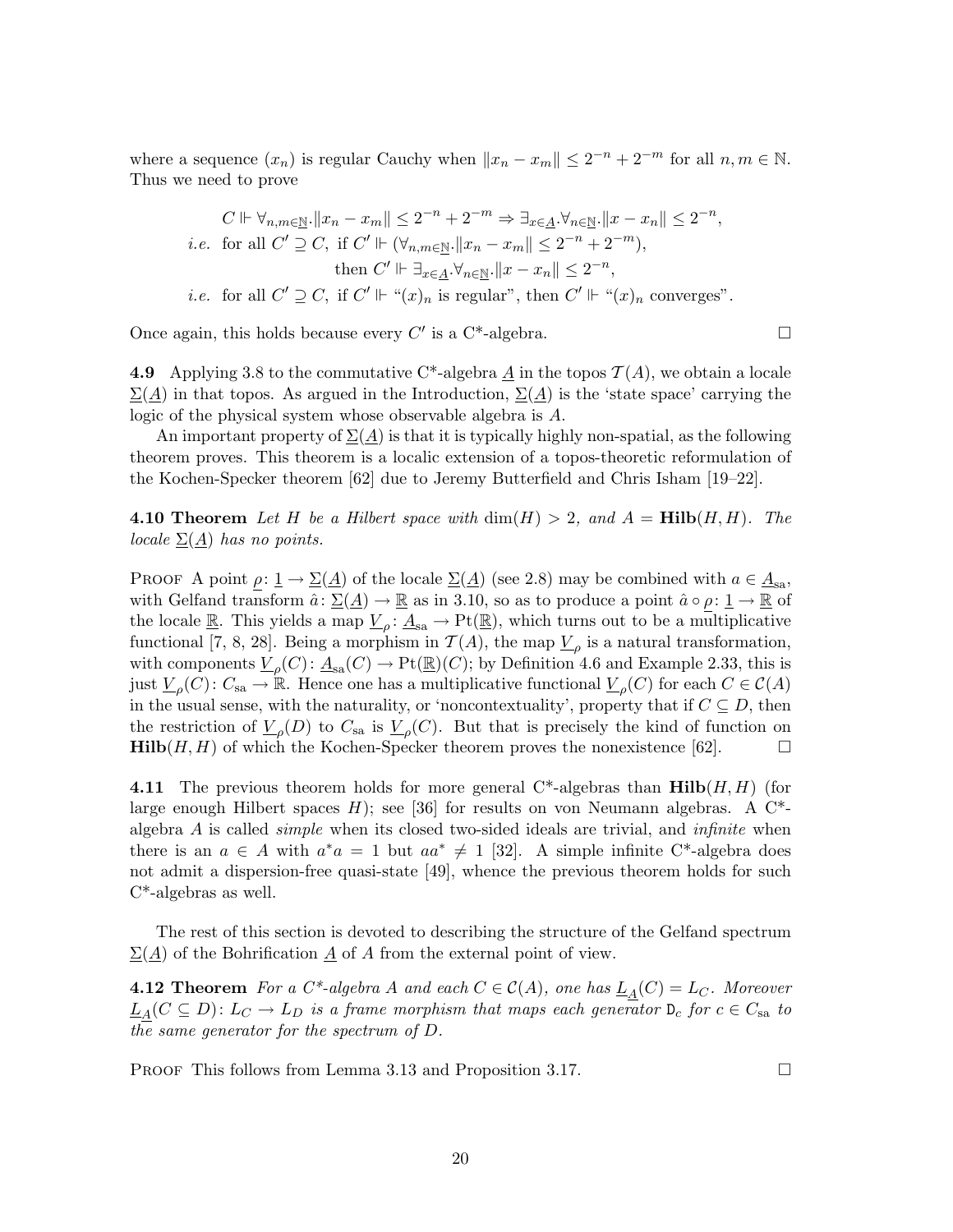**4.13** The next corollary interprets  $D_a \triangleleft U$  in our situation, showing that also the covering relation  $\leq$  can be computed locally. To do so, we introduce the notation  $L_{A|\uparrow C}$  for the restriction of the functor  $\underline{L}_A : \mathcal{C}(A) \to \mathbf{Set}$  to  $\uparrow C \subseteq \mathcal{C}(A)$ . Then  $\underline{\Omega}^{\underline{L}_A}(C) \cong \text{Sub}(\underline{L}_{A|\uparrow C})$ by [69, Section II.8]. Hence, by Kripke-Joyal semantics, cf. 2.24, the formal variables  $D_a$ and U in  $C \Vdash \mathcal{D}_a \lhd U$  for  $C \in \mathcal{C}(A)$  are to be instantiated with actual elements  $D_c \in L_C =$  $\underline{L}_A(C)$  and a subfunctor  $\underline{U}$ :  $\uparrow C \to \bf{Set}$  of  $\underline{L}_{A|\uparrow C}$ . Since  $\lhd$  is a subfunctor of  $\underline{L}_A \times \underline{\mathcal{P}}(\underline{L}_A)$ , we can speak of  $\lhd_C$  for  $C \in C(A)$  as the relation  $L_A(C) \times \underline{\mathcal{P}}(L_A)$  induced by evaluation at C.

**4.14 Corollary** The covering relation  $\triangleleft$  of Theorem 3.22 is computed locally. That is, for  $C \in \mathcal{C}(A)$ ,  $D_c \in L_C$  and  $\underline{U} \in \text{Sub}(\underline{L}_{A| \uparrow C})$ , the following are equivalent:

- (a)  $C \Vdash D_a \lhd U(D_c, \underline{U});$
- (b)  $D_c \lhd_C \underline{U}(C)$ ;
- (c) for every rational  $q > 0$  there is a finite  $U_0 \subseteq U(C)$  with  $D_{c-q} \leq \bigvee U_0$ .

PROOF The equivalence of (b) and (c) follows from Theorem 3.22. We prove the equivalence of (a) and (c). Assume, without loss of generality, that  $\bigvee U_0 \in U$ , so that  $U_0$  may be replaced by  $D_b = \bigvee U_0$ . Hence the formula  $D_a \lhd U$  in (a) means

$$
\forall_{q>0} \exists_{\mathbf{D}_b \in L_A} . (\mathbf{D}_b \in U \land \mathbf{D}_{a-q} \leq \mathbf{D}_b).
$$

We interpret this formula step by step, as in 2.24. First,  $C \Vdash (D_a \in U)(D_c, U)$  iff for all  $D \supseteq C$  one has  $D_c \in \underline{U}(D)$ . As  $\underline{U}(C) \subseteq \underline{U}(D)$ , this is the case iff  $D_c \in \underline{U}(C)$ . Also one has  $C \Vdash (D_b \leq D_a)(D_{c'}, D_c)$  iff  $D_{c'} \leq D_c$  in  $L_C$ . Hence,  $C \Vdash (\exists_{D_b \in L_A} . D_b \in U \land D_{a-q} \leq D_b)(D_c, \underline{U})$ iff there is  $D_{c'} \in \underline{U}(C)$  with  $D_{c-q} \leq D_{c'}$ . Finally,  $C \Vdash (\forall_{q>0} \exists_{\mathbb{D}_b \in L_A} \ldotp \mathbb{D}_b \in U \land \mathbb{D}_{a-q} \leq$  $D_b(D_c, U)$  iff for all  $D \supseteq C$  and all rational  $q > 0$  there is  $D_d \in U(D)$  such that  $D_{c-q} \leq D_d$ , where  $D_c \in L_c \subseteq L_D$  by Theorem 4.12 and  $\underline{U} \in Sub(\underline{L}_{A|\uparrow C}) \subseteq Sub(\underline{L}_{A|\uparrow D})$  by restriction. This holds at all  $D \supseteq C$  iff it holds at C, because  $\underline{U}(C) \subseteq \underline{U}(D)$ , whence one can take  $D_d = D_{c'}$ .  $\overline{\phantom{a}}$ .

4.15 The following theorem explicitly determines the Gelfand spectrum  $\Sigma(A)$  from the external point of view. It turns out that the functor  $\Sigma(\underline{A})$  is completely determined by its value  $\Sigma(\underline{A})(\mathbb{C})$  at the least element  $\mathbb{C}$  of  $\mathcal{C}(A)$ . Therefore, we abbreviate  $\Sigma(\underline{A})(\mathbb{C})$  by  $\Sigma_A$ , and call it the Bohrified state space of A.

#### **4.16 Theorem** For a  $C^*$ -algebra A:

- (a) At  $C \in \mathcal{C}(A)$ , the set  $\mathcal{O}(\underline{\Sigma}(\underline{A}))(C)$  consists of the subfunctors  $\underline{U} \in Sub(\underline{L}_{A|\uparrow C})$  satisfying  $D_d \triangleleft_D \underline{U}(D) \Rightarrow D_d \in \underline{U}(D)$  for all  $D \supseteq C$  and  $D_d \in L_D$ .
- (b) In particular, the set  $\mathcal{O}(\underline{\Sigma}(\underline{A}))(\mathbb{C})$  consists of the subfunctors  $\underline{U} \in Sub(\underline{L}_A)$  satisfying  $D_c \lhd_C \underline{U}(C) \Rightarrow D_c \in \underline{U}(C)$  for all  $C \in \mathcal{C}(A)$  and  $D_c \in L_C$ .
- (c) The action  $\mathcal{O}(\underline{\Sigma}(\underline{A})) \to \mathcal{O}(\underline{\Sigma}(\underline{A}))$  of  $\mathcal{O}(\underline{\Sigma}(\underline{A}))$  on a morphism  $C \subseteq D$  of  $\mathcal{C}(A)$  is given by truncating  $U: \n\uparrow C \rightarrow$  Set to  $\uparrow D$ .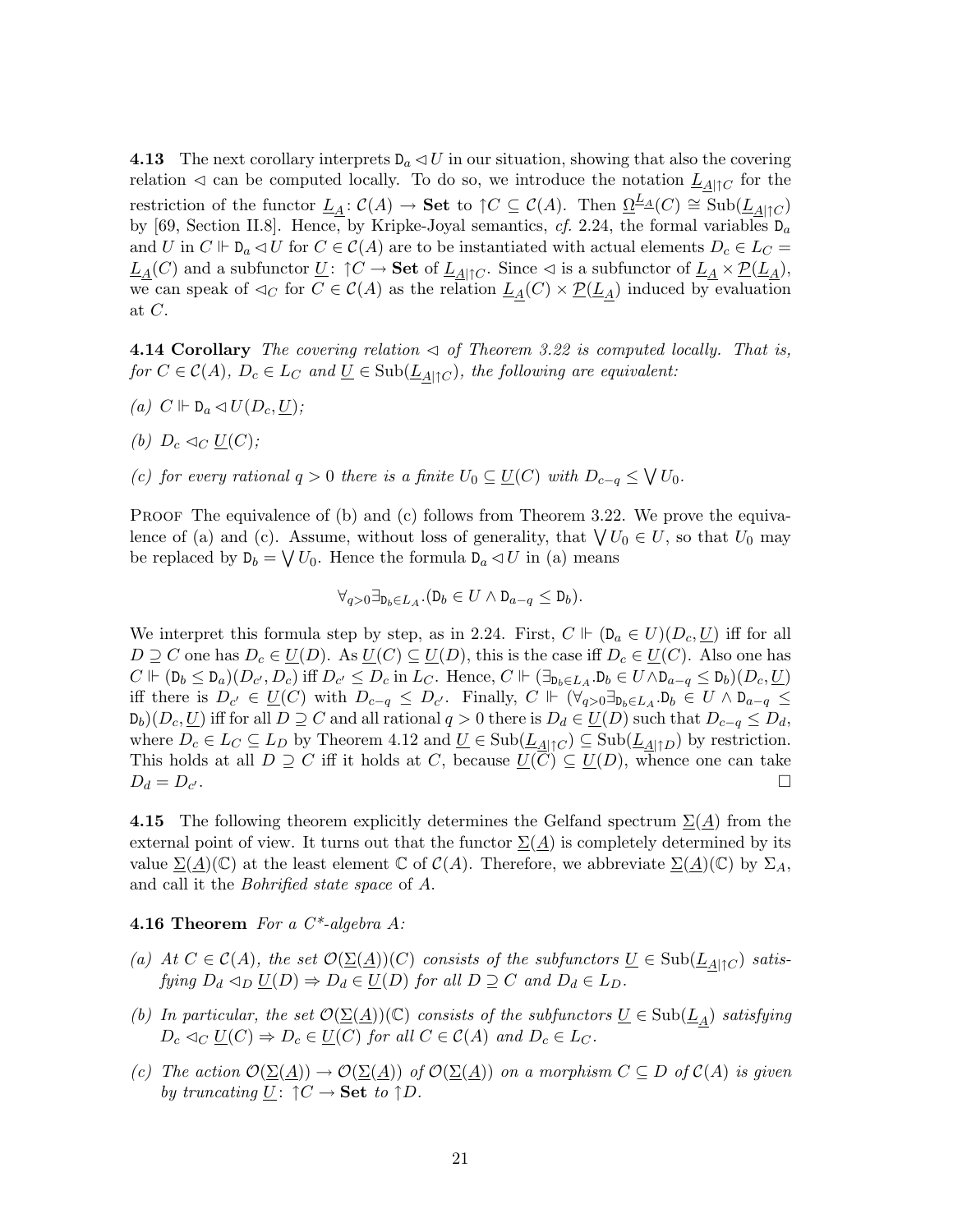(d) The external description of  $\mathcal{O}(\Sigma(\underline{A}))$  is the frame morphism

$$
f^{-1} \colon \mathcal{O}(\text{Alx}(\mathcal{C}(A))) \to \mathcal{O}(\underline{\Sigma}(\underline{A}))(\mathbb{C}),
$$

given on basic opens  $\uparrow D \in \mathcal{O}(\text{Alx}(\mathcal{C}(A)))$  by

$$
f^{-1}(\uparrow D)(E) = \begin{cases} L_E & \text{if } E \supseteq D, \\ \emptyset & \text{otherwise.} \end{cases}
$$

PROOF By Theorem 3.22(a) and (2),  $\mathcal{O}(\Sigma(\underline{A}))$  is the subobject of  $\Omega^{\underline{L}}$  defined by the formula  $\forall_{\mathbf{D}_a \in L_A} \cdot \mathbf{D}_a \leq U \Rightarrow \mathbf{D}_a \in U$ . As in 4.13, elements  $\underline{U} \in \mathcal{O}(\underline{\Sigma(A)})(C)$  may be identified with subfunctors of  $\underline{L}_{\underline{A}|\uparrow C}$ . Hence, by Corollary 4.14, we have  $\underline{U} \in \mathcal{O}(\underline{\Sigma}(\underline{A}))$  if and only if

$$
\forall_{D \supseteq C} \forall_{D_d \in L_D} \forall_{E \supseteq D} . D_d \lhd_E \underline{U}(E) \Rightarrow D_d \in \underline{U}(E),
$$

where  $D_d$  is regarded as an element of  $L_E$ . This is equivalent to the apparently weaker condition

$$
\forall_{D\supseteq C} \forall_{D_d \in L_D} . D_d \triangleleft_D \underline{U}(D) \Rightarrow D_d \in \underline{U}(D),
$$

because the latter applied at  $D = E$  actually implies the former condition since  $D_d \in L_D$ also lies in  $L_E$ . This proves (a), (b) and (c). Part (d) follows from Example 2.28.  $\Box$ 

## 5 Projections

This section compares the quantum state spaces  $\mathcal{O}(\Sigma(A))$  with quantum logic in the sense of [11]. In the setting of operator algebras, this more traditional quantum logic is concerned with projections; we denote the set of projections of a  $C^*$ -algebra A by

$$
Proj(A) = \{ p \in A \mid p^* = p = p \circ p \}.
$$

A generic  $C^*$ -algebra may not have enough projections: for example, if A is a commutative  $C^*$ -algebra whose Gelfand spectrum  $\Sigma(A)$  is connected, then A has no projections except for 0 and 1. Hence we need to specialise to  $C^*$ -algebras that have enough projections. The best-know such class consist of von Neumann algebras, but in fact the most general class of  $C^*$ -algebras that are generated by their projections and can easily be Bohrified turns out to consist of so-called *Rickart C\*-algebras*. To motivate this choice, we start by recalling several types of C\*-algebras and known results about their spectra.

**5.1 Definition** Let A be a C<sup>\*</sup>-algebra. Define  $R(S) = \{a \in A \mid \forall_{s \in S}. sa = 0\}$  to be the right annihilator of some subset  $S \subseteq A$ . Then A is said to be:

- (a) a von Neumann algebra if it is the dual of some Banach space [75];
- (b) an  $AW^*$ -algebra if for each nonempty  $S \subseteq A$  there is a  $p \in \text{Proj}(A)$  satisfying  $R(S) =$  $pA$  [61]:
- (c) a Rickart C<sup>\*</sup>-algebra if for each  $x \in A$  there is a  $p \in Proj(A)$  satisfying  $R({x}) =$ pA [73];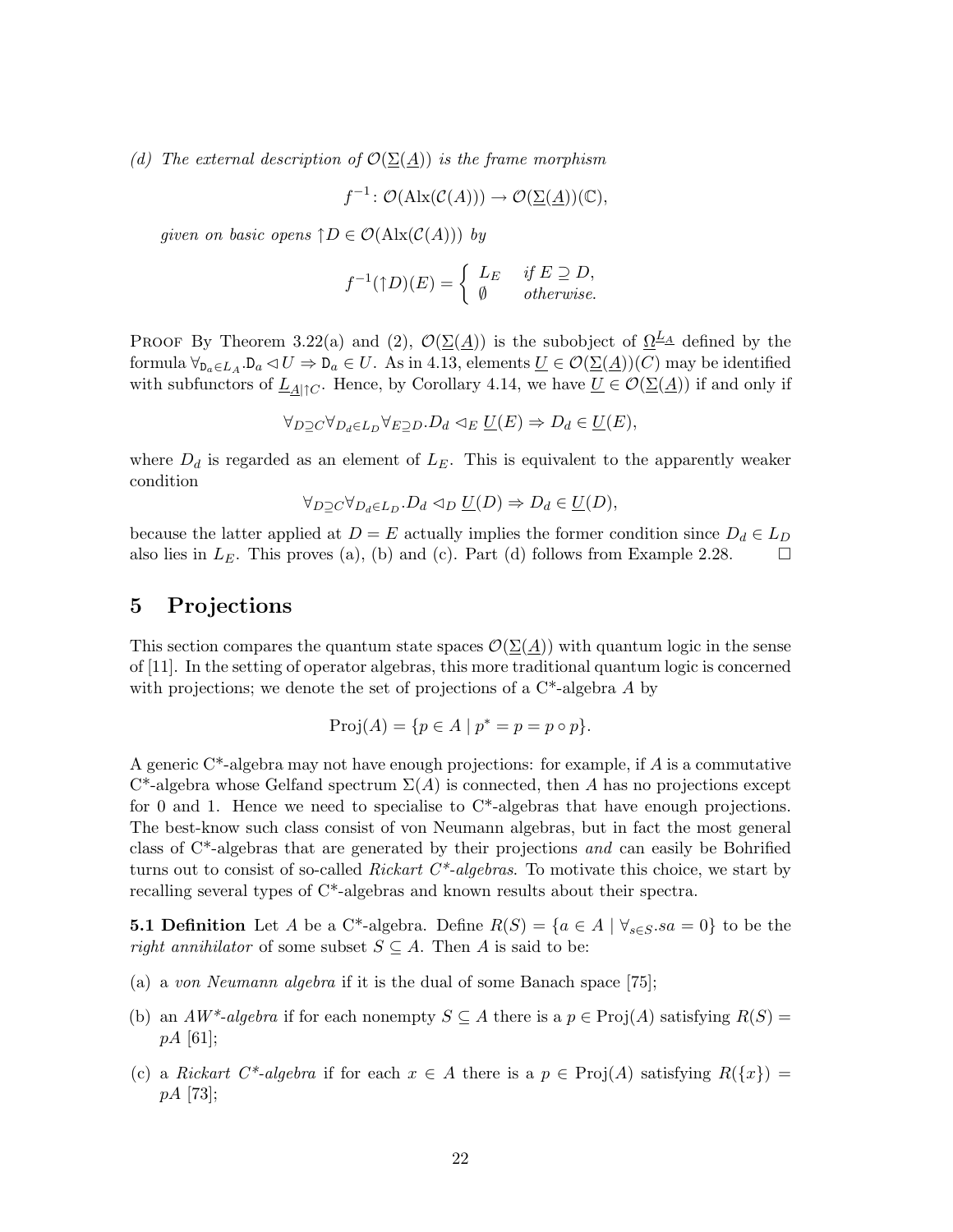(d) a spectral C<sup>\*</sup>-algebra if for each  $a \in A^+$  and each  $r, s \in (0, \infty)$  with  $r < s$ , there is a  $p \in \text{Proj}(A)$  satisfying  $ap \ge rp$  and  $a(1-p) \le s(1-p)$  [82].

In all cases, the projection  $p$  turns out to be unique. Each class contains the previous one(s).

**5.2** To prepare for what follows, we recall the *Stone representation theorem* [56]. This theorem states that any Boolean algebra  $B$  (in the topos  $Set$ ) is isomorphic to the lattice  $\mathcal{B}(X)$  of clopen subsets of a *Stone space* X, *i.e.* a compact Hausdorff space that is *totally* disconnected, in that its only connected subsets are singletons. Equivalently, a Stone space is compact,  $T_0$ , and has a basis of clopen sets. The space X is uniquely determined by B up to homeomorphism, and hence may be written  $\Sigma(B)$ ; one model for it is given by the set of all maximal filters in B, topologized by declaring that for each  $b \in B$ , the set of all maximal filters containing b is a basic open for  $\Sigma(B)$ . Another description is based on the isomorphism

$$
\mathcal{O}(\hat{\Sigma}(B)) \cong \text{Idl}(B) \tag{10}
$$

of locales, where the left-hand side is the topology of  $\hat{\Sigma}(B)$ , and the right-hand side is the ideal completion of B (seen as a distributive lattice). This leads to an equivalent model of  $\Sigma(B)$ , namely as Pt(Idl(B)) with its canonical topology (cf. 2.8); see Corollaries II.4.4 and II.3.3 and Proposition II.3.2 in [56]. Compare this with Theorem 3.20, which states that the Gelfand spectrum  $\Sigma(A)$  of a unital commutative C<sup>\*</sup>-algebra A may be given as

$$
\mathcal{O}(\Sigma(A)) \cong \mathrm{RIdl}(L_A). \tag{11}
$$

The analogy between  $(10)$  and  $(11)$  is more than an optical one. A Stone space X gives rise to a Boolean algebra  $\mathcal{B}(X)$  as well as to a commutative C<sup>\*</sup>-algebra  $C(X,\mathbb{C})$ . Conversely, if A is a commutative  $C^*$ -algebra, then  $\text{Proj}(A)$  is isomorphic with the Boolean lattice  $\mathcal{B}(\Sigma(A))$  of clopens in  $\Sigma(A)$ . If we regard  $\Sigma(A)$  as consisting of characters as in 3.9, then this isomorphism is given by

$$
\text{Proj}(A) \stackrel{\cong}{\to} \mathcal{B}(\Sigma(A))
$$

$$
p \mapsto \{ \sigma \in \Sigma(A) \mid \sigma(p) \neq 0 \},
$$

where  $\hat{p}$  is the Gelfand transform of p as in 3.10.

To start with a familiar case, a von Neumann algebra A is commutative if and only if  $Proj(A)$  is a Boolean algebra [72, Proposition 4.16]. In that case, the Gelfand spectrum  $\Sigma(A)$  of A may be identified with the Stone spectrum of Proj $(A)$ ; passing to the respective topologies, in view of (10) we therefore have

$$
\mathcal{O}(\Sigma(A)) \cong \text{Idl}(\text{Proj}(A)).\tag{12}
$$

In fact, this holds more generally in two different ways: firstly, it is true for the larger class of Rickart  $C^*$ -algebras, and secondly, the proof is constructive and hence the result holds in arbitrary toposes; see Theorem 5.15 below. As to the first point, in Set (where the locales in question are spatial), we may conclude from this theorem that for a commutative Rickart C\*-algebra A one has a homeomorphism

$$
\Sigma(A) \cong \hat{\Sigma}(\text{Proj}(A)),\tag{13}
$$

a result that so far had only been known for von Neumann algebras.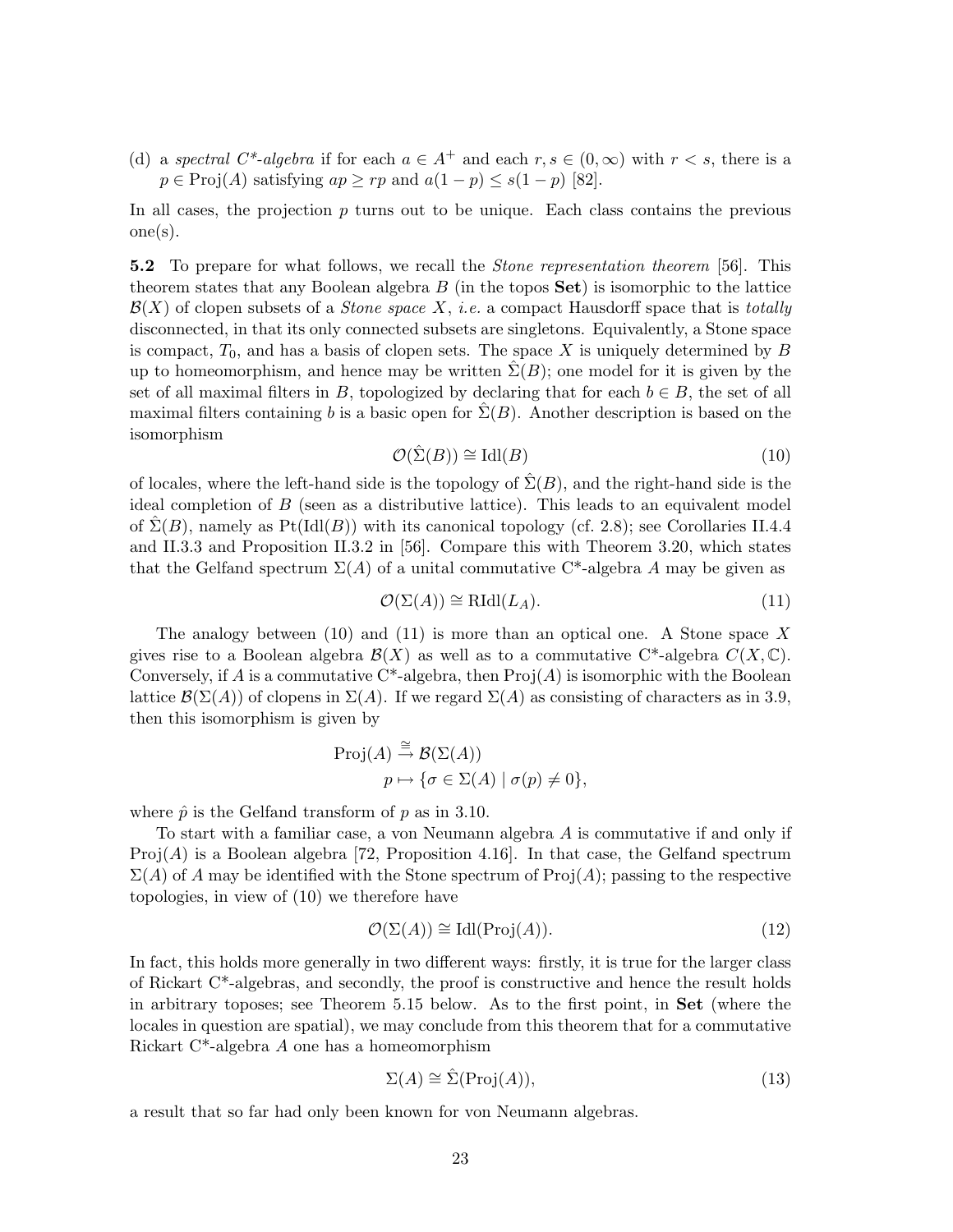5.3 One reason for dissatisfaction with von Neumann algebras is that the above correspondence between Boolean algebras and commutative von Neumann algebras is not bijective. Indeed, if A is a commutative von Neumann algebra, then  $\text{Proj}(A)$  is complete, so that  $\Sigma(A)$  is not merely Stone but *Stonean, i.e.* compact, Hausdorff and *extremely* disconnected, in that the closure of every open set is open. (The Stone spectrum of a Boolean algebra  $L$  is Stonean if and only if  $L$  is complete.) But commutative von Neumann algebras do not correspond bijectively to complete Boolean algebras either, since the Gelfand spectrum of a commutative von Neumann algebra is not merely Stone but has the stronger property of being *hyperstonean*, in that it admits sufficiently many positive normal measures [84, Definition 1.14]. Indeed, a commutative  $C^*$ -algebra A is a von Neumann algebra if and only if its Gelfand spectrum (and hence the Stone spectrum of its projection lattice) is hyperstonean.

#### **5.4 Theorem** A commutative  $C^*$ -algebra A is:

- (a) a von Neumann algebra if and only if  $\Sigma(A)$  is hyperstonean [84, Section III.1];
- (b) an AW\*-algebra if and only if  $\Sigma(A)$  is Stonean, if and only if  $\Sigma(A)$  is Stone and  $\mathcal{B}(\Sigma(A))$  is complete [10, Theorem 1.7.1];
- (c) a Rickart C\*-algebra if and only if  $\Sigma(A)$  is Stone and  $\mathcal{B}(\Sigma(A))$  is countably complete  $(10,$  Theorem 1.8.1];
- (d) a spectral  $C^*$ -algebra if and only if  $\Sigma(A)$  is Stone [82, Section 9.7].

5.5 Although spectral  $C^*$ -algebras are the most general class in Definition 5.1, their projections may not form a lattice in the noncommutative case. A major advantage of Rickart C\*-algebras is that their projections do, as in the following proposition. Rickart C\*-algebras are also of interest for classification programmes, as follows. The class of socalled real rank zero  $C^*$ -algebras has been classified using K-theory. This is a functor K from CStar to graded Abelian groups. In fact, it is currently believed that real rank zero C<sup>\*</sup>-algebras are the widest class of C<sup>\*</sup>-algebras for which  $A \cong B$  if and only if  $K(A) \cong$  $K(B)$  [74, Section 3]. Rickart C\*-algebras are always real rank zero [12, Theorem 6.1.2].

**5.6 Proposition** Let A be a Rickart  $C^*$ -algebra.

- (a) If it is ordered by  $p \leq q \Leftrightarrow pA \subseteq qA$ , then  $\text{Proj}(A)$  is a countably complete lattice [10, Proposition 1.3.7 and Lemma 1.8.3].
- (b) If A is commutative, then it is the (norm-)closed linear span of  $\text{Proj}(A)$  [10, Proposition 1.8.1.(3)].
- (c) If A is commutative, then it is monotone countably complete, i.e. each increasing bounded sequence in  $A_{sa}$  has a supremum in A [82, Proposition 9.2.6.1].

5.7 Definition 5.1(a) requires the so-called ultraweak or  $\sigma$ -weak topology, which is hard to internalise to a topos. There are constructive definitions of von Neumann algebras [34, 81],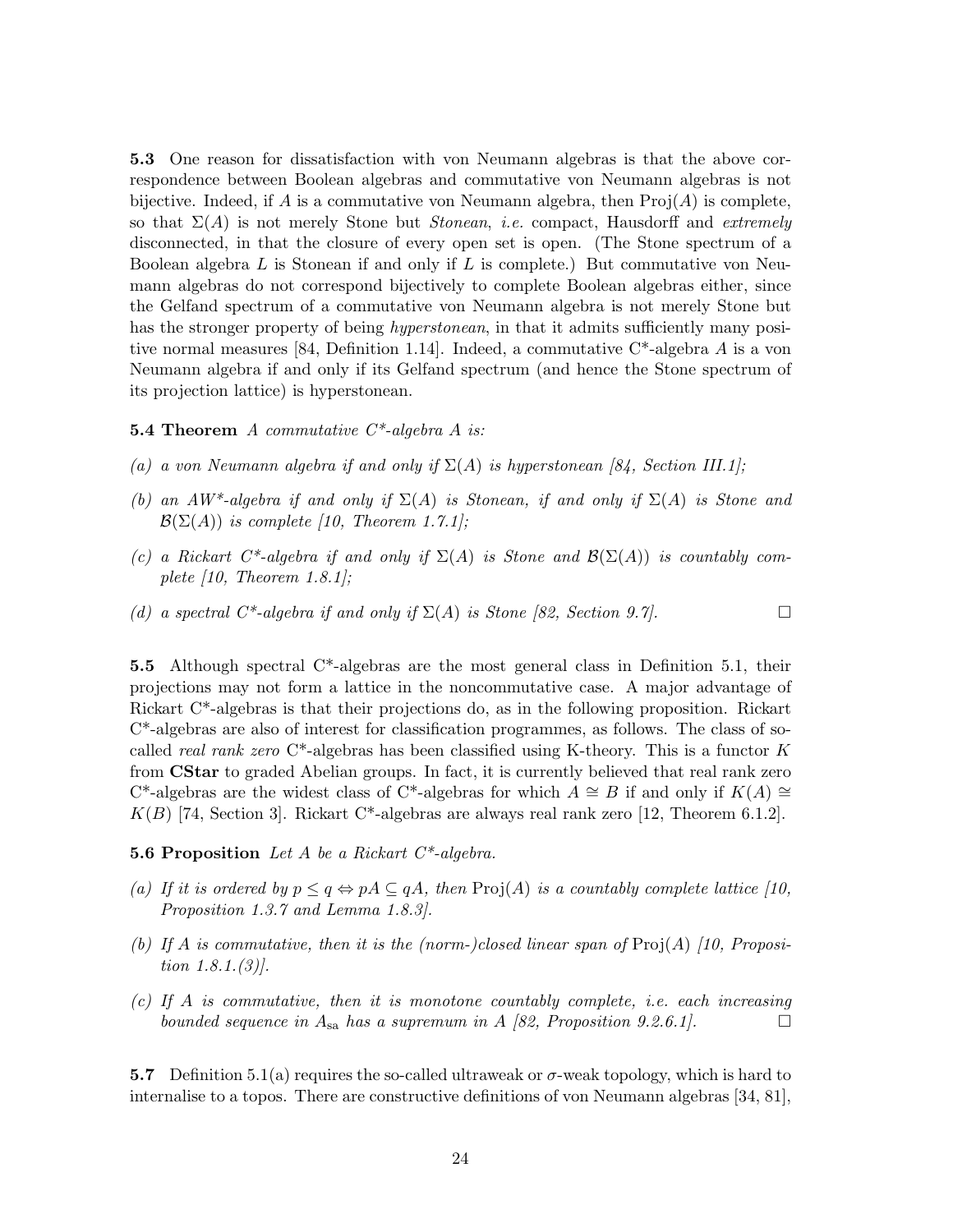but they rely on the strong operator topology, which is hard to internalise, too. Furthermore, the latter rely on the axiom of dependent choice. Although this holds in Kripke toposes, we prefer to consider Rickart  $C^*$ -algebras. All one loses in this generalisation is that the projection lattice is only countably complete instead of complete—this is not a source of tremendous worry, because countable completeness of  $\text{Proj}(A)$  implies completeness if A has a faithful representation on a separable Hilbert space. Moreover, Rickart C\*-algebras can easily be Bohrified, as Theorem 5.10 below shows.

**5.8 Proposition** For a commutative  $C^*$ -algebra A, the following are equivalent:

- (a) A is Rickart;
- (b) for each  $a \in A$  there is a (unique)  $[a = 0] \in \text{Proj}(A)$  such that  $a[a = 0] = 0$ , and  $b = b[a = 0]$  when  $ab = 0$ ;
- (c) for each  $a \in A_{sa}$  there is a (unique)  $[a > 0] \in Proj(A)$  such that  $[a > 0]a = a^+$  and  $[a > 0]$ [-a > 0] = 0.

**PROOF** For the equivalence of (a) and (b) we refer to [10, Proposition 1.3.3]. Assuming (b) and defining  $[a > 0] = 1 - [a^+ = 0]$ , we have

$$
[a > 0]a = (1 - [a+ = 0])(a+ - a-)
$$
  
= a<sup>+</sup> - a<sup>-</sup> - a<sup>+</sup>[a<sup>+</sup> = 0] + a<sup>-</sup>[a<sup>+</sup> = 0]  
= a<sup>+</sup>, (since a<sup>-</sup>a<sup>+</sup> = 0, so that a<sup>-</sup>[a<sup>+</sup> = 0] = a<sup>-</sup>)

and similarly  $a^{-}[a > 0] = a^{-} - a^{-}[a^{+} = 0] = 0$ , whence

$$
[a > 0][-a > 0] = [a > 0](1 - [(-a)^{+} = 0])
$$
  
=  $[a > 0] - [a > 0][a^{-} = 0] = 0$ , (since  $[a^{-}[a > 0] = 0)$ )

establishing (c). For the converse, notice that it suffices to handle the case  $a \in A^+$ : decomposing general  $a \in A$  into four positives we obtain  $[a = 0]$  by multiplying the four associated projections. Assuming (c) and  $a \in A^+$ , define  $[a = 0] = 1 - [a > 0]$ . Then  $a[a = 0] = (1 - [a > 0]) = a<sup>+</sup> - a[a > 0] = 0$ . If  $ab = 0$  for  $b \in A$ , then

$$
\mathsf{D}_{b[a>0]}=\mathsf{D}_{b\wedge[a>0]}=\mathsf{D}_{b}\wedge\mathsf{D}_{[a>0]}=\mathsf{D}_{b}\wedge\mathsf{D}_{a}=\mathsf{D}_{ba}=\mathsf{D}_{0},
$$

so that  $b[a < 0] \preccurlyeq 0$  by 3.11. That is,  $b[a < 0] \leq n \cdot 0 = 0$  for some  $n \in \mathbb{N}$ .

**5.9** Parallel to Proposition 4.3, we define  $\mathcal{C}_{R}(A)$  to be the collection of all commutative Rickart C\*-subalgebras C of A, and  $\mathcal{T}_{R}(A) = [\mathcal{C}_{R}(A), \mathbf{Set}]$ . The Bohrification  $\underline{A}$  of a Rickart C<sup>\*</sup>-algebra A is then defined by  $\underline{A}(C) = C$ , just as in Definition 4.6.

**5.10 Theorem** Let A be a Rickart  $C^*$ -algebra. Then  $\underline{A}$  is a commutative Rickart  $C^*$ algebra in  $\mathcal{T}_{\mathbf{R}}(A)$ .

PROOF By Theorem 4.8, we already know that  $\underline{A}$  is a commutative C<sup>\*</sup>-algebra in  $\mathcal{T}_{R}(A)$ . Proposition 5.8 captures the property of a commutative C\*-algebra being Rickart in a geometric formula. Hence, by Lemma 3.13,  $\underline{A}$  is Rickart since every  $C \in \mathcal{C}_{R}(A)$  is.  $\square$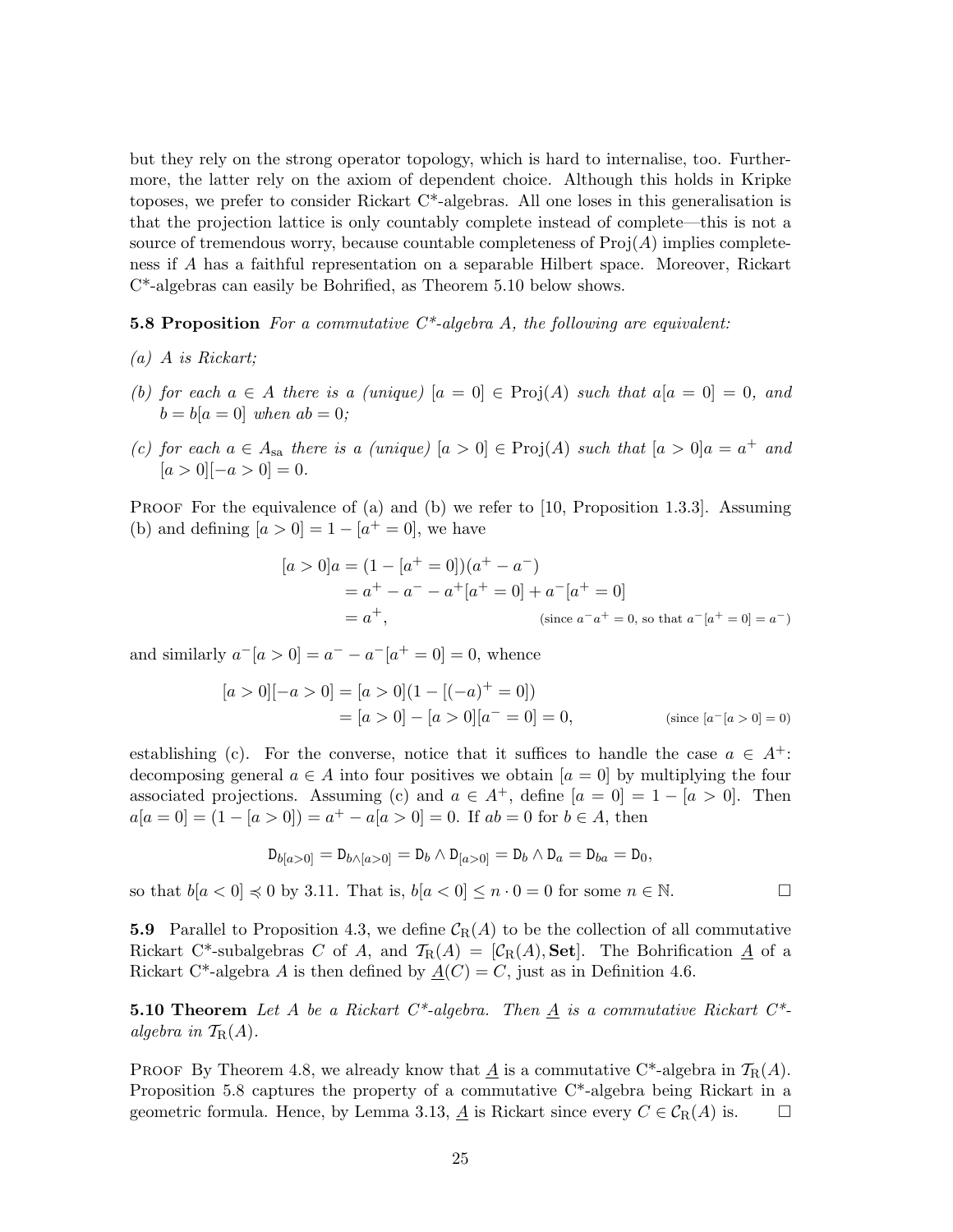We now work towards an explicit formula for the external description of the Gelfand spectrum of the Bohrification of a Rickart C\*-algebra.

**5.11 Lemma** Let A be a commutative Rickart  $C^*$ -algebra, and  $a, b \in A$  self-adjoint. If  $ab \geq a$ , then  $a \preccurlyeq b$ , i.e.  $D_a \leq D_b$ .

PROOF If  $a \leq ab$  then certainly  $a \preccurlyeq ab$ . Hence  $D_a \leq D_{ab} = D_a \wedge D_b$ . In other words,  $D_a \leq D_b$ , whence  $a \preccurlyeq b$ .

**5.12 Definition** Recall that a function f between posets satisfying  $f(x) \geq f(y)$  when  $x \leq y$  is called antitone. A *pseudocomplement* on a distributive lattice L is an antitone function  $\neg: L \to L$  satisfying  $x \wedge y = 0$  iff  $x \leq \neg y$ . Compare 2.2.

**5.13 Proposition** For a commutative Rickart  $C^*$ -algebra A, the lattice  $L_A$  has a pseudocomplement, determined by  $\neg$ D<sub>a</sub> = D<sub>[a=0]</sub> for  $a \in A^+$ .

PROOF Without loss of generality, let  $b \leq 1$ . Then

$$
D_a \wedge D_b = 0 \iff D_{ab} = D_0
$$
  
\n
$$
\iff ab = 0
$$
  
\n
$$
\iff b[a = 0] = b
$$
  
\n
$$
\iff b \preccurlyeq [a = 0]
$$
  
\n
$$
\iff D_b \le D_{[a=0]} = \neg D_a.
$$
  
\n
$$
(\Leftarrow \text{ since } b \le 1, \Rightarrow \text{ by Lemma 5.11})
$$

To see that  $\neg$  is antitone, suppose that  $D_a \leq D_b$ . Then  $a \preccurlyeq b$ , so  $a \leq nb$  for some  $n \in \mathbb{N}$ . Hence  $[b = 0]a \leq [b = 0]bn = 0$ , so that  $\neg D_b \wedge D_a = D_{[b=0]}a = 0$ , and therefore  $\neg D_b \leq \neg D_a$ .

**5.14 Lemma** If A is a commutative Rickart  $C^*$ -algebra, then the lattice  $L_A$  satisfies  $D_a \leq \bigvee_{r \in \mathbb{Q}^+} D_{[a-r>0]}$  for all  $a \in A^+$ .

PROOF Since  $[a > 0]a = a^+ \ge a$ , Lemma 5.11 gives  $a \preccurlyeq [a > 0]$  and therefore  $D_a \le D_{[a > 0]}$ . Also, for  $r \in \mathbb{Q}^+$  and  $a \in A^+$ , one has  $1 \leq \frac{2}{r}$  $\frac{2}{r}((r-a)\vee a)$ , whence

$$
[a - r > 0] \le \frac{2}{r}((r - a) \vee a)[a - r > 0] = \frac{2}{r}(a[a - r > 0]).
$$

Lemma 5.11 then yields  $D_{[a-r>0]} \leq D_{\frac{2}{r}a} = D_a$ . In total, we have  $D_{[a-r>0]} \leq D_a \leq D_{[a>0]}$  for all  $r \in \mathbb{Q}^+$ , from which the statement follows.  $\Box$ 

The following simplifies Theorem 3.20 by restricting to Rickart  $C^*$ -algebras.

**5.15 Theorem** The Gelfand spectrum  $\mathcal{O}(\Sigma(A))$  of a commutative Rickart  $C^*$ -algebra A is isomorphic to the frame  $\text{Id}(\text{Proj}(A))$  of ideals of  $\text{Proj}(A)$ . Hence the regularity condition may be dropped if on uses  $\text{Proj}(A)$  instead of  $L_A$ . Moreover,  $\mathcal{O}(\Sigma(A))$  is generated by the sublattice  $P_A = \{D_a \in L_A \mid a \in A^+, \neg \neg D_a = D_a\}$  of 'clopens' of  $L_A$ , which is Boolean by construction.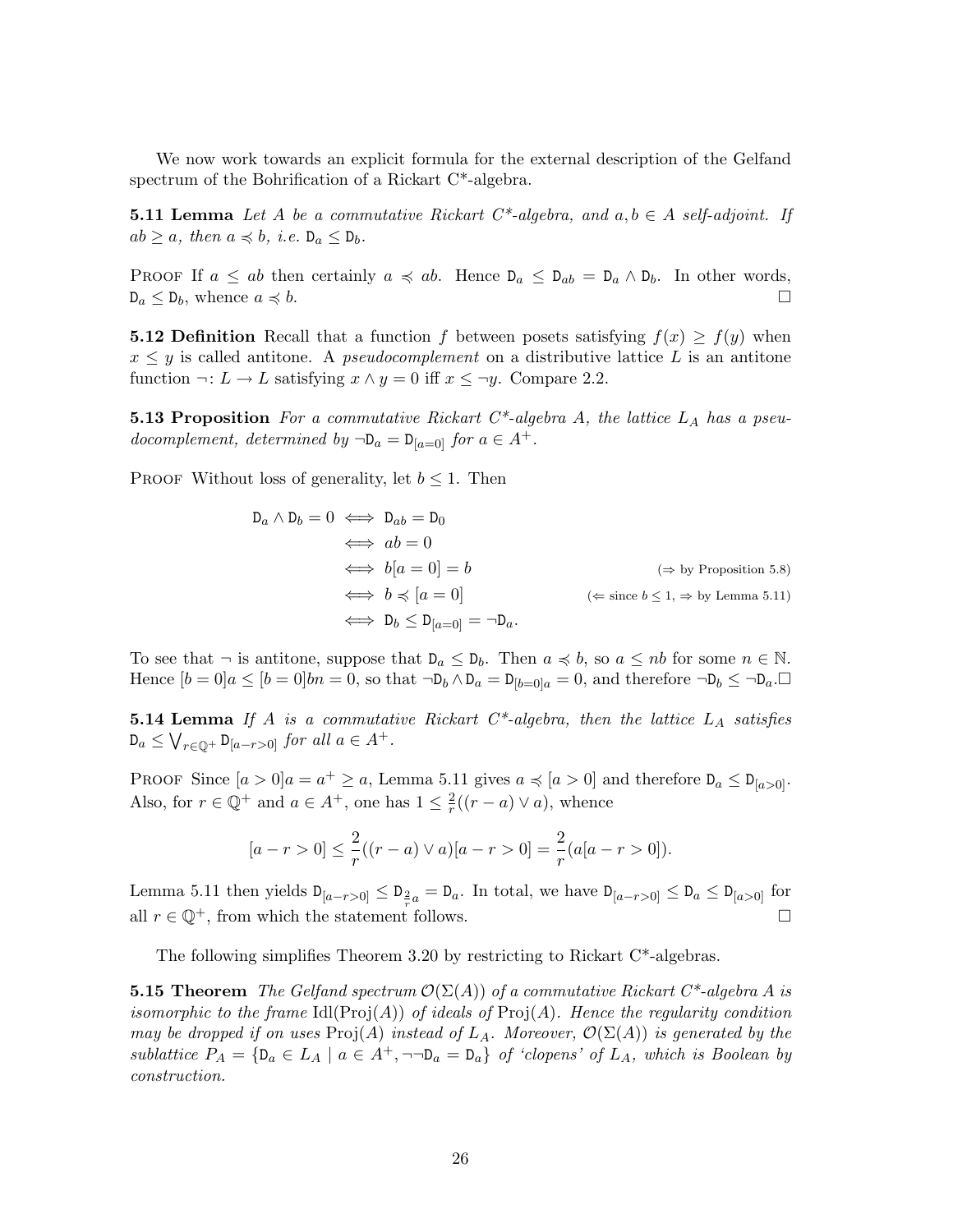PROOF Since  $\neg D_p = D_{1-p}$  for  $p \in Proj(A)$ , we have  $\neg \neg D_p = D_p$ . Conversely,  $\neg \neg D_a$  $D_{[a>0]}$ , so that each element of  $P_A$  is of the form  $D_a = D_p$  for some  $p \in Proj(A)$ . So  $P_A = \{ \mathsf{D}_p \mid p \in \text{Proj}(A) \} \cong \text{Proj}(A)$ , since each projection  $p \in \text{Proj}(A)$  may be selected as the unique representative of its equivalence class  $D_p$  in  $L_A$ . By Lemma 5.14, we may use Proj(A) instead of  $L_A$  as the generating lattice for  $\mathcal{O}(\Sigma(A))$ . So  $\mathcal{O}(\Sigma(A))$  is the collection of regular ideals of Proj(A) by Theorem 3.20. But since Proj(A)  $\cong P_A$  is Boolean, all its ideals are regular, as  $D_p \ll D_p$  for each  $p \in Proj(A)$  [56]. This establishes the statement,  $\mathcal{O}(\Sigma(A)) \cong \mathrm{Id}(\mathrm{Proj}(A)).$ 

We can now give a concise external description of the Gelfand spectrum of the Bohrification of a Rickart C\*-algebra A, simplifying Theorem 4.16.

**5.16 Theorem** The Bohrified state space  $\Sigma_A$  of a Rickart  $C^*$ -algebra A is given by

$$
\mathcal{O}(\Sigma_A) \cong \{F \colon \mathcal{C}(A) \to \mathbf{Set} \mid F(C) \in \mathcal{O}(\Sigma(C)) \text{ and}
$$
  

$$
\Sigma(C \subseteq D)(F(C)) \subseteq F(D) \text{ if } C \subseteq D\}.
$$

It has a basis given by

$$
\mathcal{B}(\Sigma_A) = \{ G \colon \mathcal{C}(A) \to \mathrm{Proj}(A) \mid G(C) \in \mathrm{Proj}(C) \text{ and } G(C) \leq G(D) \text{ if } C \subseteq D \}.
$$

More precisely, there is an injection  $f: \mathcal{B}(\Sigma_A) \to \mathcal{O}(\Sigma_A)$  given by  $f(G)(C) = \text{supp}(\widehat{G(C)})$ , using the Gelfand transform of 3.10 in Set. Each  $F \in \mathcal{O}(\Sigma_A)$  can be expressed as  $F =$  $\bigvee \{f(G) \mid G \in \mathcal{B}(\Sigma_A), f(G) \leq F\}.$ 

PROOF Since  $L_A(C) \cong \text{Proj}(C)$  by (the proof of) Theorem 5.15, by Theorem 4.16(b) we have that  $\mathcal{O}(\Sigma_A)$  consists of subfunctors  $\underline{U}$  of  $\underline{L}_A$  for which  $\underline{U}(C) \in \text{Id}(\text{Proj}(C))$  at each  $C \in \mathcal{C}(A)$ . Applying Theorem 5.15 to C in Set, we obtain a frame isomorphism  $\text{Id}(\text{Proj}(C)) \cong \mathcal{O}(\Sigma(C)).$  The combination yields the description in the statement.  $\Box$ 

**5.17 Corollary** If A is finite-dimensional, then

$$
\mathcal{O}(\Sigma_A) \cong \{ G \colon \mathcal{C}(A) \to \text{Proj}(A) \mid G(C) \in \text{Proj}(C) \text{ and } G(C) \leq G(D) \text{ if } C \subseteq D \}.
$$

This is a complete Heyting algebra under pointwise order with respect to the usual ordering of projections. As shown in [23], the lattice  $\mathcal{O}(\Sigma_A)$  is not Boolean whenever A is noncommutative, so that the intrinsic logical structure carried by  $\Sigma_A$  is intuitionistic. This fact may conceptually be related to the fact that the passage from the initial noncommutative  $C^*$ -algebra A to its Bohrification A involves some loss of information. Furthermore, compared with the standard formalism of von Neumann, in which single projections are interpreted as (atomic) propositions, it now appears that in our 'Bohrified' description each atomic proposition  $G \in \mathcal{O}(\Sigma_A)$  consists of a family of projections, one (namely  $G(C)$ ) for each classical context  $C \in \mathcal{C}(A)$ .

We now examine the connection with quantum logic in the usual sense in some more detail. To do so, we assume that  $A$  is a Rickart  $C^*$ -algebra, in which case it follows from Example 3.6 that  $\text{Proj}(A)$  is a countably complete orthomodular lattice. This includes the situation where A is a von Neumann algebra, in which case  $\text{Proj}(A)$  is a complete orthomodular lattice [72]. For the sake of completeness, we recall: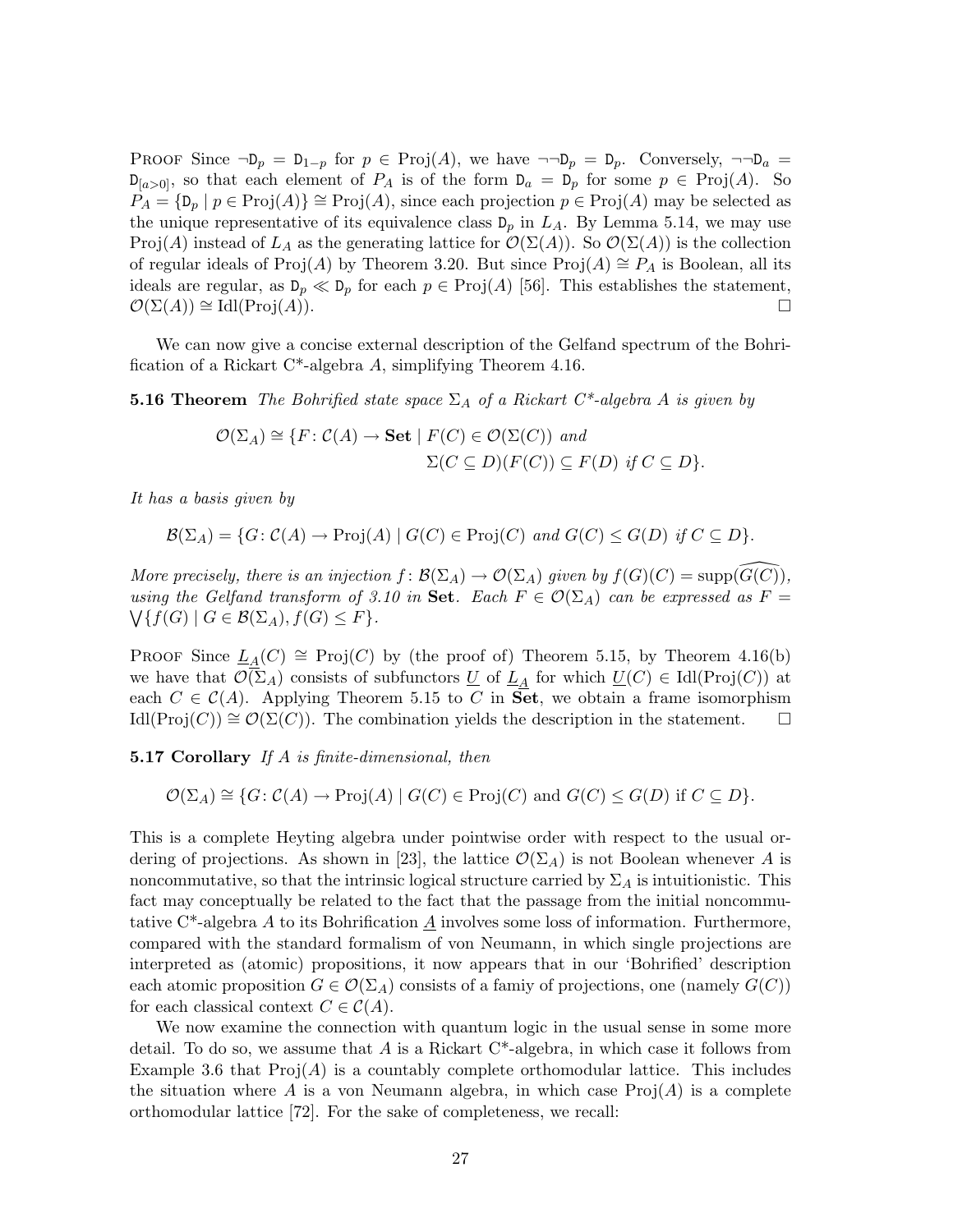**5.18 Definition** A (complete) lattice X is called *orthomodular* when it is equipped with a function  $\bot: X \to X$  that satisfies:

- 1.  $x^{\perp \perp} = x;$
- 2.  $y^{\perp} \leq x^{\perp}$  when  $x \leq y$ ;
- 3.  $x \wedge x^{\perp} = 0$  and  $x \vee x^{\perp} = 1$ ;
- 4.  $x \vee (x^{\perp} \wedge y) = y$  when  $x \leq y$ .

The first three requirements are sometimes called (1) "double negation", (2) "contraposition", (3) "noncontradiction" and "excluded middle", but, as argued in the Introduction, one should refrain from names suggesting a logical interpretation. If these are satisfied, the lattice is called *orthocomplemented*. The requirement (4), called the orthomodular law, is a weakening of distributivity.

Hence, a Boolean algebra is a lattice that is at the same time a Heyting algebra and an orthomodular lattice with the same operations, *i.e.*  $x = x^{\perp \perp}$  for all x, where  $x^{\perp}$  is defined to be  $(x \to 0)$ . It is usual to denote the latter by  $\neg x$  instead of  $x^{\perp}$  in case the algebra is Boolean.

Using the description of the previous theorem, we are now in a position to compare our Bohrified state space  $\mathcal{O}(\Sigma_A)$  to the traditional "quantum logic" Proj(A). To do so, we recall an alternative characterisation of orthomodular lattices.

**5.19 Definition** A (complete) partial Boolean algebra is a family  $(B_i)_{i\in I}$  of (complete) Boolean algebras whose operations coincide on overlaps:

- each  $B_i$  has the same least element 0;
- $x \Rightarrow_i y$  if and only if  $x \Rightarrow_i y$ , when  $x, y \in B_i \cap B_j$ ;
- if  $x \Rightarrow_i y$  and  $y \Rightarrow_i z$  then there is a  $k \in I$  with  $x \Rightarrow_k z$ ;
- $\neg_i x = \neg_i x$  when  $x \in B_i \cap B_i$ ;
- $x \vee_i y = x \vee_i y$  when  $x, y \in B_i \cap B_i$ ;
- if  $y \Rightarrow_i \neg_i x$  for some  $x, y \in B_i$ , and  $x \Rightarrow_j z$  and  $y \Rightarrow_k z$ , then  $x, y, z \in B_l$  for some  $l \in I$ .

**5.20** The requirements of a partial Boolean algebra imply that the amalgamation  $\mathcal{A}(B)$  =  $\bigcup_{i\in I} B_i$  carries a well-defined structure  $\vee, \wedge, 0, 1, \perp$ , under which it becomes an orthomodular lattice. For example,  $x^{\perp} = \neg_i x$  for  $x \in B_i \subseteq \mathcal{A}(B)$ . Conversely, any orthomodular lattice  $X$  is a partial Boolean algebra, in which  $I$  is the collection of all orthogonal subsets of  $\mathcal{A}(B)$ , and  $B_i$  is the sublattice of  $\mathcal{A}(B)$  generated by I. Here, a subset  $E \subseteq \mathcal{A}(B)$  is called orthogonal when pairs  $(x, y)$  of different elements of E are orthogonal, *i.e.*  $x \leq y^{\perp}$ . The generated sublattices  $B_i$  are therefore automatically Boolean. If we order I by inclusion, then  $B_i \subseteq B_j$  when  $i \leq j$ . Thus there is an isomorphism between the categories of orthomodular lattices and partial Boolean algebras [33, 39, 60, 62].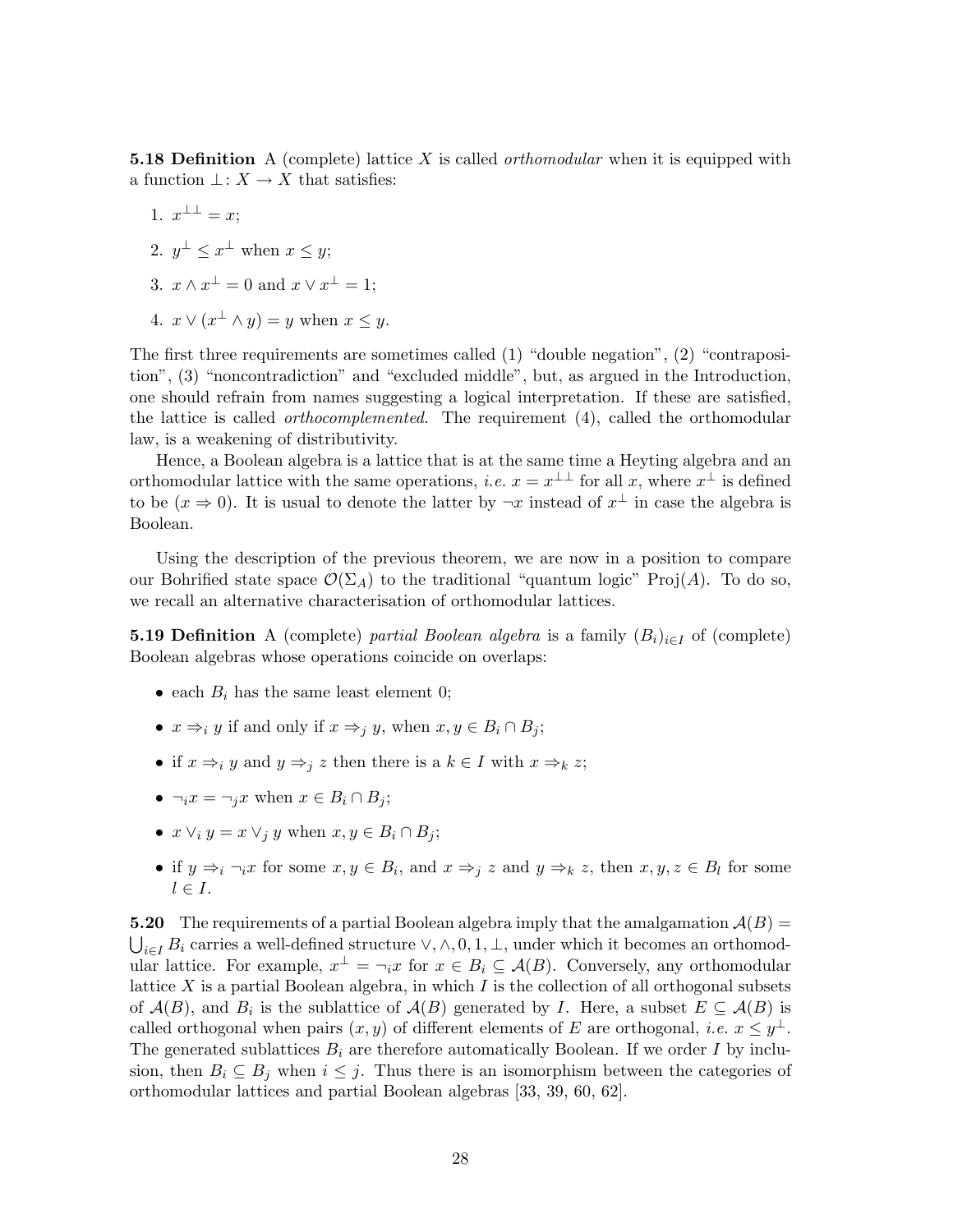**5.21** A similar phenomenon occurs in the Heyting algebra  $\mathcal{B}(\Sigma_A)$  of Theorem 5.16, when this is complete, which is the case for AW\*-algebras and in particular for von Neumann algebras (provided, of course, that we require  $\mathcal{C}(A)$  to consist of commutative subalgebras in the same class). Indeed, we can think of  $\mathcal{B}(\Sigma_A)$  as an amalgamation of Boolean algebras: just as every  $B_i$  in Definition 5.19 is a Boolean algebra, every  $\text{Proj}(C)$  in Theorem 5.16 is a Boolean algebra. Hence the fact that the set  $I$  in Definition 5.19 is replaced by the partially ordered set  $C(A)$  and the requirement in Theorem 5.16 that G be monotone are responsible for making the partial Boolean algebra  $\mathcal{O}(\Sigma_A)$  into a Heyting algebra. Indeed, this construction works more generally, as the following theorem shows. (Compare also [45] and [87], that write an orthomodular lattice as a sheaf of Boolean and distributive ones, respectively.)

**5.22 Theorem** Let  $(I, \leq)$  be a partially ordered set, and  $B_i$  an I-indexed family of complete Boolean algebras such that  $B_i \subseteq B_j$  if  $i \leq j$ . Then

$$
\mathcal{B}(B) = \{ f \colon I \to \bigcup_{i \in I} B_i \mid \forall_{i \in I} . f(i) \in B_i \text{ and } f \text{ monotone} \}
$$

is a complete Heyting algebra, with Heyting implication

$$
(g \Rightarrow h)(i) = \bigvee \{x \in B_i \mid \forall_{j \geq i} . x \leq g(j) \Rightarrow h(j)\}.
$$

PROOF Defining operations pointwise makes Y into a frame. For example,  $f \wedge g$ , defined by  $(f \wedge g)(i) = f(i) \wedge_i g(i)$ , is again a well-defined monotone function whose value at i lies in  $B_i$ . Hence, as in Definition 2.4,  $\mathcal{B}(B)$  is a complete Heyting algebra by  $(g \Rightarrow h)$  =  $\bigvee \{f \in Y \mid f \wedge g \leq h\}.$  We now rewrite this Heyting implication:

$$
(g \Rightarrow h)(i) = \left(\bigvee \{f \in \mathcal{B}(B) \mid f \wedge g \le h\}\right)(i)
$$
  
=  $\bigvee \{f(i) \mid f \in \mathcal{B}(B), f \wedge g \le h\}$   
=  $\bigvee \{f(i) \mid f \in \mathcal{B}(B), \forall_{j \in I} . f(j) \wedge g(j) \le h(j)\}$   
=  $\bigvee \{f(i) \mid f \in \mathcal{B}(B), \forall_{j \in I} . f(j) \le g(j) \Rightarrow h(j)\}$   
 $\stackrel{*}{=} \bigvee \{x \in B_i \mid \forall_{j \ge i} . x \le g(j) \Rightarrow h(j)\}.$ 

To finish the proof, we establish the marked equation. First, suppose that  $f \in \mathcal{B}(B)$ satisfies  $f(j) \leq g(j) \Rightarrow h(j)$  for all  $j \in I$ . Take  $x = f(i) \in B_i$ . Then for all  $j \geq i$  we have  $x = f(i) \leq f(j) \leq g(j) \Rightarrow h(j)$ . Hence the left-hand side of the marked equation is less than or equal to the right-hand side. Conversely, suppose that  $x \in B_i$  satisfies  $x \leq g(j) \Rightarrow h(j)$  for all  $j \geq i$ . Define  $f: I \to \bigcup_{i \in I} B_i$  by  $f(j) = x$  if  $j \geq i$  and  $f(j) = 0$ otherwise. Then f is monotone and  $f(i) \in B_i$  for all  $i \in I$ , whence  $f \in Y$ . Moreover,  $f(j) \leq g(j) \Rightarrow h(j)$  for all  $j \in I$ . Since  $f(i) \leq x$ , the right-hand side is less than or equal to the left-hand side.

**5.23 Proposition** Let  $(I, \leq)$  be a partially ordered set. Let  $(B_i)_{i \in I}$  be complete partial Boolean algebra, and suppose that  $B_i \subseteq B_j$  for  $i \leq j$ . Then there is an injection  $D: \mathcal{A}(B) \to \mathcal{B}(B)$ . This injection reflects the order: if  $D(x) \le D(y)$  in Y, then  $x \le y$  in  $X$ .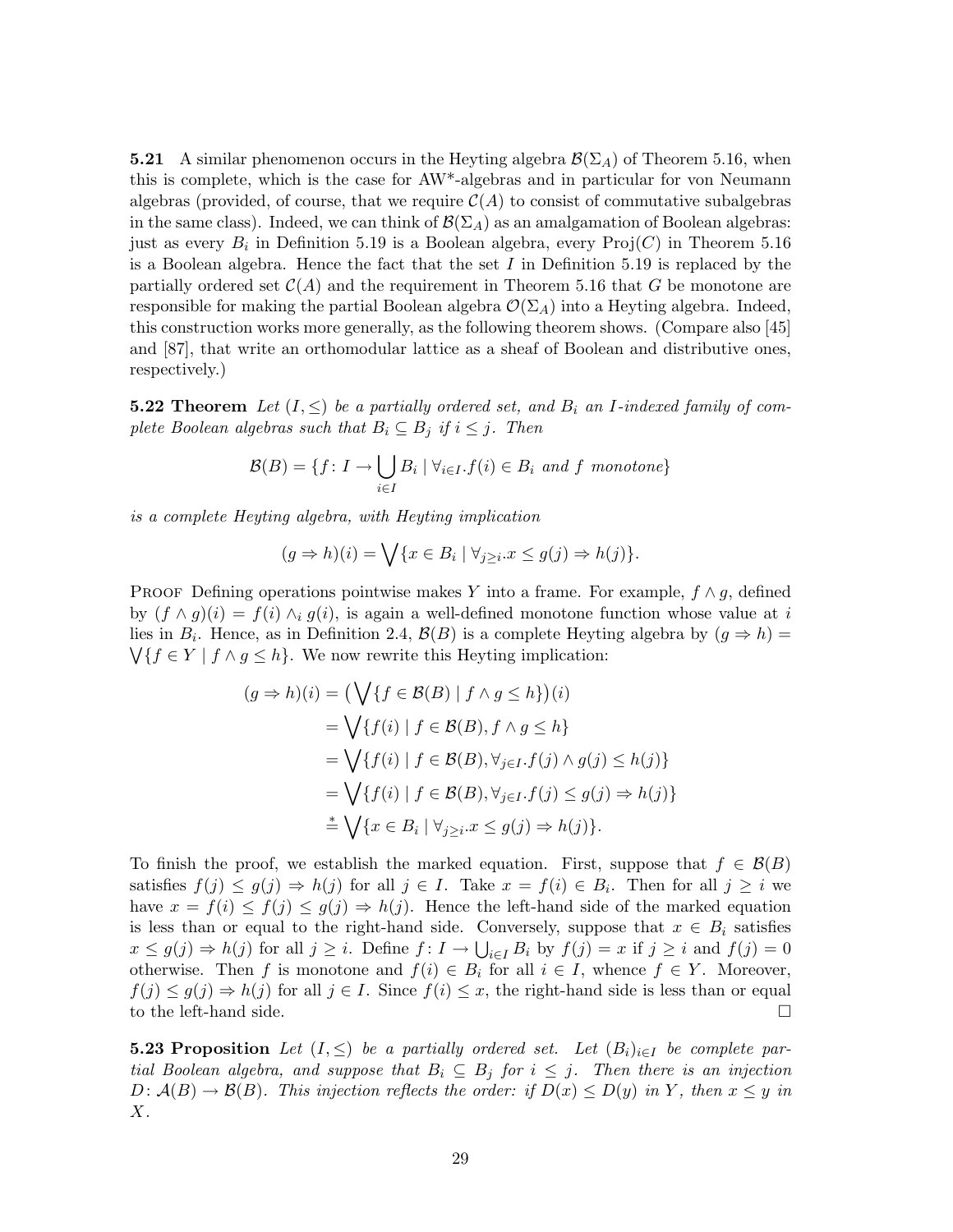PROOF Define  $D(x)(i) = x$  if  $x \in B_i$  and  $D(x)(i) = 0$  if  $x \notin B_i$ . Suppose that  $D(x) =$  $D(y)$ . Then for all  $i \in I$  we have  $x \in B_i$  iff  $y \in B_i$ . Since  $x \in \mathcal{A}(B) = \bigcup_{i \in I} B_i$ , there is some  $i \in I$  with  $x \in B_i$ . For this particular i, we have  $x = D(x)(i) = D(y)(i) = y$ . Hence D is injective. If  $D(x) \le D(y)$  for  $x, y \in \mathcal{A}(B)$ , pick  $i \in I$  such that  $x \in B_i$ . Unless  $x = 0$ , we have  $x = D(x)(i) \le D(y)(i) = y$ .

**5.24** In the situation of the previous proposition, the Heyting algebra  $\mathcal{B}(B)$  comes with its Heyting implication, whereas the orthomodular lattice  $A(B)$  has a so-called Sasaki hook  $\Rightarrow$ s, satisfying the adjunction  $x \leq y \Rightarrow$ s z iff  $x \wedge y \leq z$  only for y and z that are compatible. This is the case if and only if y and z generate a Boolean subalgebra, *i.e.* if and only if  $y, z \in B_i$  for some  $i \in I$ . In that case, the Sasaki hook  $\Rightarrow_S$  coincides with the implication  $\Rightarrow$  of  $B_i$ . Hence

$$
(D(x) \Rightarrow D(y))(i) = \bigvee \{ z \in B_i \mid \forall_{j \ge i} . z \le D(x)(j) \Rightarrow D(y)(j) \}
$$

$$
= \bigvee \{ z \in B_i \mid z \le x \Rightarrow y \}
$$

$$
= (x \Rightarrow_{S} y).
$$

In particular, we find that  $\Rightarrow$  and  $\Rightarrow_S$  coincide on  $B_i \times B_i$  for  $i \in I$ ; furthermore, this is precisely the case in which the Sasaki hook satisfies the defining adjunction for (Heyting) implications.

However, the canonical injection  $D$  need not turn Sasaki hooks into implications in general. One finds:

$$
D(x \Rightarrow s \ y)(i) = \begin{bmatrix} x^{\perp} \lor (x \land y) & \text{if } x \Rightarrow s \ y \in B_i \\ 0 & \text{otherwise} \end{bmatrix},
$$
  

$$
(D(x) \Rightarrow D(b))(i) = \bigvee \{ z \in B_i \mid \forall_{j \geq i} . z \leq \begin{bmatrix} 1 & \text{if } x \notin B_j \\ x^{\perp} & \text{if } x \in B_j, y \notin B_j \\ x^{\perp} \lor y & \text{if } x, y \in B_j \end{bmatrix} \}.
$$

So if  $x \notin B_j$  for any  $j \geq i$ , we have  $D(x \Rightarrow_S y)(i) = 0 \neq 1 = (D(x) \Rightarrow D(y))(i)$ .

**5.25** To end this section, we consider the so-called *Bruns-Lakser completion* [16, 26, 83]. The Bruns-Lakser completion of a complete lattice is a complete Heyting algebra that contains the original lattice join-densely. It is the universal in that this inclusion preserves existing distributive joins. Explicitly, the Bruns-Lakser completion of a lattice  $L$  is the collection  $D\text{Id}(L)$  of its *distributive ideals*. Here, an ideal M is called *distributive* when  $(\forall M$  exists and)  $(\forall M) \land x = \forall_{m \in M} (m \land x)$  for all  $x \in L$ . Now consider the orthomodular lattice X with the following Hasse diagram.

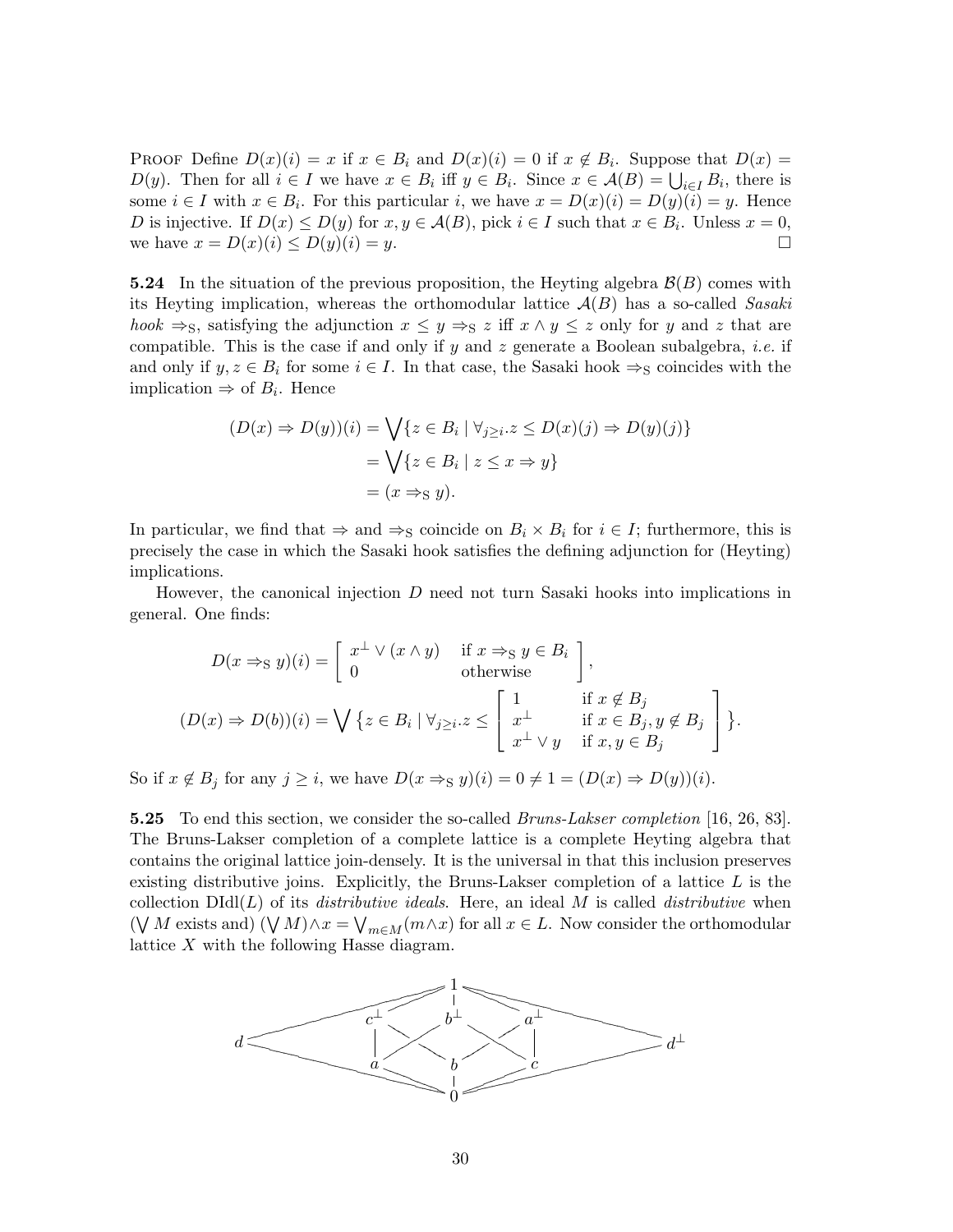This contains precisely five Boolean algebras, namely  $B_0 = \{0, 1\}$  and  $B_i = \{0, 1, i, i^{\perp}\}\$ for  $i \in \{a, b, c, d\}$ . Hence  $X = \mathcal{A}(B)$  when we take  $I = \{0, a, b, c, d\}$  ordered by  $i < j$  iff  $i = 0$ . The monotony requirement in  $\mathcal{B}(B)$  becomes  $\forall_{i \in \{a,b,c,d\}} \cdot f(0) \leq f(i)$ . If  $f(0) = 0 \in B_0$ , this requirement is vacuous. But if  $f(0) = 1 \in B_0$ , the other values of f are already fixed. Thus one finds that  $\mathcal{B}(B) \cong (B_1 \times B_2 \times B_3 \times B_4) + 1$  has 17 elements.

On the other hand, the distributive ideals of  $A(B)$  are given by

$$
\text{DIdl}(X) = \left\{ \left( \bigcup_{x \in A} \downarrow x \right) \cup \left( \bigcup_{y \in B} \downarrow y \right) \middle| A \subseteq \{a, b, c, d, d^{\perp}\}, B \subseteq \{a^{\perp}, b^{\perp}, c^{\perp}\} \right\} - \left\{ \emptyset \right\} + \left\{ X \right\}.
$$

This set has 72 elements. That is, not many elements of  $A(B)$  are already distributive joins in  $A(B)$ , and the Bruns-Lakser completion has to freely add a lot of elements to gain all distributive joins. In fact, in the terminology of [83],

$$
\mathcal{J}_{\mathrm{dis}}(x) = \{ S \subseteq \downarrow x \mid x \in S \},\
$$

*i.e.* the covering relation is the trivial one, and  $DIdl(X)$  is the Alexandrov topology on the poset  $X$ . The canonical injection  $D$  of Proposition 5.23 need not preserve the order, and hence does not satisfy the universal requirement of which the Bruns-Lakser completion is the solution. Therefore, it is unproblemetic to conclude that the construction in Theorem 5.22 uses more of the structure of the orthomodular lattice  $\mathcal{A}(B)$  to construct a smaller Heyting algebra than the Bruns-Lakser completion.

## 6 States and observables

This final section considers some relationships between the external C\*-algebra A and its Bohrification  $\underline{A}$ . For example, we discuss how a state on  $A$  in the operator algebraic sense gives rise to a probability integral on  $\underline{A}_{sa}$  within  $\mathcal{T}(A)$ . The latter corresponds to a suitably adapted version of a probability measure on  $\mathcal{O}(\underline{\Sigma(\underline{A})})$ , justifying the name "Bohrified" state space. We also consider how so-called *Daseinisation* translates an external proposition about an observable  $a \in A_{sa}$  into a subobject of the Bohrified state space. The internalised state and observable are then combined to give a truth value.

**6.1 Definition** A linear functional  $\rho: A \to \mathbb{C}$  on a C<sup>\*</sup>-algebra A is called *positive* when  $\rho(A^+) \subseteq \mathbb{R}^+$ . It is a *state* when it is positive and satisfies  $\rho(1) = 1$ . A state  $\rho$  is pure when  $\rho = t\rho' + (1-t)\rho''$  for some  $t \in (0,1)$  and some states  $\rho', \rho''$  implies  $\rho' = \rho''$ . Otherwise, it is called mixed. A state is called *faithful* when  $\rho(a) = 0$  implies  $a = 0$  for all  $a \in A^+$ .

States are automatically Hermitian, in the sense that  $\rho(a^*)$  is the complex conjugate of  $\rho(a)$ , or equivalently,  $\rho(a) \in \mathbb{R}$  for  $a \in A_{sa}$ .

**6.2 Example** If  $A = Hilb(X, X)$  for some Hilbert space X, each unit vector  $x \in X$ defines a pure state on A by  $\rho_x(a) = \langle x | a(x) \rangle$ . Normal mixed states  $\rho$  arise from countable sequences  $(r_i)$  of numbers satisfying  $0 \le r_i \le 1$  and  $\sum_i r_i = 1$ , coupled with a family  $(x_i)$ of  $x_i \in X$ , through  $\rho(a) = \sum_i r_i \rho_{x_i}(a)$ . This state is faithful when  $(x_i)$  comprise an orthonormal basis of X and each  $r_i > 0$ .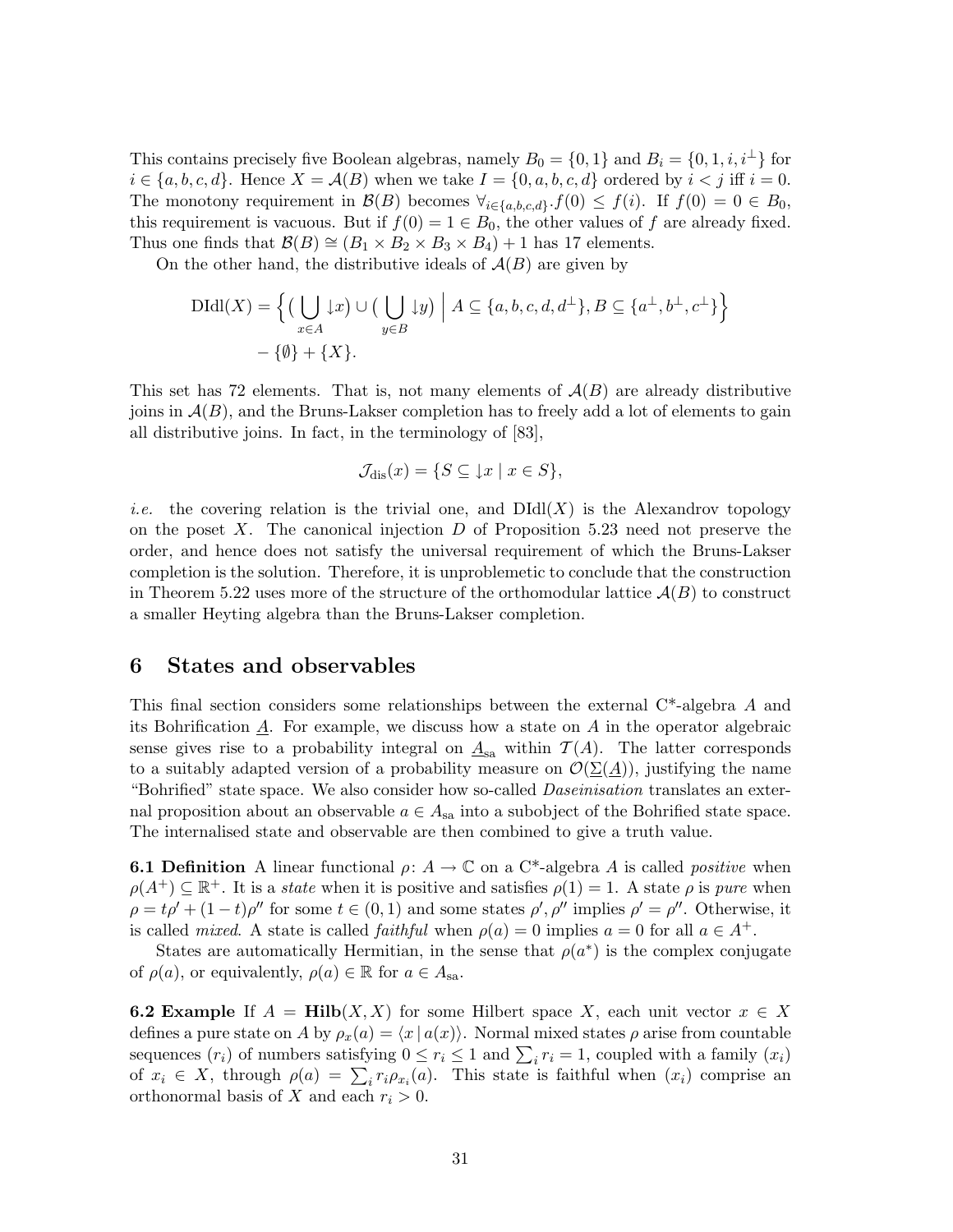Taking Bohr's doctrine of classical concepts seriously means accepting that two operators can only be added in a meaningful way when they commute, leading to the following notion [1, 17, 18, 70].

**6.3 Definition** A quasi-linear functional on a C<sup>\*</sup>-algebra A is a map  $\rho: A \to \mathbb{C}$  that is linear on all commutative subalgebras and satisfies  $\rho(a + ib) = \rho(a) + i\rho(b)$  for all (possibly noncommuting)  $a, b \in A_{sa}$ . It is called *positive* when  $\rho(A^+) \subseteq A^+$ , and it is called a *quasi-state* when furthermore  $\rho(1) = 1$ .

This kind of quasi-linearity determines when some property P of A descends to a corresponding property  $\underline{P}$  for the Bohrification  $\underline{A}$ , as the following lemma shows. To be precise, for  $P \subseteq A$ , define  $\underline{P} \in Sub(\underline{A})$  by  $\underline{P}(C) = P \cap C$ . A property  $P \subseteq A$  is called quasi-linear when  $a, b \in P \cap A_{sa}$  implies  $ra + isb \in P$  for all  $r, s \in \mathbb{R}$ .

**6.4 Lemma** Let A be a  $C^*$ -algebra, and let  $P \subseteq A$  be a quasi-linear property. Then  $P = A$  if and only if  $\underline{P} = \underline{A}$ .

**PROOF** One implication is trivial; for the other, suppose that  $\underline{P} = \underline{A}$ . For  $a \in A$ , denote by  $C^*(a)$  the C<sup>\*</sup>-subalgebra generated by a (and 1). When a is self-adjoint,  $C^*(a)$  is commutative. So  $A_{sa} \subseteq P$ , whence by quasi-linearity of P and the unique decomposition of elements in a real and imaginary part, we have  $A \subseteq P$ .

**6.5 Definition** An *integral* on a Riesz space R is a linear functional  $I: R \to \mathbb{R}$  that is positive, *i.e.* if  $f \geq 0$  then also  $I(f) \geq 0$ . If R has a strong unit 1 (see Definition 3.14), then an integral I satisfying  $I(1) = 1$  is called a *probability integral*. An integral I is *faithful* when  $I(f) = 0$  and  $f \ge 0$  imply  $f = 0$ .

**6.6 Example** Except in the degenerate case  $I(1) = 0$ , any integral can obviously be normalised to a probability integral. The prime example of an integral is the Riemann or Lebesgue integral on the ordered vector space  $C([0, 1], \mathbb{C})$ . More generally, any positive linear functional on a commutative C\*-algebra provides an example, states yielding probability integrals.

**6.7 Definition** Let R be a Riesz space. We now define the locale  $\mathcal{I}(R)$  of probability integrals on R. First, let  $Int(R)$  be the distributive lattice freely generated by symbols  $P_f$ for  $f \in R$ , subject to the relations

$$
P_1 = 1,
$$
  
\n
$$
P_f \wedge P_{-f} = 0,
$$
  
\n
$$
P_{f+g} \le P_f \vee P_g,
$$
  
\n
$$
P_f = 0
$$
 (for  $f \le 0$ ).

This lattice generates a frame  $\mathcal{O}(\mathcal{I}(R))$  by furthermore imposing the regularity condition

$$
\mathsf{P}_f = \bigvee \{ \mathsf{P}_{f-q} \mid q \in \mathbb{Q}, q > 0 \}.
$$

**6.8** Classically, points p of  $\mathcal{I}(R)$  correspond to probability integrals I on R, by mapping I to the point  $p_I$  given by  $p_I(\mathbf{P}_f) = 1$  iff  $I(f) > 0$ . Conversely, a point p defines an integral  $I_p = (\{q \in \mathbb{Q} \mid p \models P_{f-q}\}, \{r \in \mathbb{Q} \mid p \models P_{r-f}\})$ , which is a Dedekind cut by the relations imposed on  $P_{(1)}$ , as in Example 2.33. Therefore, intuitively,  $P_f = \{\rho: R \to \mathbb{R} \mid \rho(f) >$  $0, \rho$  positive linear.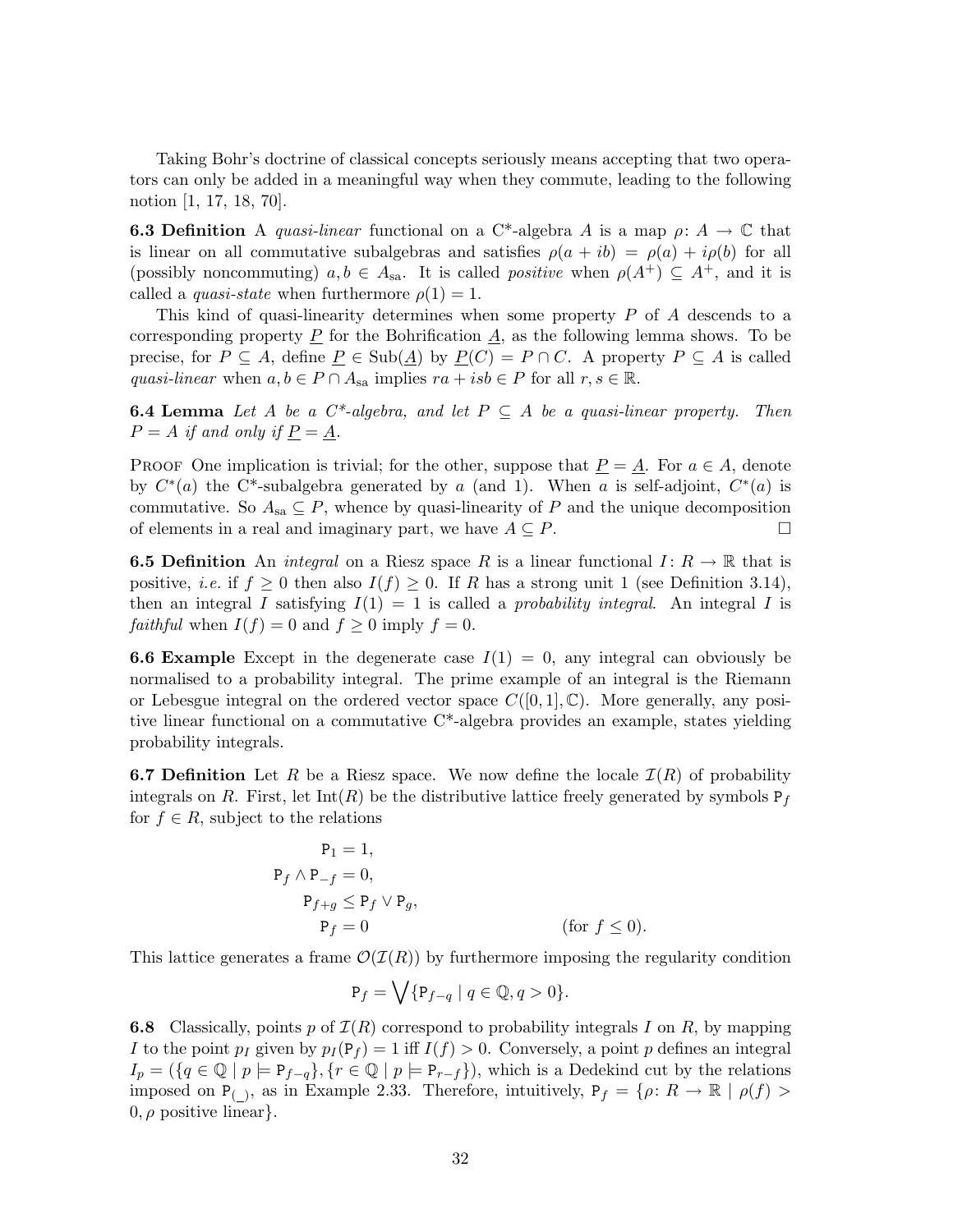Classically, for a locally compact Hausdorff space X, the Riesz-Markov theorem provides a duality between integrals on a Riesz space  $\{f \in C(X,\mathbb{R}) \mid \text{supp}(f) \text{ compact}\}\$ and regular measures on the Borel subsets of  $X$ . Constructively, one uses so-called valuations, which are only defined on open subsets of  $X$ , instead of measures. Theorem 6.13 below gives a constructively valid version of the Riesz-Markov theorem. In preparation we consider a suitable constructive version of measures.

**6.9** Classically, points of the locale R of Example 2.33 are Dedekind cuts  $(L, U)$  (and  $\mathcal{O}(\mathbb{R})$  is the usual Euclidean topology). We now introduce two variations on the locale R. First, consider the locale  $\mathbb{R}_l$  that is generated by formal symbols  $q \in \mathbb{Q}$  subject to the following relations:

$$
q \wedge r = \min(q, r), \qquad q = \bigvee \{r \mid r < q\}, \qquad 1 = \bigvee \{q \mid q \in \mathbb{Q}\}.
$$

Classically, its points are *lower reals*, and locale morphisms to  $\mathbb{R}_l$  correspond to lowersemicontinuous real-valued functions. Restricting generators to  $0 \leq q \leq 1$  yields a locale denoted  $[0,1]_l$ .

**6.10** Secondly, let IR be the locale defined by the very same generators  $(q, r)$  and relations as in Example 2.33, except that we omit the fourth relation  $(q, r) = (q, r_1) \vee (q_1, r)$  for  $q \leq q_1 \leq r_1 \leq r$ . The effect is that, classically, points of IR again correspond to pairs  $(L, U)$ as in Example 2.33, except that the lower real  $L$  and the upper real  $U$  need not combine into a Dedekind cut, as the 'kissing' requirement is no longer in effect. Classically, a point  $(L, U)$  of IR corresponds to a compact interval  $[\text{sup}(L), \text{inf}(U)]$  (including the singletons  $[x, x] = \{x\}$ . Ordered by reverse inclusion, the topology they carry is the *Scott topology* [2] whose closed sets are lower sets that are closed under directed joins. Hence, each open interval  $(q, r)$  in R (with  $q = -\infty$  and  $r = \infty$  allowed) corresponds to a Scott open  $\{[a, b] \mid q < a \leq b < r\}$  in IR, and these form the basis of the Scott topology. Therefore, IR is also called the *interval domain* [71, 79]. One can think of it as approximations of real numbers by rational intervals, interpreting each individual interval as finitary information about the real number under scrutiny. The ordering by reverse inclusion is then explained as a smaller interval means that more information is available about the real number.

In a Kripke topos  $[P, \text{Set}]$  over a poset P with a least element, one has  $\mathcal{O}(\mathbb{R})(p) =$  $\mathcal{O}((\uparrow p) \times \mathbb{IR})$ , which may be identified with the set of monotone functions from  $\uparrow p$  to  $\mathcal{O}(\mathbb{IR})$ . This follows by carefully adapting the proof of [69, Theorem VI.8.2].

**6.11 Definition** A continuous probability valuation on a locale X is a monotone  $\mu: \mathcal{O}(X) \rightarrow$ [0, 1]<sub>l</sub> such that  $\mu(1) = 1$  as well as  $\mu(U) + \mu(V) = \mu(U \wedge V) + \mu(U \vee V)$  and  $\mu(\bigvee_i U_i) =$  $\bigvee_i \mu(U_i)$  for a directed family  $(U_i)$ . Like integrals, continuous probability valuations organise themselves in a locale  $\mathcal{V}(X)$ .

**6.12 Example** If X is a compact Hausdorff space, a continuous probability valuation on  $\mathcal{O}(X)$  is the same thing as a regular probability measure on X.

**6.13 Theorem** [30] Let R be an f-algebra and  $\Sigma$  its spectrum. Then the locales  $\mathcal{I}(R)$  and  $\mathcal{V}(\Sigma)$  are isomorphic. A continuous probability valuation  $\mu$  gives a probability integral by

$$
I_{\mu}(f) = (\sup_{(s_i)} \sum s_i \mu(D_{f-s_i} \wedge D_{s_{i+1}-f}), \inf_{(s_i)} \sum s_{i+1} (1 - \mu(D_{s_i} - f) - \mu(D_{f-s_{i+1}}))),
$$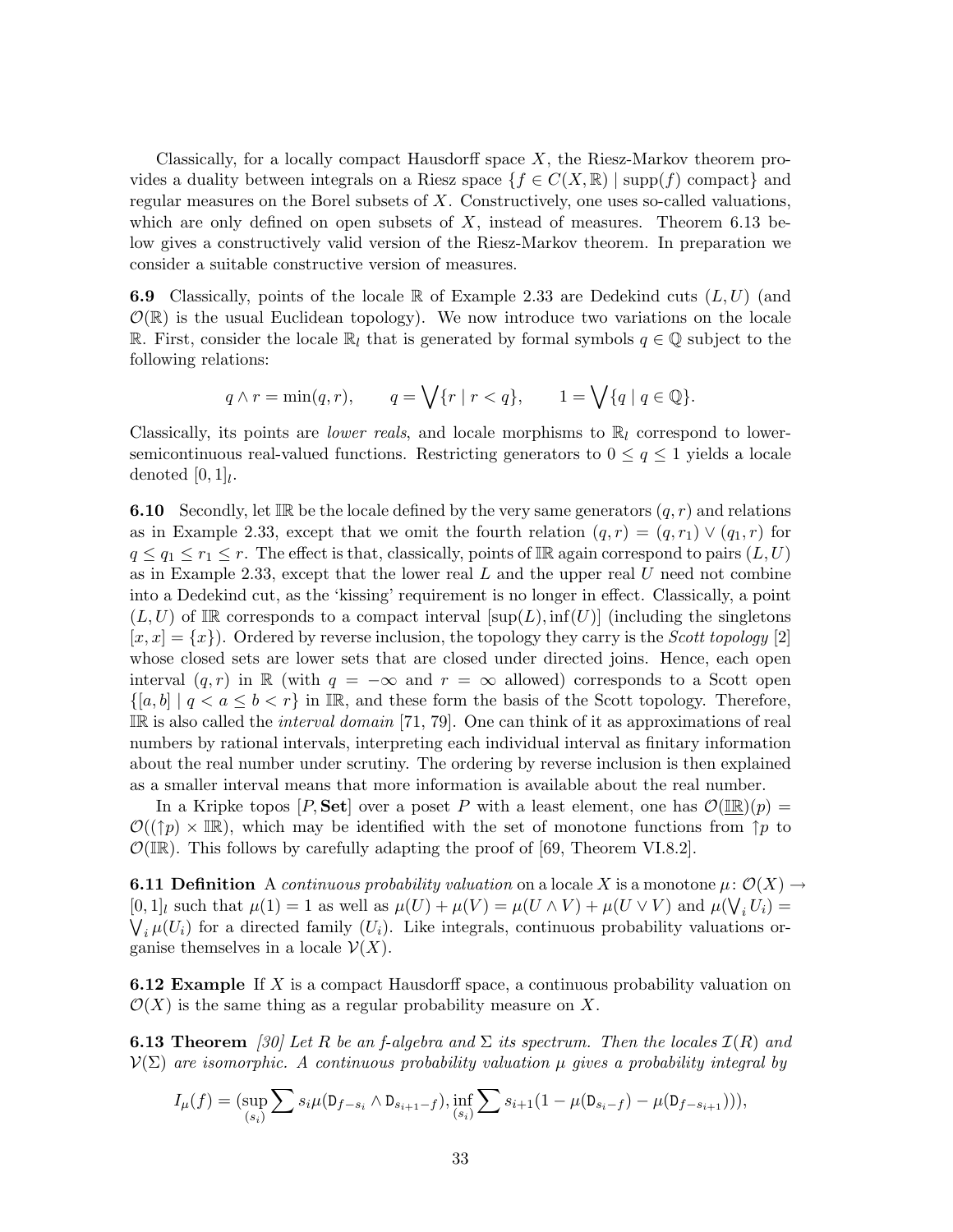where  $(s_i)$  is a partition of  $[a, b]$  such that  $a \leq f \leq b$ . Conversely, a probability integral I gives a continuous probability valuation

$$
\mu_I(\mathsf{D}_a) = \sup \{ I(na^+ \wedge 1) \mid n \in \mathbb{N} \}.
$$

**6.14 Corollary** For a C<sup>\*</sup>-algebra A, the locale  $\mathcal{I}(\underline{A})$  in  $\mathcal{T}(A)$  of probability integrals on  $A_{\rm ss}$  is isomorphic to the locale  $\mathcal{V}(\Sigma(A))$  in  $\mathcal{T}(A)$  of continuous probability valuations on  $\Sigma(\underline{A})$ .

PROOF Interpret Theorem 6.13—whose proof is constructive—in  $\mathcal{T}(A)$ .

**6.15 Theorem** There is a bijective correspondence between (faithful) quasi-states on a  $C^*$ -algebra A and (faithful) probability integrals on  $\underline{A}_{sa}$ .

PROOF Every quasi-state  $\rho$  gives a natural transformation  $I_\rho: \underline{A}_{sa} \to \underline{\mathbb{R}}$  whose component  $(I_\rho)_C\colon C_{\text{sa}} \to \mathbb{R}$  is the restriction  $\rho_{|C_{\text{sa}}}$  of  $\rho$  to  $C_{\text{sa}} \subseteq A_{\text{sa}}$ . Conversely, let  $I \colon \underline{A}_{\text{sa}} \to \mathbb{R}$  be an integral. Define  $\rho: A_{sa} \to \mathbb{R}$  by  $\rho(a) = I_{C^*(a)}(a)$ , where  $C^*(a)$  is the sub-C<sup>\*</sup>-algebra generated by a. For commuting  $a, b \in A_{sa}$ , then

$$
\rho(a+b) = I_{C^*(a+b)}(a+b)
$$
  
=  $I_{C^*(a,b)}(a+b)$   
=  $I_{C^*(a,b)}(a) + I_{C^*(a,b)}(b)$   
=  $I_{C^*(a)}(a) + I_{C^*(b)}(b)$   
=  $\rho(a) + \rho(b)$ ,

because I is a natural transformation,  $C^*(a) \cup C^*(b) \subseteq C^*(a, b) \supseteq C^*(a + b)$ , and I is locally linear. Moreover,  $\rho$  is positive because I is locally positive, by Lemma 6.4. Hence we have defined  $\rho$  on  $A_{sa}$  and may extend it to A by complex linearity. It is clear that the two maps  $I \mapsto \rho$  and  $\rho \mapsto I$  are each other's inverse.

**6.16** Let  $\rho$  be a (quasi-)state on a C<sup>\*</sup>-algebra A. Then  $\mu_{\rho}$  is a continuous probability valuation on  $\mathcal{O}(\underline{\Sigma}(\underline{A}))$ . Hence  $\mu_{\rho}(\underline{\ })=1$  is a term of the internal language of  $\mathcal{T}(A)$  with one free variable of type  $\mathcal{O}(\Sigma(\underline{A}))$ . Its interpretation  $[\mu_{\rho}(\underline{\ } )]=1]$  defines a subobject of  $\mathcal{O}(\underline{\Sigma}(\underline{A}))$ , or equivalently, a morphism  $[\rho]: \mathcal{O}(\underline{\Sigma}(\underline{A})) \to \underline{\Omega}$ . This transfers the classical description of states as described in the Introduction to the quantum situation.

For Rickart C\*-algebras, we can make Theorem 6.15 a bit more precise.

- **6.17 Definition** (a) A *probability measure* on a countably complete orthomodular lattice X is a function  $\mu: X \to [0,1]_l$  that on any countably complete Boolean sublattice of X restricts to a morphism of countably complete Boolean algebras.
- (b) A probability valuation on an orthomodular lattice X is a function  $\mu: X \to [0, 1]_l$ such that  $\mu(0) = 0$ ,  $\mu(1) = 1$ ,  $\mu(x) + \mu(y) = \mu(x \wedge y) + \mu(x \vee y)$ , and if  $x \leq y$  then  $\mu(x) \leq \mu(y)$ .

**6.18 Lemma** Let  $\mu$  be a probability valuation on a Boolean algebra X. Then  $\mu(x)$  is a Dedekind cut for any  $x \in X$ .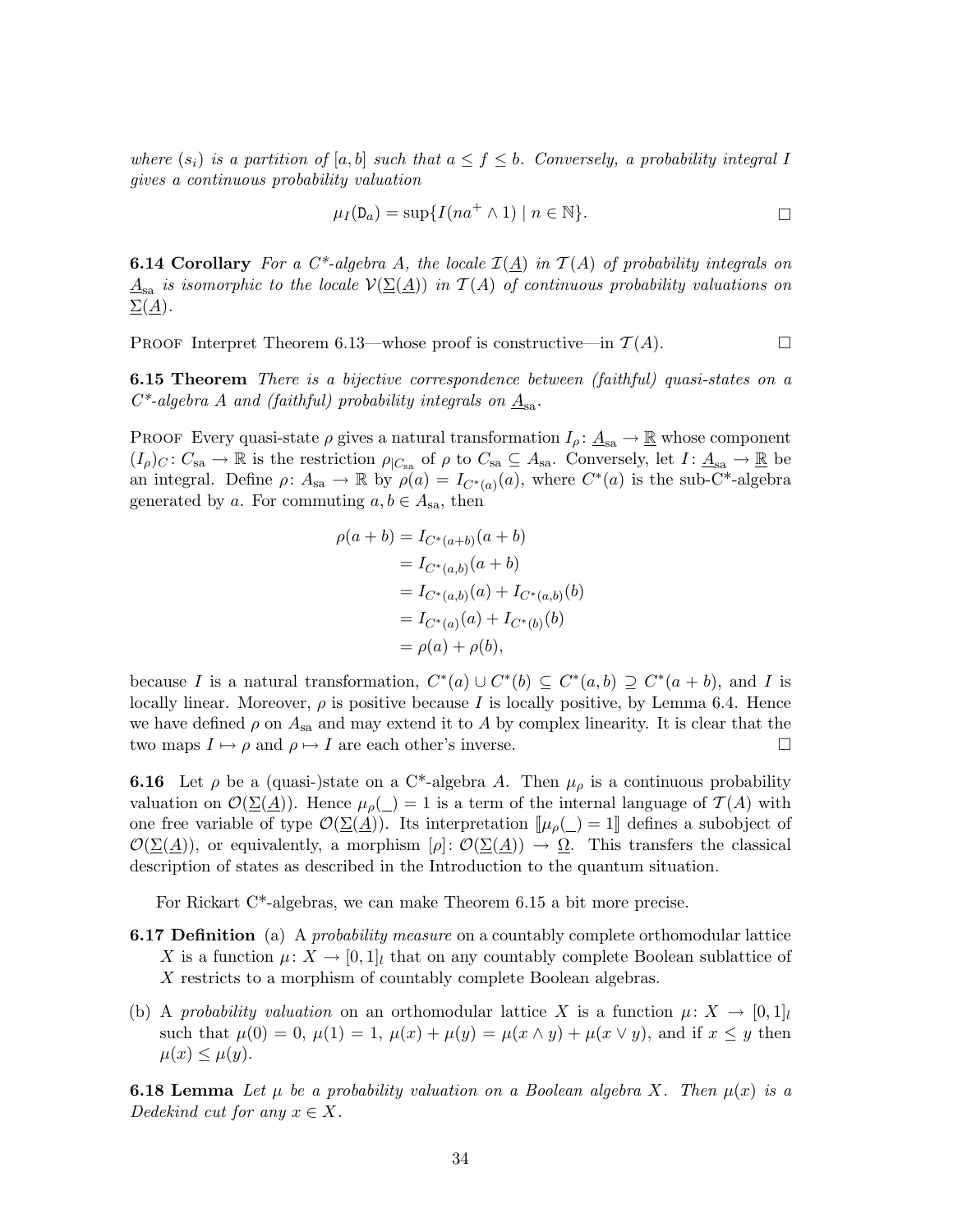PROOF Since X is Boolean, we have  $\mu(\neg x) = 1 - \mu(x)$ . Let  $q, r \in \mathbb{Q}$ , and suppose that  $q < r$ . We have to prove that  $q < \mu(x)$  or  $\mu(x) \leq r$ . As the inequalities concern rationals, it suffices to prove that  $q < \mu(x)$  or  $1 - r < 1 - \mu(x) = \mu(\neg x)$ . This follows from  $1 - (r - q) < 1 = \mu(1) = \mu(x \vee \neg x)$  and  $q - r < 0 = \mu(0) = \mu(x \wedge \neg x)$ .

The following theorem relates Definition 6.11 and Definition 6.17. Definition 6.11 will be applied to the Gelfand spectrum  $\Sigma(A)$  of the Bohrification of a Rickart C<sup>\*</sup>-algebra A. Part (a) of Definition 6.17 will be applied to  $\text{Proj}(A)$  in **Set** for a Rickart C<sup>\*</sup>-algebra A, and part (b) will be applied to the lattice  $P_A$  of Theorem 5.15 in  $T(A)$ .

**6.19 Theorem** For a Rickart  $C^*$ -algebra A, there is a bijective correspondence between:

- $(a)$  quasi-states on A;
- (b) probability measures on  $\text{Proj}(A)$ ;
- (c) probability valuations on  $\underline{P}_A$ ;
- (d) continuous probability valuations on  $\Sigma(A)$ .

PROOF The correspondence between (a) and (d) is Theorem 6.15. The correspondence between (c) and (d) follows from Theorem 5.15 and the observation that valuations on a compact regular frame are determined by their behaviour on a generating lattice [30, Section 3.3; indeed, if a frame  $\mathcal{O}(X)$  is generated by L, then a probability measure  $\mu$  on L yields a continuous probability valuation  $\nu$  on  $\mathcal{O}(X)$  by  $\nu(U) = \sup\{\mu(u) \mid u \in U\}$ , where  $U \subseteq L$  is regarded as an element of  $\mathcal{O}(X)$ . Finally, we turn to the correspondence between (b) and (c). Since  $\mathbb R$  in  $\mathcal T(A)$  is the constant functor  $C \mapsto \mathbb R$  (as opposed to  $\mathbb{R}_l$ , according to the previous lemma a probability valuation  $\mu: \underline{\text{Idl}}(\text{Proj}(\underline{A}))) \to [0, 1]_l$  is defined by its components  $\mu_C \colon \mathrm{Proj}(C) \to [0,1]$ . By naturality, for  $p \in \mathrm{Proj}(C)$ , the real number  $\mu_C(p)$  is independent of C, from which the correspondence between (b) and (c) follows immediately.  $\Box$ 

**6.20** We now turn to internalising an elementary proposition  $a \in (q, r)$  concerning an observable  $a \in A_{sa}$  and rationals  $q, r \in \mathbb{Q}$  with  $q < r$ . If A were commutative, then a would have a Gelfand transform  $\hat{a} \colon \Sigma(A) \to \mathbb{R}$ , and we could just internalise  $\hat{a}^{-1}(q, r) \subseteq \Sigma(A)$ directly. For noncommutative A, there can be contexts  $C \in C(A)$  that do not contain a, and therefore the best we can do is approximate. Our strategy is to replace the reals R by the interval domain IR of 6.10. We will construct a locale morphism  $\underline{\delta}(a): \Sigma(\underline{A}) \to \mathbb{IR}$ , called the *Daseinisation* of  $a \in A_{sa}$ —this terminology stems from [37], but the morphism is quite different from the implementation in that article. The elementary proposition  $a \in (q, r)$  is then internalised as the composite morphism

$$
\underbrace{1 \xrightarrow{(q,r)}} \mathcal{O}(\underline{\mathbb{IR}}) \xrightarrow{\underline{\delta}(a)^{-1}} \mathcal{O}(\underline{\Sigma}(\underline{A})),
$$

where  $(q, r)$  maps into the monotone function with constant value  $\downarrow (q, r)$ . (As in 6.10,  $(q, r)$  is seen as an element of the generating semilattice, whereas  $\mathcal{L}(q, r)$  is its image in the frame  $\mathcal{O}(\mathbb{IR})$  under the canonical inclusion of Proposition 2.13.)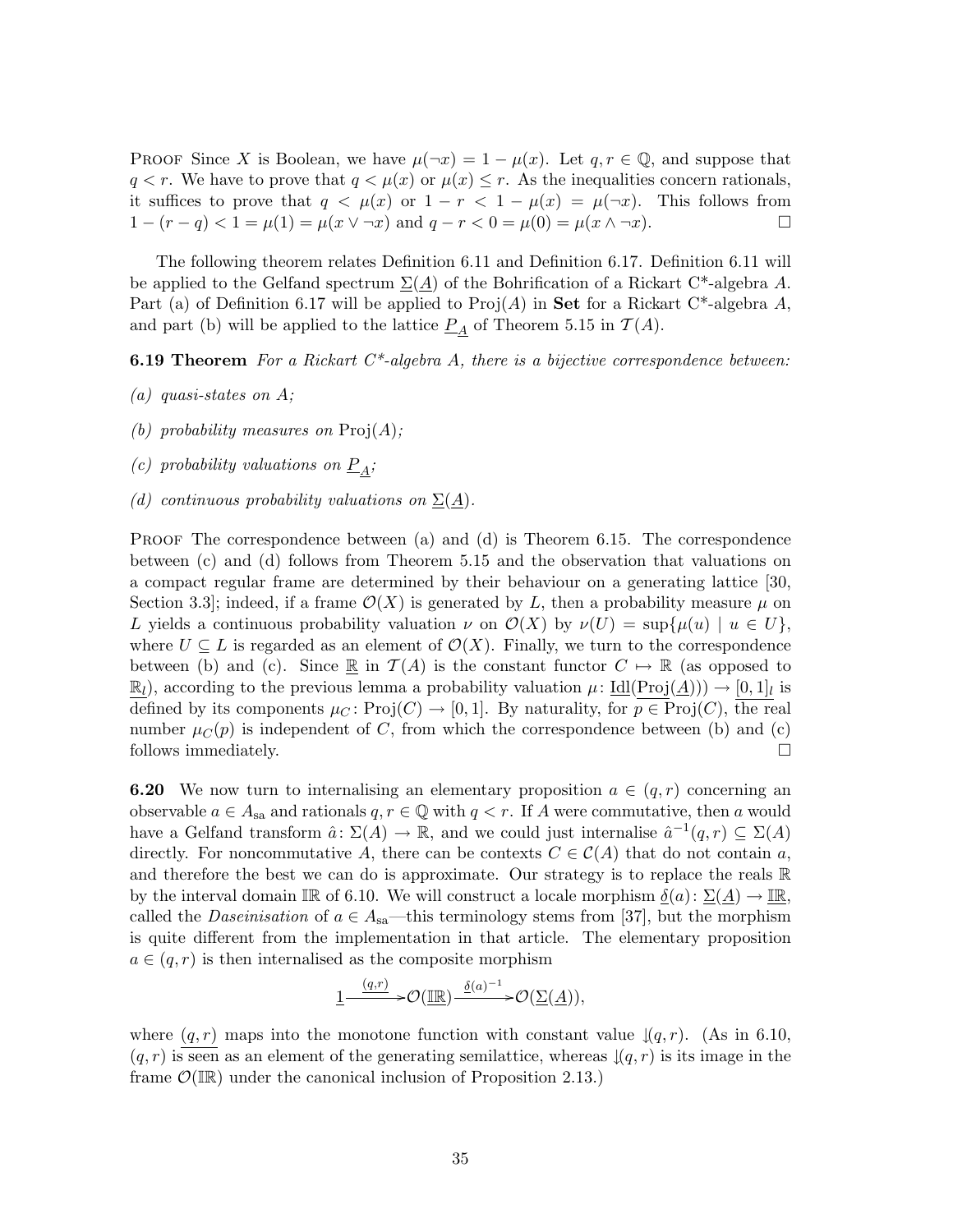**6.21** The interval domain  $\mathcal{O}(\mathbb{IR})$  of 6.10 can be constructed as  $\mathcal{F}(\mathbb{Q} \times_{\leq} \mathbb{Q}, \blacktriangleleft)$ , as in Definition 2.12 [71]. The pertinent meet-semilattice  $\mathbb{Q}\times\_{\mathbb{Q}}$  consists of pairs  $(q, r) \in \mathbb{Q}\times\mathbb{Q}$ with  $q < r$ , ordered by inclusion (*i.e.*  $(q, r) \leq (q', r')$  iff  $q' \leq q$  and  $r \leq r'$ ), with a least element 0 added. The covering relation  $\blacktriangleleft$  is defined by  $0 \blacktriangleleft U$  for all U, and  $(q, r) \blacktriangleleft U$  iff for all rational  $q', r'$  with  $q < q' < r' < r$  there exists  $(q'', r'') \in U$  with  $(q', r') \leq (q'', r'')$ . In particular, we may regard  $\mathcal{O}(\mathbb{IR})$  as a subobject of  $\mathbb{Q} \times_{\mathbb{Q}} \mathbb{Q}$ . As in 4.13:

$$
\mathcal{O}(\underline{\mathbb{IR}})(\mathbb{C}) \cong \{ \underline{F} \in \mathrm{Sub}(\mathbb{Q} \times_{\lt} \mathbb{Q}) \mid \forall_{C \in \mathcal{C}(A)} \cdot \underline{F}(C) \in \mathcal{O}(\mathbb{IR}) \}.
$$

**6.22 Lemma** For a C<sup>\*</sup>-algebra A and a fixed element  $a \in A_{sa}$ , the components  $d(a)_C : \mathbb{Q} \times_{\leq}$  $\mathbb{Q} \to \mathrm{Sub}(\underline{L}_{A|\uparrow C})$  given by

$$
\underline{d}(a)_{C}^{*}(q, r)(D) = \{D_{f-q} \wedge D_{r-g} \mid f, g \in D_{sa}, f \le a \le g\}
$$

$$
\underline{d}(a)_{C}^{*}(0)(D) = \{D_{0}\}
$$

form a morphism  $\underline{d}(a)^* \colon \mathbb{Q} \times_{<} \mathbb{Q} \to \underline{\Omega}^{\underline{L}_\Delta}$  in  $\mathcal{T}(A)$  via 4.13. This morphism is a continuous  $map \ (\underline{L}_A, \trianglelefteq) \rightarrow (\underline{\mathbb{Q}} \times_{\lt} \overline{\mathbb{Q}}, \underline{\blacktriangleleft})$  in the sense of Definition 2.14.

Notice that since  $\mathbb{Q} \times_{\leq} \mathbb{Q}(C) = \mathbb{Q} \times_{\leq} \mathbb{Q}$  for any  $C \in C(A)$ , the natural transformation  $\underline{d}(a)$  is completely determined by its component at  $\mathbb{C} \in \mathcal{C}(A)$ .

PROOF We verify that the map defined in the statement satisfies the conditions of Definition 2.14.

(a) We have to show that  $\Vdash \forall_{\mathbf{D}_a \in \underline{L}_A} \exists_{(q,r) \in \underline{\mathbb{Q}} \times \langle \underline{\mathbb{Q}} \cdot \mathbf{D}_a \in \underline{d}(a)^*(q,r)$ . By interpreting via 2.24, we therefore have to prove: for all  $C \in \mathcal{C}(A)$  and  $D_c \in L_C$  there are  $(q, r) \in \mathbb{Q} \times_{\leq} \mathbb{Q}$ and  $f, g \in C_{sa}$  such that  $f \le a \le g$  and  $D_c = D_{f-q} \wedge D_{r-g}$ . Equivalently, we have to find  $(q, r) \in \mathbb{Q} \times_{\leq} \mathbb{Q}$  and  $f, g \in C_{sa}$  such that  $f + q \leq a \leq r + g$  and  $D_c = D_f \wedge D_{-g}$ . Choosing  $f = c, g = -c, g = -||c|| - ||a||$  and  $r = ||c|| + ||a||$  does the job, since  $D_c = D_c \wedge D_c$  and

$$
f + q = c - ||c|| - ||a|| \le -||a|| \le a \le ||a|| \le ||c|| + ||a|| - c = r + g.
$$

(b) We have to show that

$$
\begin{aligned} \Vdash \forall_{(q,r),(q',r')\in \underline{\mathbb{Q}}\times\leq \underline{\mathbb{Q}}} \forall_{u,v\in \underline{L}_\underline{A}}. u \in \underline{d}(a)^*(q,r) \land v \in \underline{d}(a)^*(q',r')\\ \Rightarrow u \land v \lhd \underline{d}(a)^*((q,r) \land (q',r')).\end{aligned}
$$

Going through the motions of 2.24, that means we have to prove: for all  $(q, r), (q', r') \in$  $\mathbb{Q}\times_{\lt} \mathbb{Q}, C \subseteq D \in \mathcal{C}(A)$  and  $f, f', g, g' \in C_{\text{sa}}$ , if  $(q'', r'') = (q, r) \wedge (q', r') \neq 0, f \leq a \leq g$ and  $f' \le a \le g'$ , then

$$
D_{f-q} \wedge D_{r-g} \wedge D_{f'-q'} \wedge D_{r'-g'} \lhd \{D_{f''-q''} \wedge D_{r''-g''} \mid f'', g'' \in D_{sa}, f'' \le a \le g'' \}.
$$

We distinguish the possible cases of  $(q'', r'')$  (which distinction is constructively valid since it concerns rationals). For example, if  $(q'', r'') = (q, r')$ , then  $q \le q' \le r \le r'$ . So  $D_{f-q} \wedge D_{r'-g'} = D_{f''-g''} \wedge D_{r''-g''}$  for  $f'' = f$ ,  $g'' = g'$ ,  $q'' = q$  and  $r'' = r'$ , whence the statement holds by (a) and (c) of Definition 2.10. The other cases are analogous.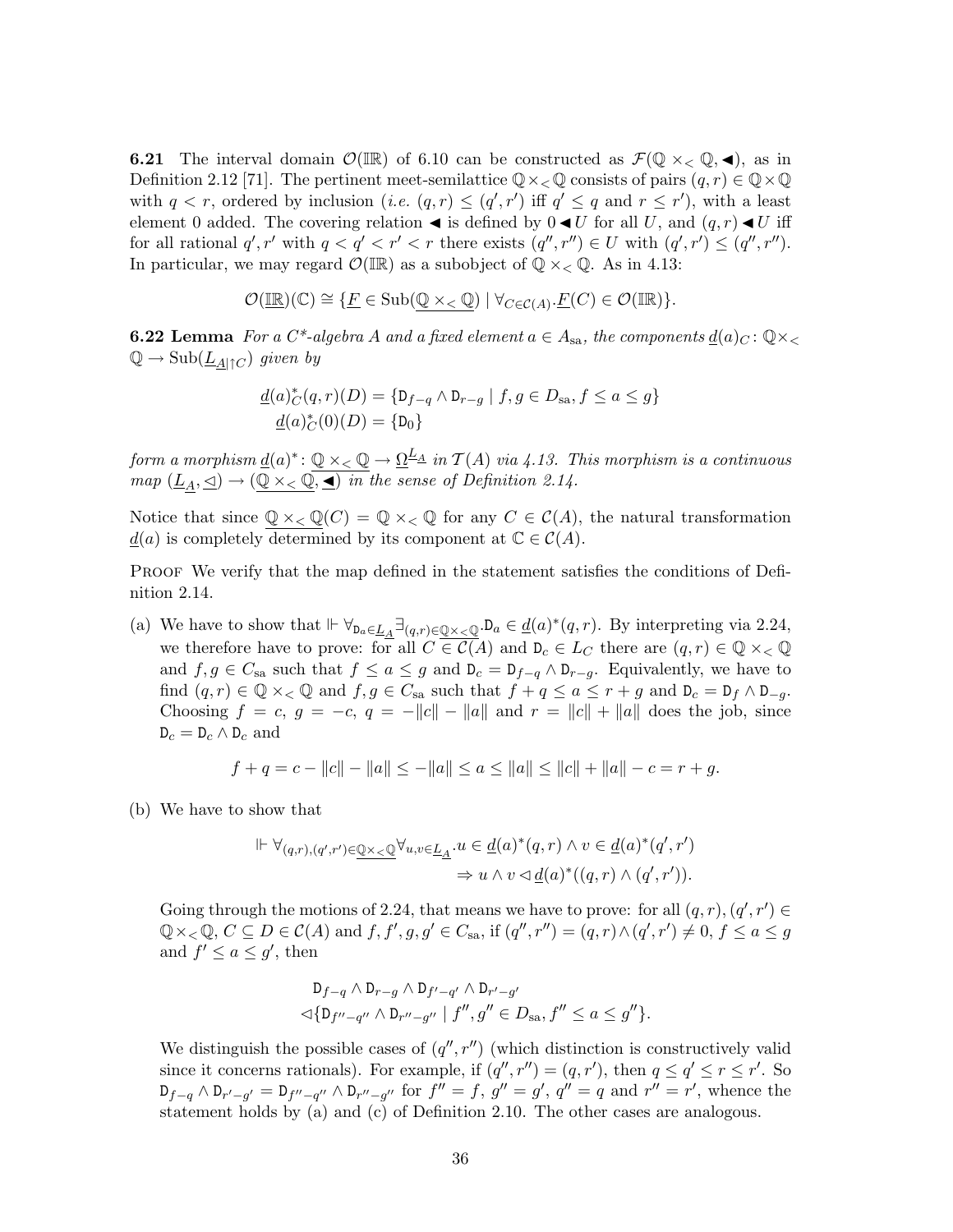(c) We have to show that

$$
\Vdash \forall_{(q,r)\in \underline{\mathbb{Q}}\times <\underline{\mathbb{Q}}}\forall_{U\in \underline{P}(\underline{\mathbb{Q}}\times <\underline{\mathbb{Q}})}\cdot (q,r)\blacktriangleleft U \Rightarrow \underline{d}(a)^*(q,r) \lhd \bigcup_{(q',r')\in U}\underline{d}(a)^*(q',r').
$$

By 2.24, we therefore have to prove: for all  $(q, r) \in \mathbb{Q} \times_{\leq} \mathbb{Q}$ ,  $U \subseteq U' \subseteq \mathbb{Q} \times_{\leq} \mathbb{Q}$ ,  $D \in \mathcal{C}(A)$  and  $f, g \in D_{sa}$ , if  $(q, r) \triangleleft U$  and  $f \leq a \leq g$ , then

$$
\mathsf{D}_{f-q} \wedge \mathsf{D}_{r-g}\lhd \{\mathsf{D}_{f'-q'}\wedge \mathsf{D}_{r'-g'}\mid (q',r')\in U', f', g'\in D_{\operatorname{sa}}, f'\leq a\leq g'\}.
$$

To establish this, it suffices to show  $D_{f-q} \wedge D_{r-g} \triangleleft \{ D_{f-q'} \wedge D_{r'-g} \mid (q', r') \in U \}$  when  $(q, r) \blacktriangleleft U$ . Let  $s \in \mathbb{Q}$  satisfy  $0 \lt s$ . Then one has  $(q, r - s) \lt (q, r)$ . Since  $(q, r) \blacktriangleleft U$ , 6.21 yields a  $(q'', r'') \in U$  such that  $(q, r - s) \leq (q'', r'')$ , and so  $r - s \leq r''$ . Taking  $U_0 = \{ (q'', r'') \},$  one has  $r - g - s \leq r'' - g$  and therefore  $D_{r-g-s} \leq D_{r''-g} = \bigvee U_0$ . So, by Corollary 4.14, we have  $D_{r-g} \triangleleft \{ D_{r'-g} \mid (q', r') \in U \}$ . Similarly, one finds  $D_{f-q} \lhd \{D_{f-q'} \mid (q', r') \in U\}.$  Finally,  $D_{f-q} \wedge D_{r-g} \lhd \{D_{f-q'} \wedge D_{r'-g} \mid (q', r') \in U\}$  by Definition 2.10(d).

**6.23 Definition** Let A be a C<sup>\*</sup>-algebra. The *Daseinisation* of  $a \in A_{sa}$  is the locale morphism  $\underline{\delta}(a) \colon \underline{\Sigma}(\underline{A}) \to \underline{\mathbb{IR}}$ , whose associated frame morphism  $\underline{\delta}(a)^{-1}$  is given by  $\mathcal{F}(\underline{d}(a)^*)$ , where  $\mathcal F$  is the functor of Proposition 2.15, and  $d(a)$  comes from Lemma 6.22.

**6.24 Example** The locale  $\Sigma(A)$  is described externally by its value at  $\mathbb{C} \in \mathcal{C}(A)$ , see Theorem 4.16. The component at  $\mathbb C$  of the Daseinisation  $\underline{\delta}(a)$  is given by

$$
\underline{\delta}(a)^{-1}_{\mathbb{C}}(q,r)(C) = \{ \mathbf{D}_{f-q} \wedge \mathbf{D}_{r-g} \mid f, g \in C_{\text{sa}}, f \le a \le g \}.
$$

Now suppose that A is commutative. Then, classically,  $D_a = {\rho \in \Sigma(A) \mid \rho(a) > 0}$  as in 3.9. Hence  $D_{f-r} = \{ \rho \in \Sigma(A) \mid \rho(f) > r \}$ , so that

$$
\underline{\delta}(a)_{\mathbb{C}}^{-1}(q,r)(C) = \bigcup_{\substack{f,g \in C_{\text{sa}} \\ f \le a \le g}} \{\rho \in \Sigma(A) \mid \rho(f) > q \text{ and } \rho(g) < r\}
$$

$$
= \{\rho \in \Sigma(A) \mid \exists_{f \le a} . q < \rho(f) < r \text{ and } \exists_{g \ge a} . q < \rho(g) < r\}
$$

$$
= \{\rho \in \Sigma(A) \mid q < \rho(a) < r\}
$$

$$
= \hat{a}^{-1}(q,r).
$$

**6.25 Proposition** The map  $\underline{\delta}$ :  $A_{sa} \to C(\underline{\Sigma(A)}, \underline{\mathbb{IR}})$  is injective. Moreover  $a \leq b$  if and only if  $\underline{\delta}(a) \leq \underline{\delta}(b)$ .

PROOF Suppose that  $\underline{\delta}(a) = \underline{\delta}(b)$ . Then for all  $C \in \mathcal{C}(A)$ , the sets  $L_a(C) = \{f \in C_{sa} \mid$  $f \le a$  and  $U_a(C) = \{ g \in C_{sa} \mid a \le g \}$  must coincide with  $L_b(C)$  and  $U_b(C)$ , respectively. Imposing these equalities at  $C = C^*(a)$  and at  $C = C^*(b)$  yields  $a = b$ . The order in  $A_{sa}$  is clearly preserved by  $\underline{\delta}$ , whereas the converse implication can be shown by the same method as the first claim of the proposition.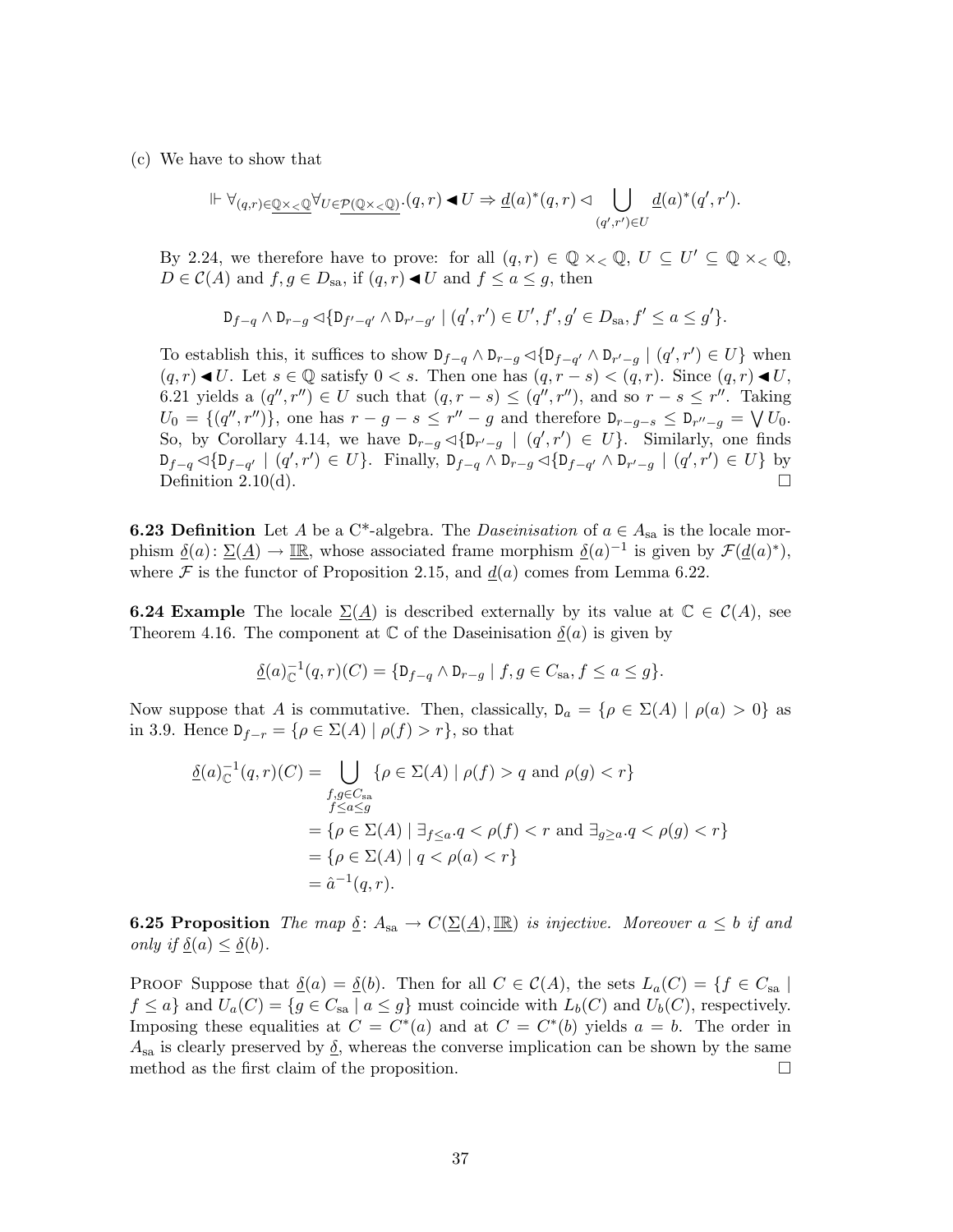**6.26** Given a state  $\rho$  of a C<sup>\*</sup>-algebra A, an observable  $a \in A_{sa}$ , and an interval  $(q, r)$ with rational endpoints  $q, r \in \mathbb{Q}$ , we can now compose the morphisms of 6.16, 6.20 and Definition 6.23 to obtain a truth value

$$
\underbrace{1 \xrightarrow{(q,r)}} \mathcal{O}(\underbrace{\mathbb{IR}}) \xrightarrow{\underline{\delta}(a)^{-1}} \mathcal{O}(\underbrace{\Sigma(\underline{A})) \xrightarrow{[\rho]} \mathcal{O}(\underline{A})}.
$$

Unfolding definitions, we find that at  $\mathbb{C} \in \mathcal{C}(A)$  this truth value is given by

$$
([\rho] \circ \underline{\delta}(a)^{-1} \circ \underline{(q,r)}) \mathbb{C}(*)
$$
  
\n
$$
= [\mu_{\rho}(\underline{d}(a)^{*}(q,r)) = 1](C)
$$
  
\n
$$
= \{C \in \mathcal{C}(A) \mid C \Vdash \mu_{\rho}(\underline{d}(a)^{*}(q,r)) = 1\}
$$
  
\n
$$
= \{C \in \mathcal{C}(A) \mid C \Vdash \mu_{\rho}(\bigvee_{f \subseteq G_{\text{sa}}} D_{f-q} \wedge D_{r-g}) = 1\}
$$
  
\n
$$
f,g \in C_{\text{sa}}
$$
  
\n
$$
f \leq a \leq g
$$
  
\n
$$
= \{C \in \mathcal{C}(A) \mid C \Vdash \mu_{\rho}(\bigvee_{f \subseteq a} D_{f-q}) = 1, C \Vdash \mu_{\rho}(\bigvee_{g \geq a} D_{r-g}) = 1\}.
$$

By Theorem 6.13 and 2.24,  $C \Vdash \mu_{\rho}(\bigvee_{f \leq a} D_{f-q}) = 1$  if and only if for all  $n \in \mathbb{N}$  there are  $m \in \mathbb{N}$  and  $f \in C_{\text{sa}}$  such that  $f \leq a$  and  $\rho(m(f - q)^+ \wedge 1) > 1 - \frac{1}{n}$  $\frac{1}{n}$ . Hence the above truth value is given by

$$
\{C \in \mathcal{C}(A) \mid \forall_{n \in \mathbb{N}} \exists_{m \in \mathbb{N}} \exists_{f,g \in C_{\text{sa}}} . f \le a \le g, \, \rho(m(f - q)^+ \wedge 1) > 1 - \frac{1}{n},
$$

$$
\rho(m(r - g)^+ \wedge 1) > 1 - \frac{1}{n}\}.
$$

6.27 If A is a von Neumann algebra, the pairing formula of 6.26 simplifies further. Using the external description of the Bohrified state space in Theorem 5.16, one finds that the following are equivalent for a general open  $F \in \mathcal{O}(\Sigma_A)$  and a state  $\rho: A \to \mathbb{C}$ :

$$
C \Vdash \mu_{\rho}(F) = 1,
$$
  
\n
$$
C \Vdash \forall_{q \in \mathbb{Q}, q < 1} \cdot \mu_{\rho}(F) > q,
$$
  
\nfor all  $D \supseteq C$  and rational  $q < 1$ :  $D \Vdash \mu_{\rho}(F) > q$ ,  
\nfor all  $D \supseteq C$  and rational  $q < 1$ :  $D \Vdash \exists_{u \in F} \cdot \mu_{\rho}(u) > q$ ,  
\nfor all  $D \supseteq C$  and  $q < 1$ , there is  $p \in F(D)$  with  $D \Vdash \mu_{\rho}(p) > q$ ,  
\nfor all  $q < 1$ , there is  $p \in F(C)$  with  $\rho(p) > q$ ,  
\n
$$
\sup_{p \in F(C)} \rho(p) = 1.
$$

By Proposition 5.8 and Theorem 5.15 one may choose basic opens  $\mathcal{D}_{f-q}$  of the spectrum  $\Sigma(\underline{A})$  corresponding to projections  $[f - q > 0]$  of Proj $(\underline{A})$ . Let us now return to the case  $F(C) = \{D_{f-q} \mid f \in C_{sa}, f \leq a\}.$  By Theorem 5.16,  $F(C)$  is generated by projections, and by Theorem 5.4, we can take their supremum, so that  $(\bigvee F)(C) = \bigvee \{[f - q > 0] \mid f \in$  $C_{sa}, f \leq a$ . Hence the above forcing condition  $C \Vdash \mu_{\rho}(\bigvee_{f \leq a} \mathsf{D}_{f-q}) = 1$  is equivalent to  $\rho(\bigvee\{[f - q > 0] \mid f \in C_{sa}, f \leq a\}) = 1$ . Thus the pairing formula of 6.26 results in the truth value

$$
\{C \in \mathcal{C}(A) \mid \rho(\bigvee \{ [f - q > 0] \mid f \in C_{\text{sa}}, f \le a \}) = 1, \rho(\bigvee \{ [r - g > 0] \mid g \in C_{\text{sa}}, a \le g \}) = 1 \},\
$$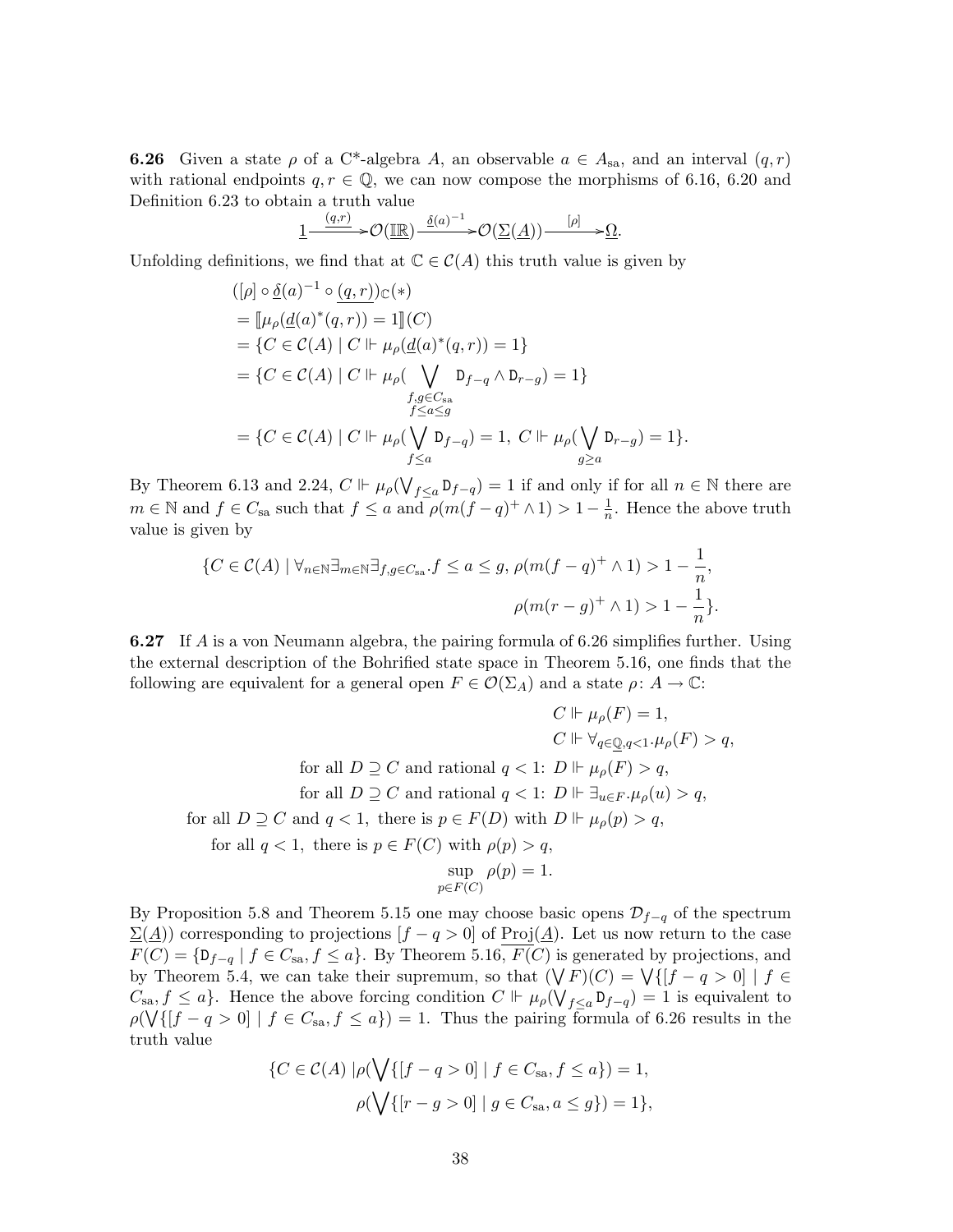listing the "possible worlds" C in which the proposition  $a \in (q, r)$  holds in state  $\rho$  in the classical sense.

## References

- [1] Johan F. Aarnes. Quasi-states on C\*-algebras. Transactions of the American Mathematical Society, 149:601–625, 1970.
- [2] Samson Abramsky and Achim Jung. Domain theory. In Handbook of Logic in Computer Science Volume 3, pages 1–168. Oxford University Press, 1994.
- [3] Samsom Abransky and Steven Vickers. Quantales, observational logic and process semantics. Mathematical Structures in Computer Science, 3:161–227, 1993.
- [4] Peter Aczel. Aspects of general topology in constructive set theory. Annals of Pure and Applied Logic, 137:3–29, 2006.
- [5] John C. Baez and James Dolan. Higher-dimensional algebra III: n-categories and the algebra of opetopes. Advances in Mathematics, 135(145–206), 1998.
- [6] Bernhard Banaschewski and Christopher J. Mulvey. The spectral theory of commutative C\*-algebras: the constructive Gelfand-Mazur theorem. Quaestiones Mathemati $cae, 23(4):465-488, 2000.$
- [7] Bernhard Banaschewski and Christopher J. Mulvey. The spectral theory of commutative  $C^*$ -algebras: the constructive spectrum. Quaestiones Mathematicae, 23(4):425– 464, 2000.
- [8] Bernhard Banaschewski and Christopher J. Mulvey. A globalisation of the Gelfand duality theorem. Annals of Pure and Applied Logic, 137:62–103, 2006.
- [9] Giulia Battilotti and Giovanni Sambin. Pretopologies and uniform presentation of sup-lattices, quantales and frames. Annals of Pure and Applied Logic,  $137:30-61$ , 2006.
- [10] Sterling K. Berberian. Baer \*-rings. Springer, 1972.
- [11] Garrett Birkhoff and John von Neumann. The logic of quantum mechanics. Annals of Mathematics, 37:823–843, 1936.
- [12] Bruce Blackadar. Projections in  $C^*$ -algebras. In  $C^*$ -algebras: a fifty year celebration 1943–1993, pages 131–149. Providence, 1993.
- [13] Niels Bohr. Collected Works Vol. 6: Foundations of quantum physics I (1926–1932); Vol. 7: Foundations of quantum physics II (1933–1958). Elsevier, 1985.
- [14] Francis Borceux. Handbook of Categorical Algebra 1: Basic Category Theory. Encyclopedia of Mathematics and its Applications 50. Cambridge University Press, 1994.
- [15] Francis Borceux. Handbook of Categorical Algebra 3: Categories of Sheaves. Encyclopedia of Mathematics and its Applications 52. Cambridge University Press, 1994.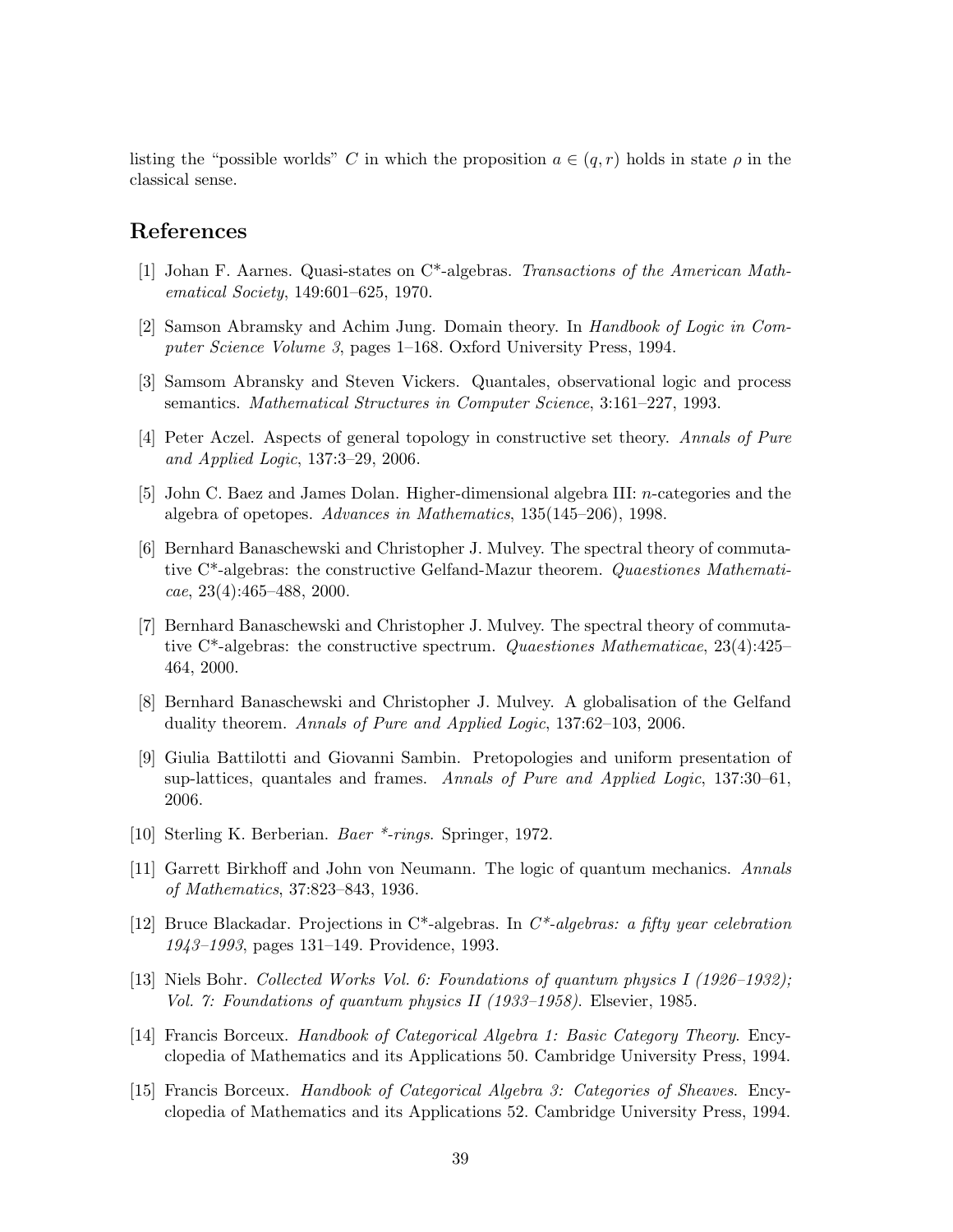- [16] Günter Bruns and Harry Lakser. Injective hulls of semilattices. *Canadian Mathemat*ical Bulletin, 13:115–118, 1970.
- [17] Leslie J. Bunce and J. D. Maitland Wright. The Mackey-Gleason problem for vector measures on projections in von Neumann algebras. Journal of the London Mathematical Society 2, 49(1):133–149, 1994.
- [18] Leslie J. Bunce and J. D. Maitland Wright. The quasi-linearity problem for C\* algebras. Pacific Journal of Mathematics, 172(1):41–47, 1996.
- [19] Jeremy Butterfield, John Hamilton, and Christopher J. Isham. A topos perspective on the Kochen-Specker theorem: III. Von Neumann algebras as the base category. International Journal of Theoretical Physics, 39(6):1413–1436, 2000.
- [20] Jeremy Butterfield and Christopher J. Isham. A topos perspective on the Kochen-Specker theorem: I. quantum states as generalized valuations. International Journal of Theoretical Physics, 37(11):2669–2733, 1998.
- [21] Jeremy Butterfield and Christopher J. Isham. A topos perspective on the Kochen-Specker theorem: II. conceptual aspects and classical analogues. International Journal of Theoretical Physics, 38(3):827–859, 1999.
- [22] Jeremy Butterfield and Christopher J. Isham. A topos perspective on the Kochen-Specker theorem: IV. interval valuations. International Journal of Theoretical Physics, 41(4):613–639, 2002.
- [23] Martijn Caspers, Chris Heunen, Nicolaas P. Landsman, and Bas Spitters. Intuitionistic quantum logic of an n-level system. Foundations of Physics, 39:731–759, 2009.
- [24] Jan Cederquist and Thierry Coquand. Entailment relations and distributive lattices. In Logic Colloquium '98 (Prague), volume 13 of Lecture Notes in Logic, pages 127–139. Association for Symbolic Logic, 2000.
- [25] Rob Clifton, Jeffrey Bub, and Hans Halvorson. Characterizing quantum theory in terms of information-theoretic constraints. Found. Phys., 33:1561–1591, 2003. Special issue dedicated to David Mermin, Part II.
- [26] Bob Coecke. Quantum logic in intuitionistic perspective. Studia Logica, 70:411–440, 2002.
- [27] Alain Connes. Noncommutative Geometry. Academic Press, 1994.
- [28] Thierry Coquand. About Stone's notion of spectrum. Journal of Pure and Applied Algebra, 197:141–158, 2005.
- [29] Thierry Coquand and Bas Spitters. Constructive Gelfand duality for C\*-algebras. Mathematical Proceedings of the Cambridge Philosophical Society, 2009. To appear.
- [30] Thierry Coquand and Bas Spitters. Integrals and valuations. Journal of Logic and Analysis, 1(3):1–22, 2009.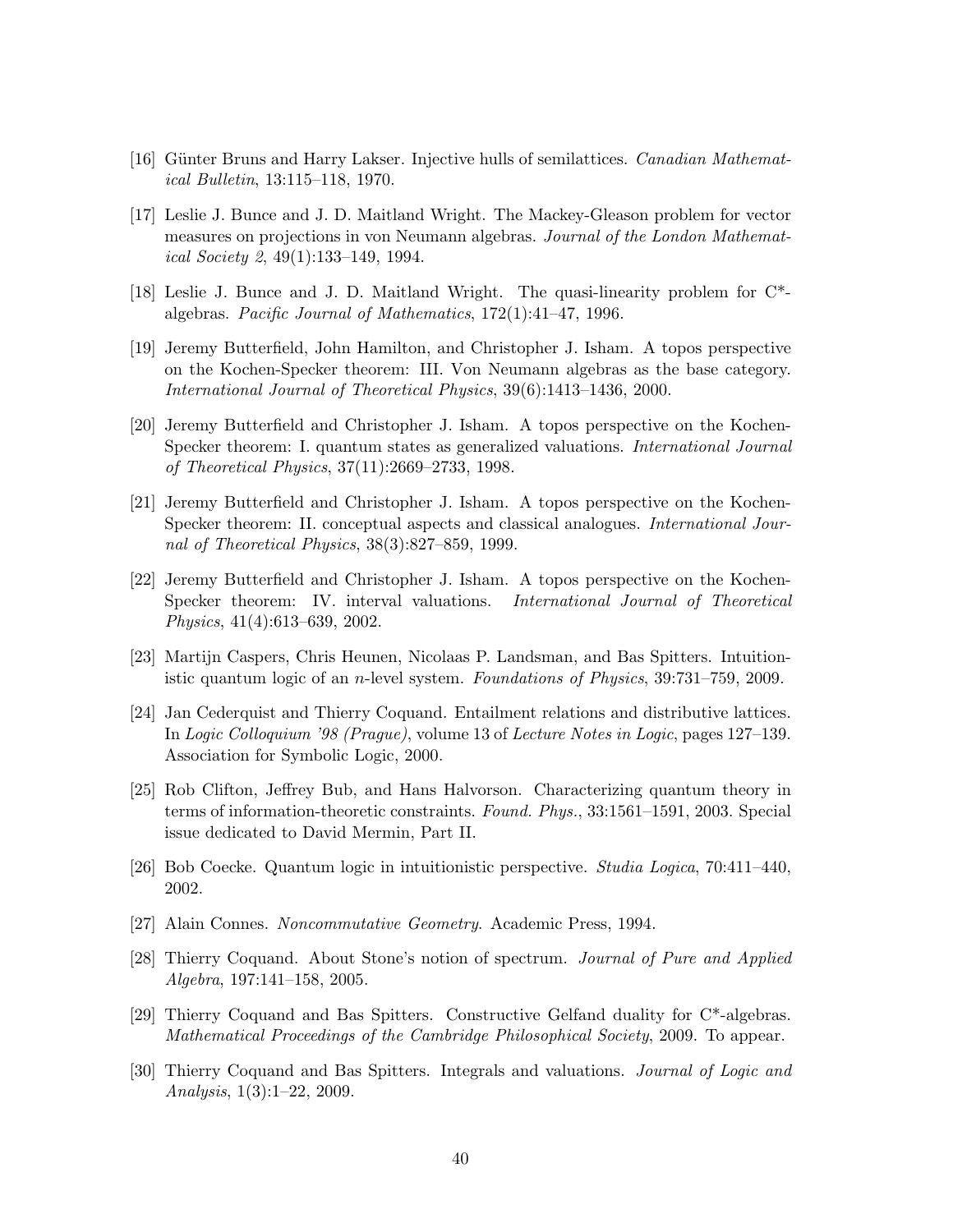- [31] Thiery Coquand and Bas Spitters. Formal topology and constructive mathematics: the Gelfand and Stone-Yosida representation theorems. Journal of Universal Computer Science, 11(12):1932–1944, 2005.
- [32] Joachim Cuntz. The structure of multiplication and addition in simple C\*-algebras. Mathematica Scandinavica, 40:215–233, 1977.
- [33] Maria L. Dalla Chiara, Roberto Giuntini, and Richard Greechie. Reasoning in quantum theory: sharp and unsharp quantum logics. Springer, 2004.
- [34] Luminita (Vîtă) Dediu and Douglas Bridges. Embedding a linear subset of  $B(H)$  in the dual of its predual. In Reuniting the Antipodes—Constructive and Nonstandard Views of the Continuum, pages 55–61. Kluwer, 2001.
- [35] Jacques Dixmier. C\*-algebras. North-Holland, 1977.
- [36] Andreas Döring. Kochen-Specker theorem for Von Neumann algebras. *International* Journal of Theoretical Physics, 44(2):139–160, 2005.
- [37] Andreas Döring and Christopher J. Isham. A topos foundation for theories of physics. I–IV. Journal of Mathematical Physics, 49:053515–053518, 2008.
- [38] Andreas Döring and Christopher J. Isham. 'What is a thing?': Topos theory in the foundations of physics. In New Structures for Physics, Lecture Notes in Physics. Springer, 2009.
- [39] Peter D. Finch. On the structure of quantum logic. Journal of Symbolic Logic, 34(2):275–282, 1969.
- [40] Michael P. Fourman and Robin J. Grayson. Formal spaces. In The L. E. J. Brouwer Centenary Symposium, number 110 in Studies in Logic and the Foundations of Mathematics, pages 107–122. North-Holland, 1982.
- [41] Michael P. Fourman and Andre Sčedrov. The "world's simplest axiom of choice" fails. Manuscripta mathematica, 38(3):325–332, 1982.
- [42] William Fulton. Young tableaux. Cambridge University Press, 1997.
- [43] Isra¨ıl M. Gelfand. Normierte Ringe. Matematicheskii Sbornik, 9(51):3–24, 1941.
- [44] Israïl M. Gelfand and Mark A. Naimark. On the imbedding of normed rings into the ring of operators on a Hilbert space. Matematicheskii Sbornik, 12:3–20, 1943.
- [45] William H. Graves and Steve A. Selesnick. An extension of the Stone representation for orthomodular lattices. Colloquium Mathematicum, 27:21–30, 1973.
- [46] Phillip Griffiths and Joseph Harris. Principles of Algebraic Geometry. Wiley, 1994.
- [47] Rudolf Haag. Local quantum physics. Texts and Monographs in Physics. Springer, second edition, 1996. Fields, particles, algebras.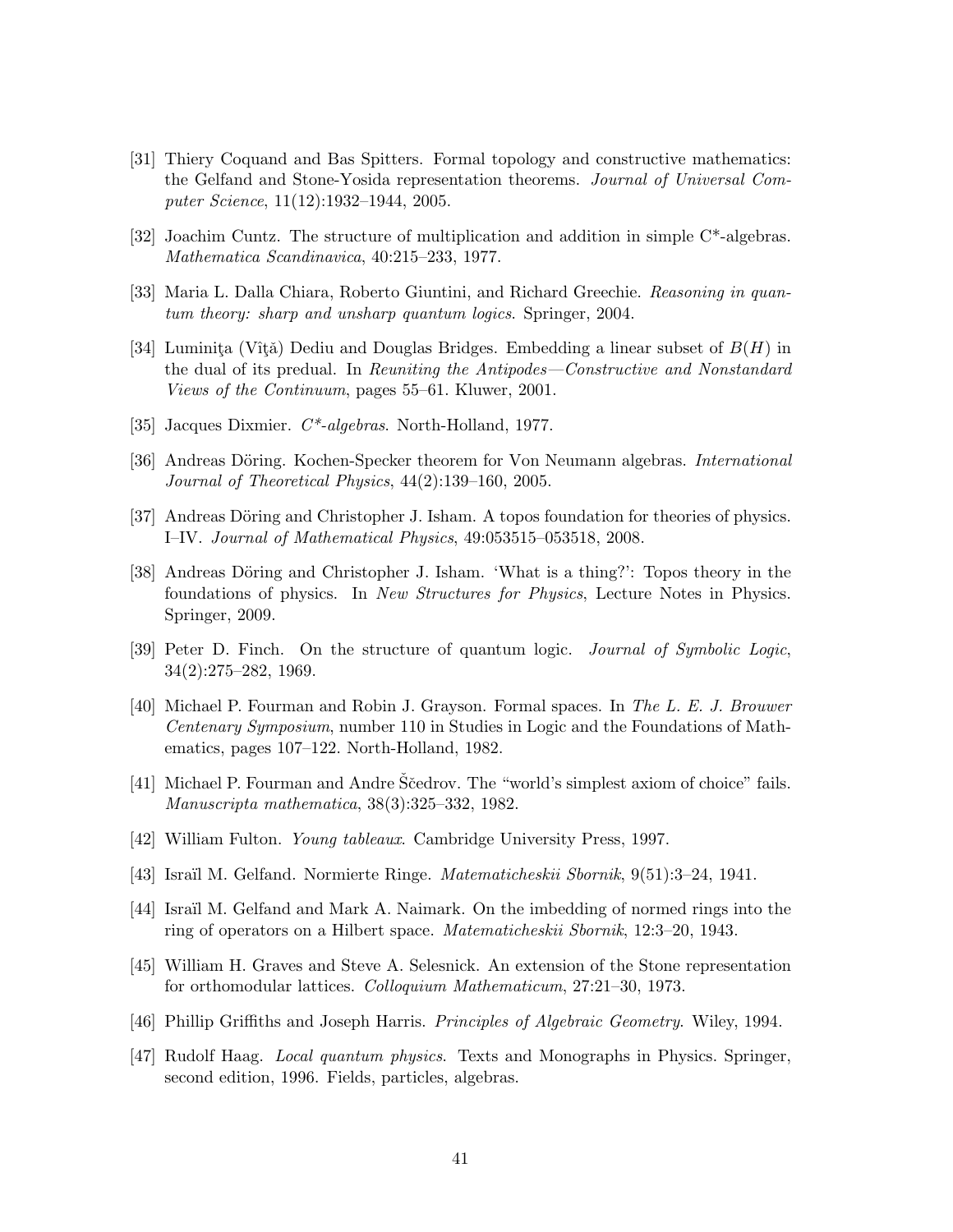- [48] Hans Halvorson. On information-theoretic characterizations of physical theories. Stud. Hist. Philos. Modern Phys., 35:277–293, 2004.
- [49] Jan Hamhalter. Traces, dispersions of states and hidden variables. Foundations of Physics Letters, 17(6):581–597, 2004.
- [50] Ichiro Hasuo, Chris Heunen, Bart Jacobs, and Ana Sokolova. Coalgebraic components in a many-sorted microcosm. In Conference on Algebra and Coalgebra in Computer Science, Lecture Notes in Computer Science. Springer, 2009. To appear.
- [51] Chris Heunen. Categorical quantum models and logics. PhD thesis, Radboud University Nijmegen, 2009.
- [52] Chris Heunen, Nicolaas P. Landsman, and Bas Spitters. The principle of general tovariance. In International Fall Workshop on Geometry and Physics XVI, volume 1023 of AIP Conference Proceedings, pages 93–102. American Institute of Physics, 2008.
- [53] Chris Heunen, Nicolaas P. Landsman, and Bas Spitters. Bohrification of operator algebras and quantum logic. under consideration for Synthese, 2009.
- [54] Chris Heunen, Nicolaas P. Landsman, and Bas Spitters. A topos for algebraic quantum theory. Communications in Mathematical Physics, to appear.
- [55] Christopher J. Isham. Topos theory and consistent histories: The internal logic of the set of all consistent sets. International Journal of Theoretical Physics, 36(4):785–814, 1997.
- [56] Peter T. Johnstone. Stone spaces. Number 3 in Cambridge studies in advanced mathematics. Cambridge University Press, 1982.
- [57] Peter T. Johnstone. Sketches of an elephant: A topos theory compendium. Oxford University Press, 2002.
- [58] André Joyal and Miles Tierney. An extension of the Galois theory of Grothendieck. Memoirs of the American Mathematical Society, 51(309), 1983.
- [59] Richard V. Kadison and John R. Ringrose. Fundamentals of the theory of operator algebras. Academic Press, 1983.
- [60] Gudrun Kalmbach. Orthomodular Lattices. Academic Press, 1983.
- [61] Irving Kaplansky. Rings of operators. W. A. Benjamin, 1968.
- [62] Simon Kochen and Ernst Specker. The problem of hidden variables in quantum mechanics. Journal of Mathematics and Mechanics, 17:59–87, 1967.
- [63] Nicolaas P. Landsman. Mathematical topics between classical and quantum mechanics. Springer, 1998.
- [64] Nicolaas P. Landsman. When champions meet: Rethinking the Bohr-Einstein debate. Stud. Hist. Phil. Mod. Phys., 37:212–242, 2006.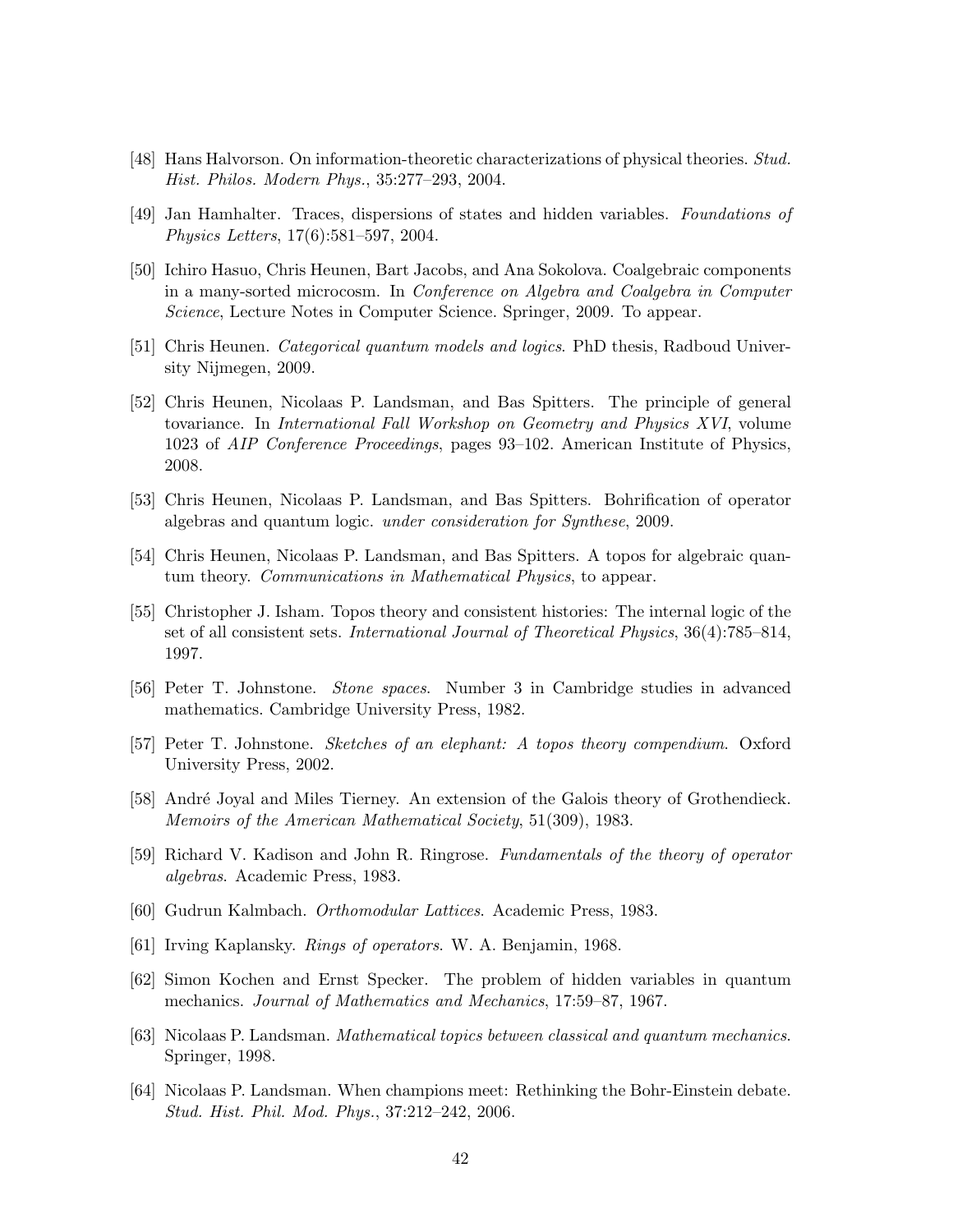- [65] Nicolaas P. Landsman. Between classical and quantum. In J. Earman J. Butterfield, editor, *Handbook of Philosophy of Science*, volume 2: Philosophy of Physics, pages 417–553. Elsevier, 2007.
- [66] Nicolaas P. Landsman. Macroscopic observables and the Born rule. I. Long run frequencies. Rev. Math. Phys., 20:1173–1190, 2008.
- $[67]$  N.P. Landsman. ∗ -algebras and k-theory. Available at http://www.science.uva.nl/~npl/CK.pdf, 2005.
- [68] Wilhelmus A. J. Luxemburg. and Adriaan C. Zaanen. Riesz spaces. I. North-Holland, 1971.
- [69] Saunders Mac Lane and Ieke Moerdijk. Sheaves in Geometry and Logic. Springer, 1992.
- [70] George W. Mackey. Mathematical foundations of quantum mechanics. W. A. Benjamin, 1963.
- [71] Sara Negri. Continuous domains as formal spaces. Mathematical Structures in Computer Science, 12(1):19–52, 2002.
- [72] Miklós Rédei. *Quantum Logic in Algebraic Approach*. Kluwer, 1998.
- [73] Charles E. Rickart. General theory of Banach algebras. D. van Nostrand, 1960.
- [74] Mikael Rørdam. Structure and classification of  $C^*$ -algebras. In *Proceedings of the In*ternational Congress of Mathematicians, volume 2, pages 1581–1598. EMS Publishing House, 2006.
- [75] Shôichirô Sakai.  $C^*$ -algebras and  $W^*$ -algebras. Springer, 1971.
- [76] Giovanni Sambin. Intuitionistic formal spaces a first communication. In D. Skordev, editor, Mathematical logic and its Applications, pages 187–204. Plenum, 1987.
- [77] Giovanni Sambin. Some points in formal topology. Theoretical Computer Science, 305:347–408, 2003.
- [78] Erhard Scheibe. The logical analysis of quantum mechanics. Pergamon, 1973.
- [79] Dana Scott. Lattice theory, data types and semantics. In NYU Symposium on formal semantics, pages 65–106. Prentice-Hall, 1972.
- [80] Irving E. Segal. Postulates for general quantum mechanics. Annals of Mathematics, 48:930–948, 1947.
- [81] Bas Spitters. Constructive results on operator algebras. Journal of Universal Computer Science, 11(12):2096–2113, 2005.
- [82] Serban Stratila and Laszlo Zsido. Operator Algebras. Theta Foundation, 2009.
- [83] Isar Stubbe. The canonical topology on a meet-semilattice. International Journal of Theoretical Physics, 44:2283–2293, 2005.